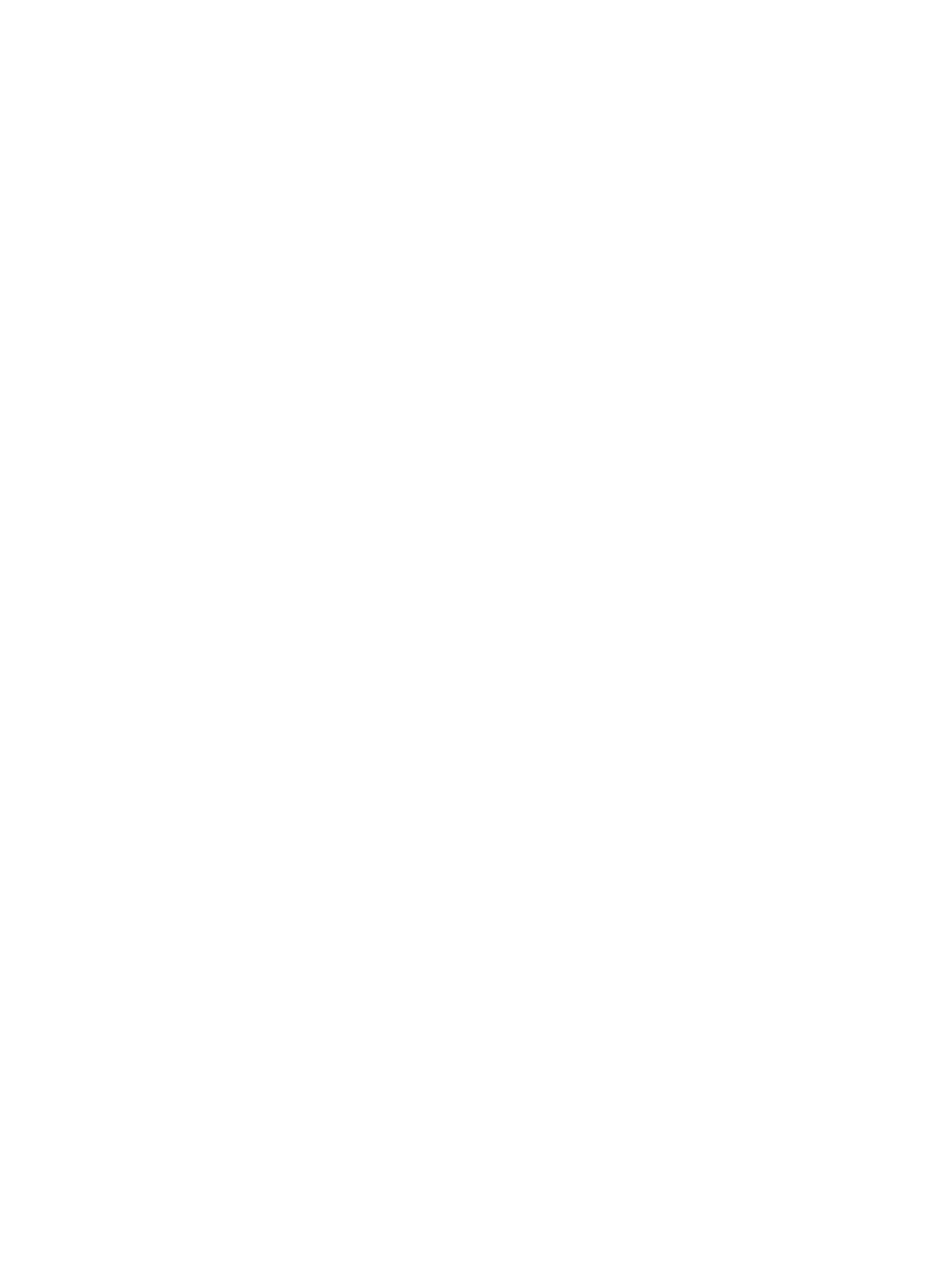## **PREFACE**

1. This **Information Brochure** is a guide for members of the Ex-Servicemen Contributory Health Scheme (ECHS). We hope they will find it useful.

2. If the members like to make suggestions for further improving this Brochure, please contact or write to your nearest Station Headquarters, Sub Area Headquarters, Area Headquarters, Regional Centre or to the Central Organisation ECHS, at the address given in this Brochure. We want to make the ECHS work for you. For any clarification regarding the procedures/policies, please contact one of the following:-

- (a) Nearest ECHS Polyclinic.
- (b) Nearest Military Station HQs.

3. **ECHS Regional Centre**. The thirteen Regional centres located across the country are in full knowledge of the Scheme, its provisions, and limitations and can assist in clarifying your doubts.

4. Please refer to this Brochure before seeking medicare from either a Polyclinic, a Service Hospital or an ECHS empanelled hospital. The information contained herein is to help you use the benefits wisely and correctly. Please remember, this Brochure is only a guide and is not to be quoted as authority.

5. Another important fact to understand is your eligibility and entitlement to benefits which are given in this Brochure. In case of non-payment of contribution instalments when due, or misuse of ECHS benefits for any purpose, or in case mandatory information is concealed, the ECHS reserves the right to annul your membership for use. Therefore, **ECHS benefits must be used with care and only for authorized members & dependants**. In this connection your attention is invited to the contents of the Affidavit signed and submitted by each member at the time of joining the Scheme.

6. One last point, while we will continue to intimate changes in the Information Brochure and try to provide this information to members through Polyclinics/Station HQs, as far as possible, **it shall remain the responsibility of the ECHS member to acquaint himself or herself of the latest orders/ instructions** – lack of knowledge cannot be cited as a reason for wrong actions, or misuse of the Scheme. For this purpose you may also check our website i.e. www.indianarmy.nic.in/arechs.htm.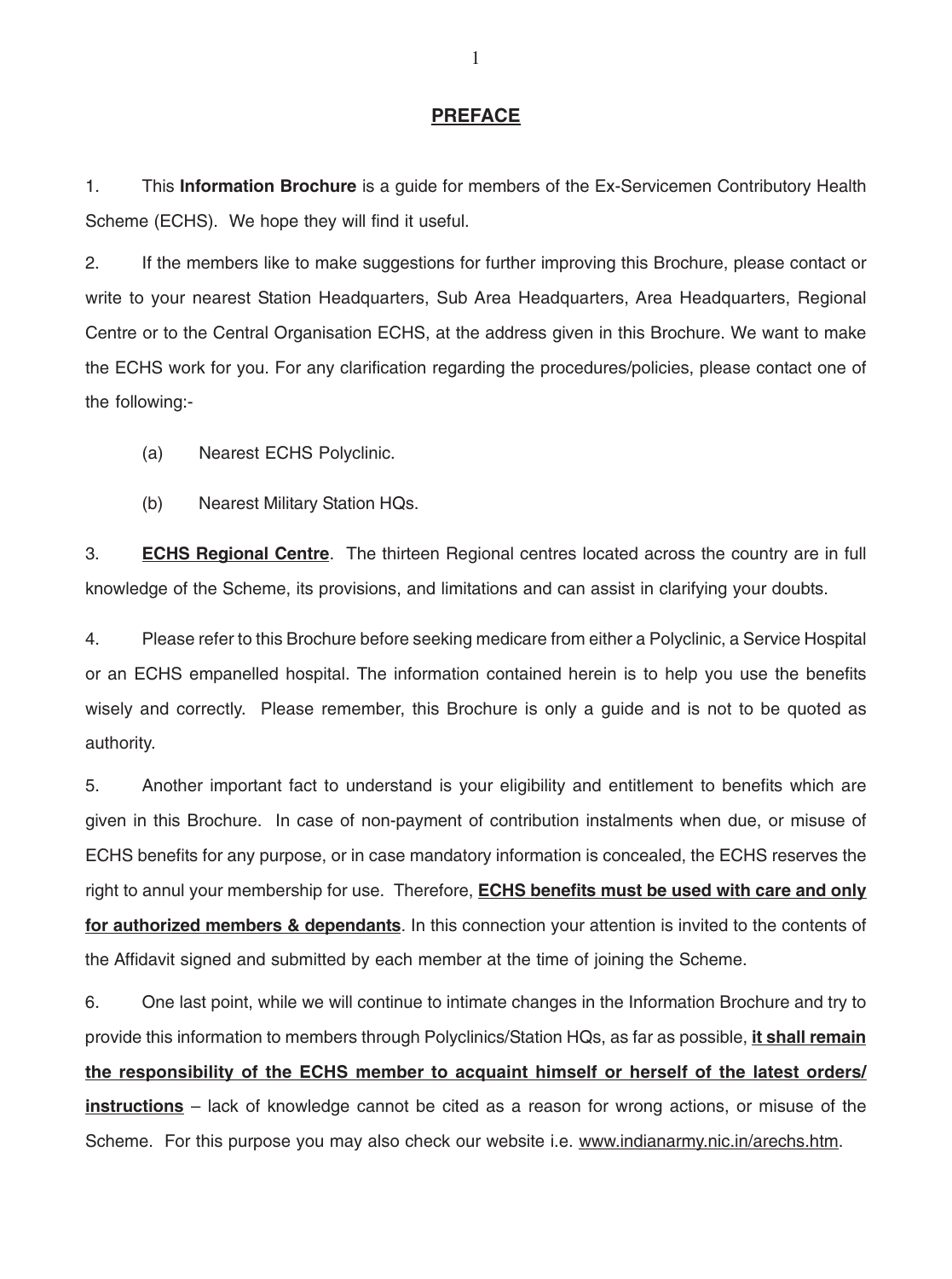## **INDEX**

| 1. |     | Chapter 1                                                        | Page(4 to 6)    |
|----|-----|------------------------------------------------------------------|-----------------|
|    | (a) | Introduction, Concept and Organisation.                          | 4               |
|    | (b) | Command and Control.                                             | 5               |
|    | (c) | Advantages of Becoming ECHS Member.                              | 5               |
|    | (d) | Supreme Court Judgement.                                         | 6               |
| 2. |     | <b>Chapter 2 - Eligibility Conditions</b>                        | Page (7 to 11)  |
|    | (a) | Entitlement for ECHS membership.                                 | 7               |
|    | (b) | <b>ESM Status.</b>                                               | 7               |
|    | (c) | Pension.                                                         | 9               |
|    | (d) | Family Pensioner.                                                | 9               |
|    | (e) | <b>Eligibility Status For Dependents.</b>                        | 9               |
|    | (f) | Specific Conditions For Continuance of Eligibility.              | 11              |
|    | (g) | Persons NOT Eligible Under ECHS.                                 | 11              |
| 3. |     | <b>Chapter 3 - Procedure For Becoming Member of ECHS</b>         | Page (12 to 15) |
|    | (a) | Procedure For Pre 01 Apr 2003 Retirees.                          | 12              |
|    | (b) | Procedure For Post 01 Apr 2003 Retirees.                         | 12              |
|    | (c) | Smart Card.                                                      | 13              |
|    | (d) | <b>Contribution Rates.</b>                                       | 14              |
|    | (e) | Parent Polyclinic.                                               | 14              |
|    | (f) | Change of Parent Polyclinic.                                     | 15              |
| 4. |     | Chapter 4 - Treatment, Issue of Medicines and Referral Procedure | Page (16 to 21) |
|    | (a) | Treatment.                                                       | 16              |
|    | (b) | Emergency Treatment.                                             | 17              |
|    | (c) | Conditions of Emergency.                                         | 17              |
|    | (d) | Issue of Medicines.                                              | 18              |
|    | (e) | Temporary Attachment Certificate.                                | 19              |

(f) Referral concept and Procedure. 20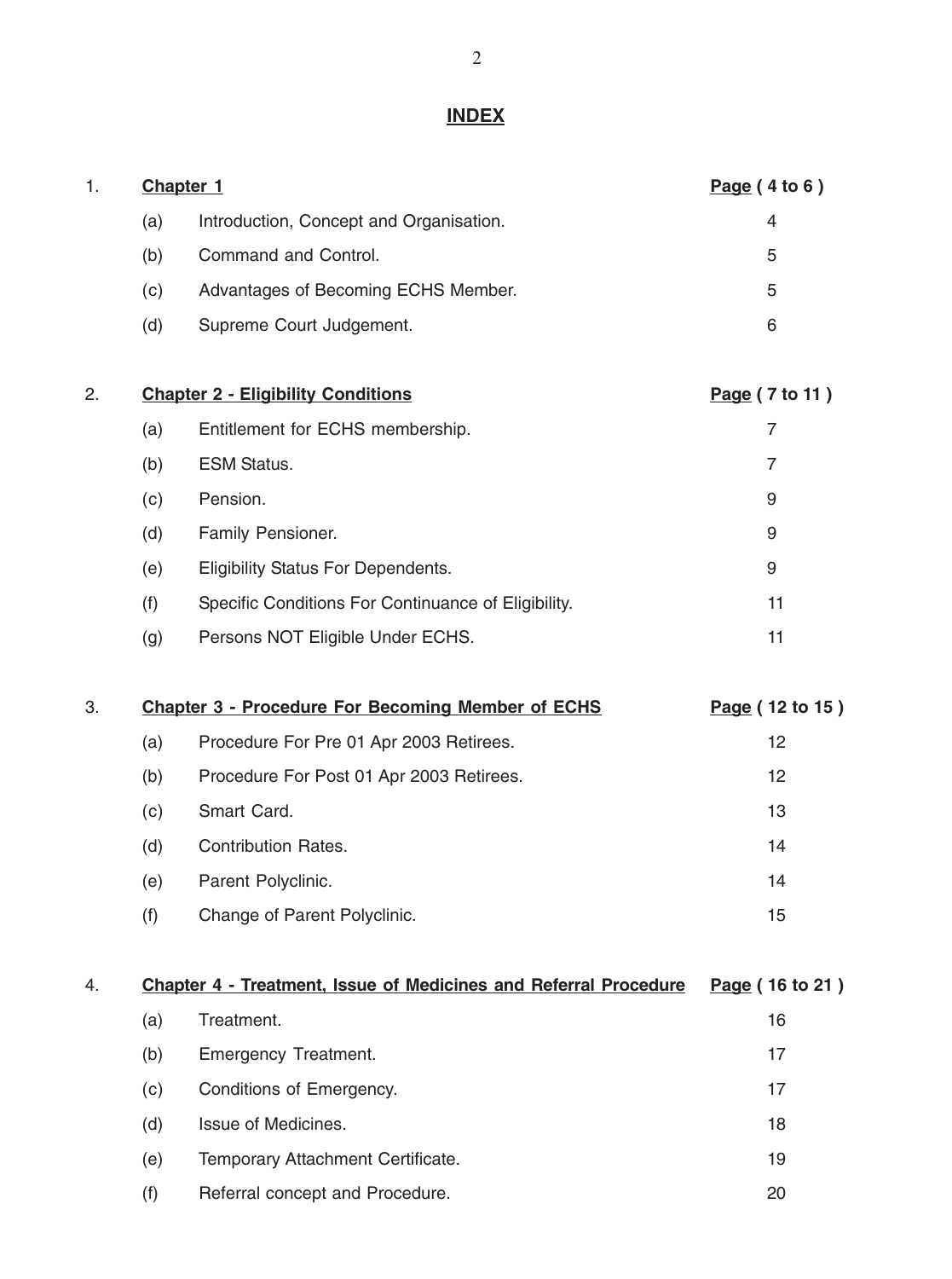| 5. |     | Chapter 5 - Miscellaneous Issues                       | Page (22 to 23) |
|----|-----|--------------------------------------------------------|-----------------|
|    | (a) | TA for Patients.                                       | 22              |
|    | (b) | Use of Ambulance.                                      | 22              |
|    | (c) | <b>Treatment of Senior Citizens.</b>                   | 22              |
| 6. |     | <b>Chapter 6 - Empanelment of Hospitals/Diagnostic</b> | Page (24)       |
|    |     | <b>Centres/ Dental Clinics</b>                         |                 |
|    |     |                                                        |                 |
|    | (a) | General.                                               | 24              |
|    | (b) | Empanelment Procedure.                                 | 24              |
|    |     |                                                        |                 |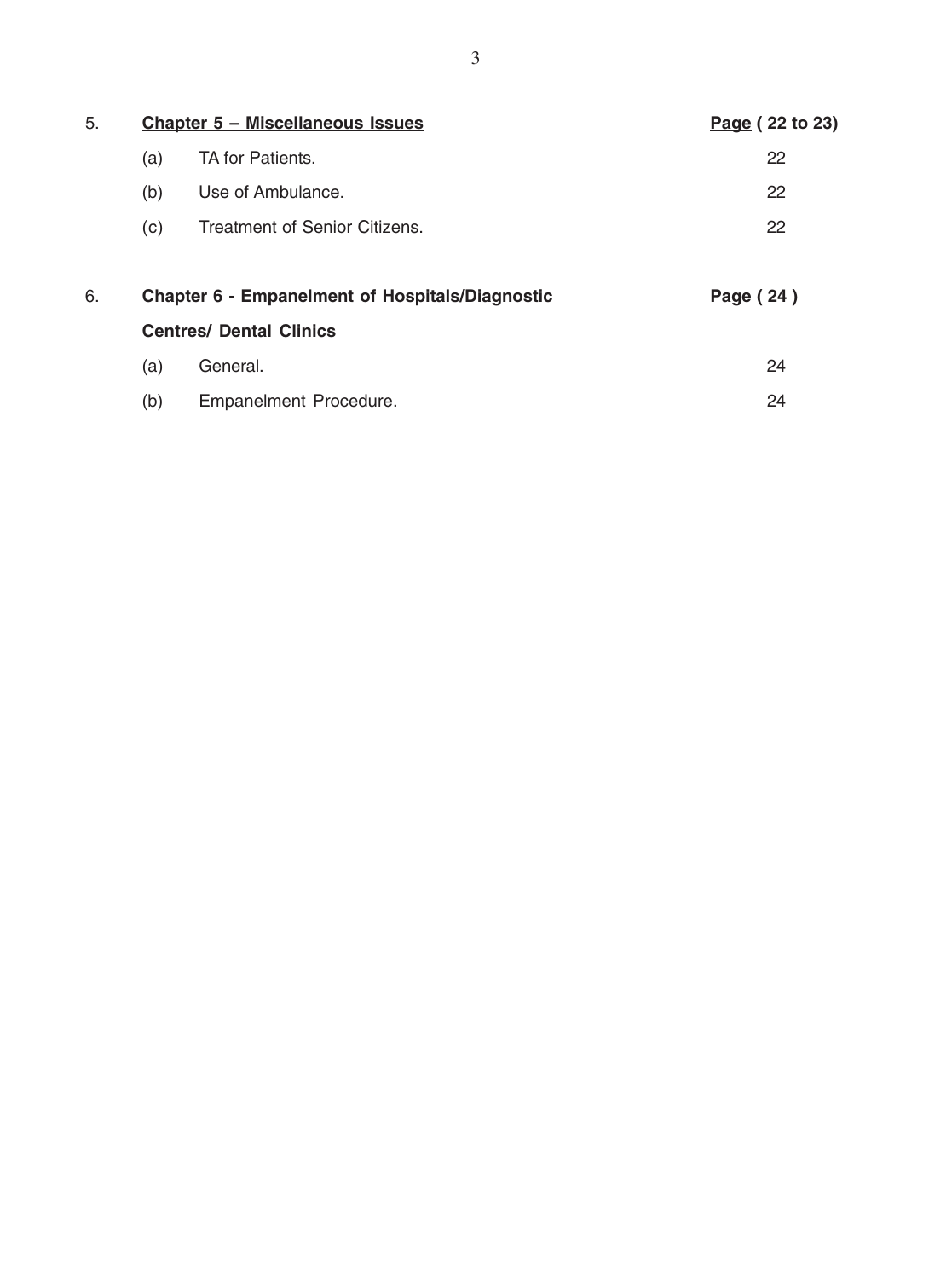## **CHAPTER 1 INTRODUCTION, CONCEPT AND ORGANISATION**

1. Ex-Servicemen Contributory Health Scheme (ECHS) was launched with effect from 01 Apr 2003. It has been established to provide quality medicare to Armed Forces Veterans (AFV) and their dependents through a network of ECHS Polyclinics, service medical facilities and civil empanelled/ government hospitals spread across the country. The Scheme has been structured to ensure cashless transactions, as far as possible, for the patients. Treatment provided under ECHS will be as per the allopathic medical system, covering all diseases.

2. The Scheme is financed by Govt of India.

## **CONCEPT OF ECHS**

3. Conceptually the ECHS is to be managed through the existing infrastructure of the Armed Forces in order to minimise the administrative expenditure. The existing infrastructure includes command and control structure, spare capacity of Service Medical facilities (Hospitals and MI Rooms), procurement organisations for medical and non medical equipment, defence land and buildings etc.

4. In order to ensure minimal disruption of the Scheme during war/training and availability of ECHS services in non military areas above mentioned resources are to be supplemented as follows :-

(a) Establishing new Armed Forces Polyclinics in Non Military areas.

(b) Augmenting existing medical facilities/clinics in some selected military stations to cater for heavy ESM load (Augmented Armed Forces Clinics).

(c) Empanelling civil hospitals and diagnostic centres.

(d) Finances.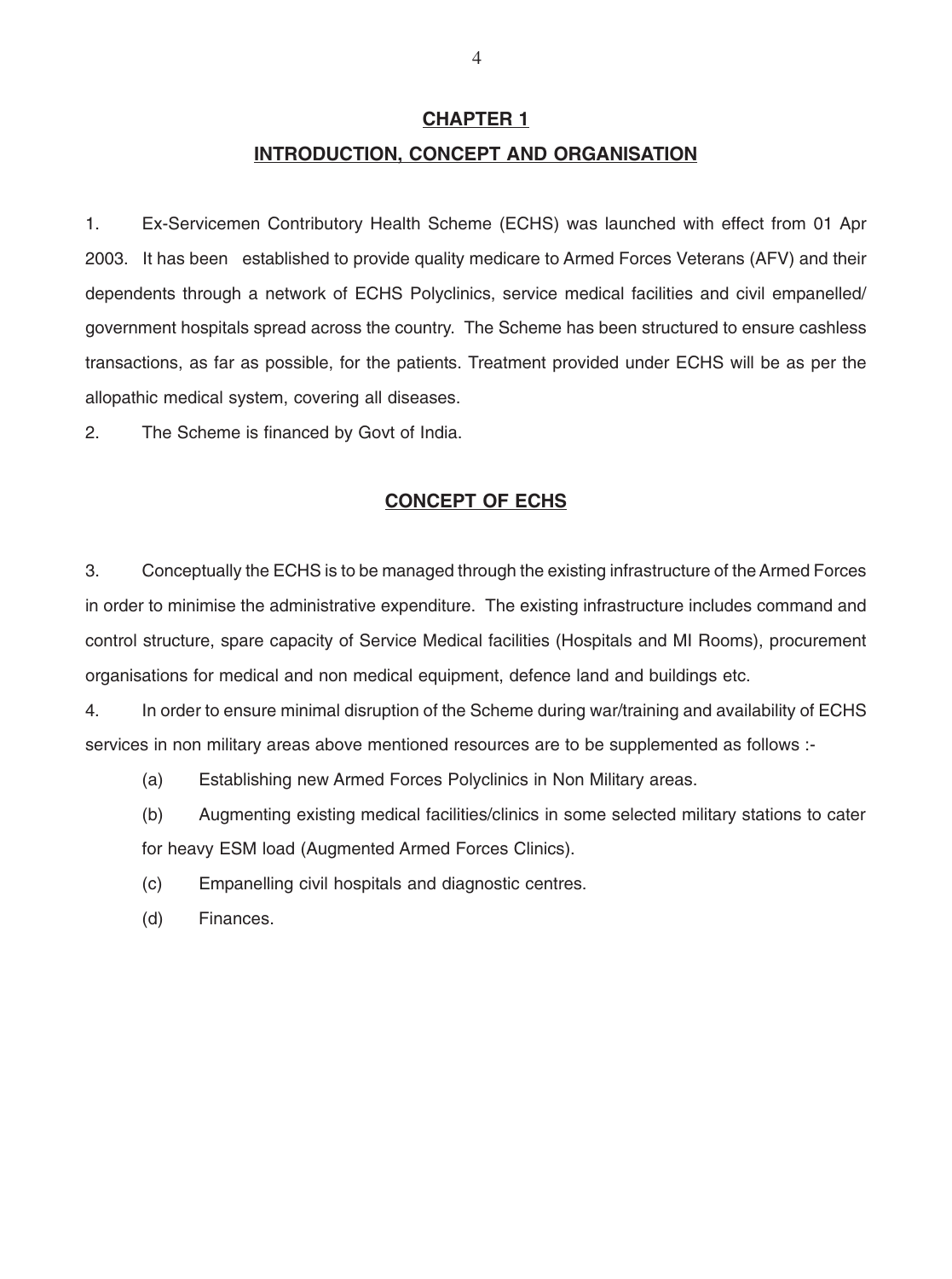### **ORGANISATION OF ECHS**

5. The ECHS Central Organisation is located at Delhi and functions under the COSC through AG and DGDC&W in Army HQ. The Central organisation is headed by Managing Director, ECHS, a serving Major General. Detailed Organisation of Central organisation ECHS is at **Appendix 'A'**. There are 13 Regional Centres ECHS. Their location and organisation is given at **Appendix 'B'.**

6. Details of military stations where existing medical facilities have been augmented (Augmented Armed Forces Clinics) and details of Stations where new Armed Forces Polyclinics have been established are at **Appendix 'C'.**

7. There are four types of Augmented/New Polyclinics i.e. Type 'A', 'B', 'C' & 'D'. Authorisation of Personnel in each type is given at **Appendix 'D'.**

8. **Command and Control.** The existing Command and Control Structure of the Army, Navy and Air Force have been given the Administrative and Financial Powers to run this Scheme. Station Commanders will exercise direct Control over the ECHS polyclinics. Station Headquarters will be able to clarify any doubts that you may have. ECHS Regional Centres are under Command HQ/Area HQ. Central Org ECHS functions as part of AG's Branch, Army HQ.

## **ADVANTAGES OF BECOMING ECHS MEMBER**

- 1. No age or medical condition bar for becoming a member.
- 2. Life time premium ranges from Rs 1800/- to Rs 18000/- (depending upon basic uncommuted pension).
- 3. No monetary ceiling on treatment.
- 4. Free indoor/outdoor treatment, tests and medicines are free of cost.
- 5. Country wide network of ECHS Polyclinics.
- 6. Familiar environment and sense of belongingness.
- 7. Covers spouse and all dependents which includes eligible children and parents.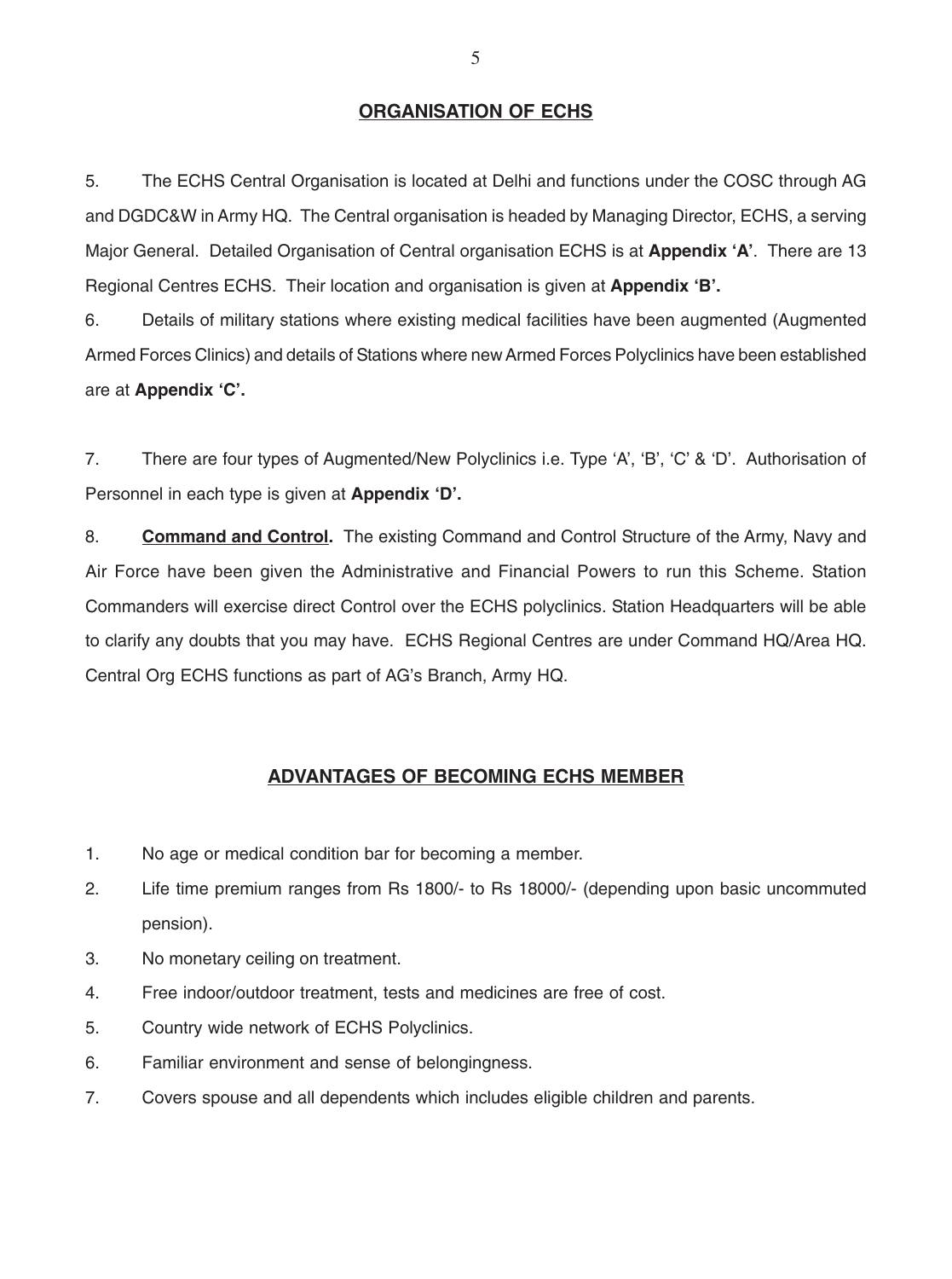## **SUMMARY OF SUPREME COURT JUDGEMENT DATED 22 AUG 2006 REGARDING MEDICAL BENEFITS FOR RETIRED ARMY MEN**

1. In 1999, a petition under Article 32 of the Constitution was filed as Public Interest Litigation (PIL) by Confederation of Ex-Servicemen Associations praying for recognizing the right of full and free medicare of ex-servicemen, their families and dependants. The petition came up for hearing before a two Judge Bench during May 1999 and the Bench ordered the matter to be placed before a Bench of Five Judges. The matter was subsequently heard by a Bench of five Judges and judgement was finally given on 22 Aug 2006.

2.. Supreme court has opined the following:-

(a) A Contributory Scheme such as ECHS 'cannot be held illegal, unlawful or unconstitutional'.

(b) One time contribution amount from Rs 1800/- to Rs 18000/- 'cannot be said to be excessive, disproportionate or unreasonably high. It cannot be held 'illegal', unlawful, arbitrary or otherwise unreasonable'.

(c) 'Getting free and full medical facilities is not a part of fundamental right of Ex-Servicemen'.

(d) The Court was concerned with the cases of those ESM who have retired before 01 Jan 1996.

(e) The Govt should consider granting waiver of contribution by Pre 01 Jan 1996 retiree ESMs or Govt pay contribution on behalf of such veterans.

3. Insructions were received from the Govt not to charge contribution from all Pre 01 Jan 1996 retiree ESM in future who want to become members of ECHS in Apr 2007 and the same are being implemented. For the refund of those Pre 01 Jan 1996 retiree ESM who had payed contribution and become members earlier, the case is sub- judice and decision will be intimated once received.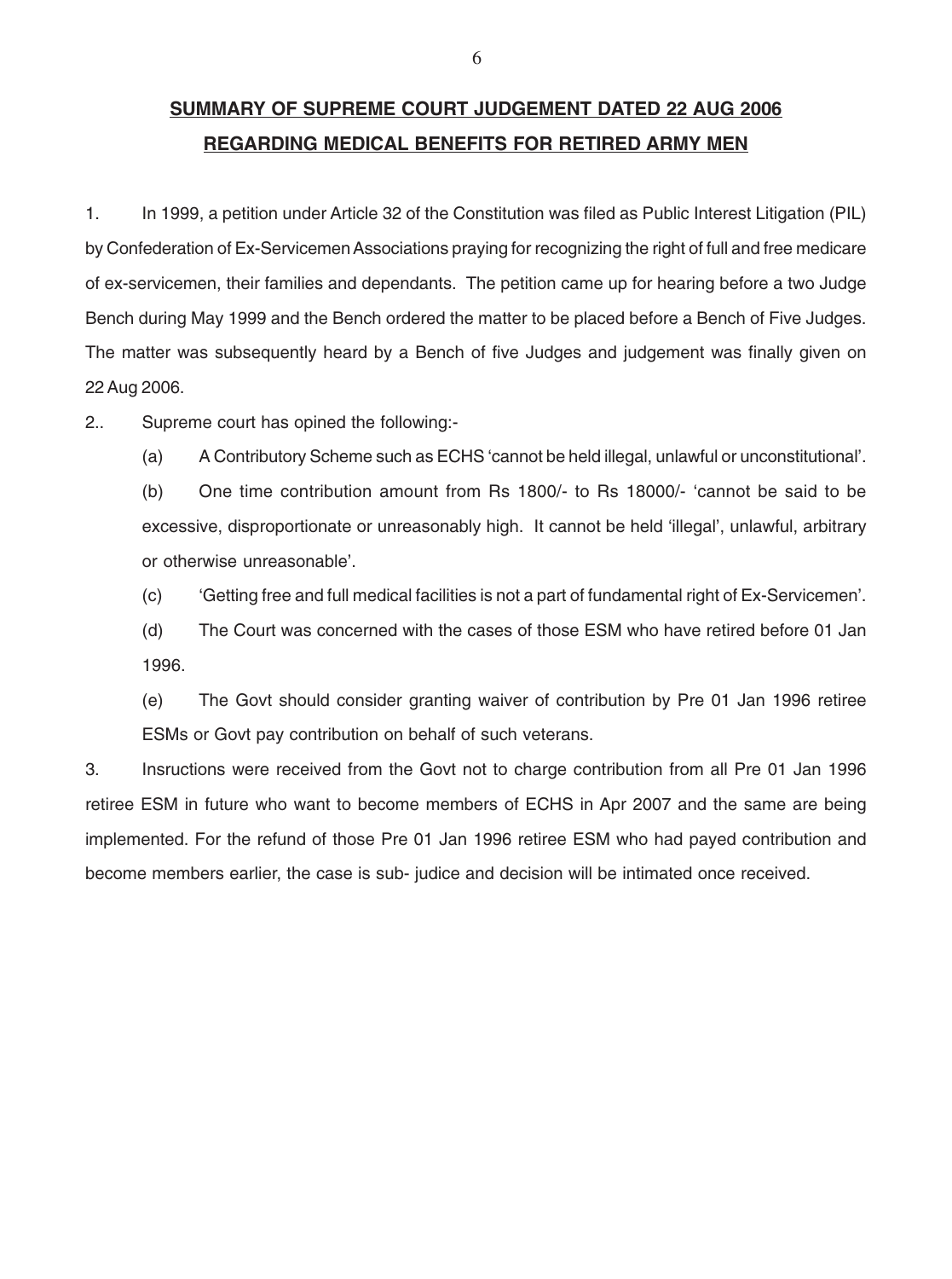**CHAPTER-2**

#### **ELIGIBILITY CONDITIONS**

1. **Eligibility For ECHS Membership.** The Scheme caters for medical care to all ESM pensioners including disability and family pensioners and their dependents, which includes wife/husband, legitimate children and wholly dependent parents. To be eligible for membership of ECHS a person must meet following two conditions:-

(a) Should have ESM Status.

(b) Should be drawing normal Service /Disability/ Family Pension.

#### **Ex-Servicemen Status**

2. The eligibility of the retired defence personnel for status of ex-servicemen is governed by the definition laid down by Department of Personnel and Training, Ministry of HRD, Govt of India. The definition has been undergoing changes from time to time.

3. **Those Released Before 01 Jul 1968.** Any person who had served in any rank (whether as Combatant or not) in the Armed Forces of the Union and released from there other than by way of dismissal or discharge on account of misconduct or inefficiency.

4. **Those Released on or After 01 Jul 1968 But Before 01 Jul 1979.** Any person who had served in any rank (whether as a Combatant or not) in the Armed Forces of the Union for a continuous period of not less than six months after attestation and released from there other than by way of dismissal or discharge on account of misconduct or inefficiency.

5. **Those Released on or After 01 Jul 1979 But Before 01 Jul 1987.** Any person who had served in any rank (whether as a Combatant or not) in the Armed Forces of the Union for a continuous period of not less than six months after attestation if discharged for reasons other than at their own request or by way of dismissal or discharge on account of misconduct or inefficiency and not less than 5 years of service if discharged at own request.

6. **Those Released on or After 01 Jul 1987.** An 'Ex-Servicemen' means a person, who has served in any rank whether as a combatant or non combatant in the Regular Army, Navy and Air Force of the Indian Union and

(a) Who retired from such service after earning his/her pension; or

(b) Who has been released from such service on medical grounds attributable to military service or circumstances beyond his control and awarded medical or other disability pension; or

(c) Who has been released, otherwise than on his own request from such service as a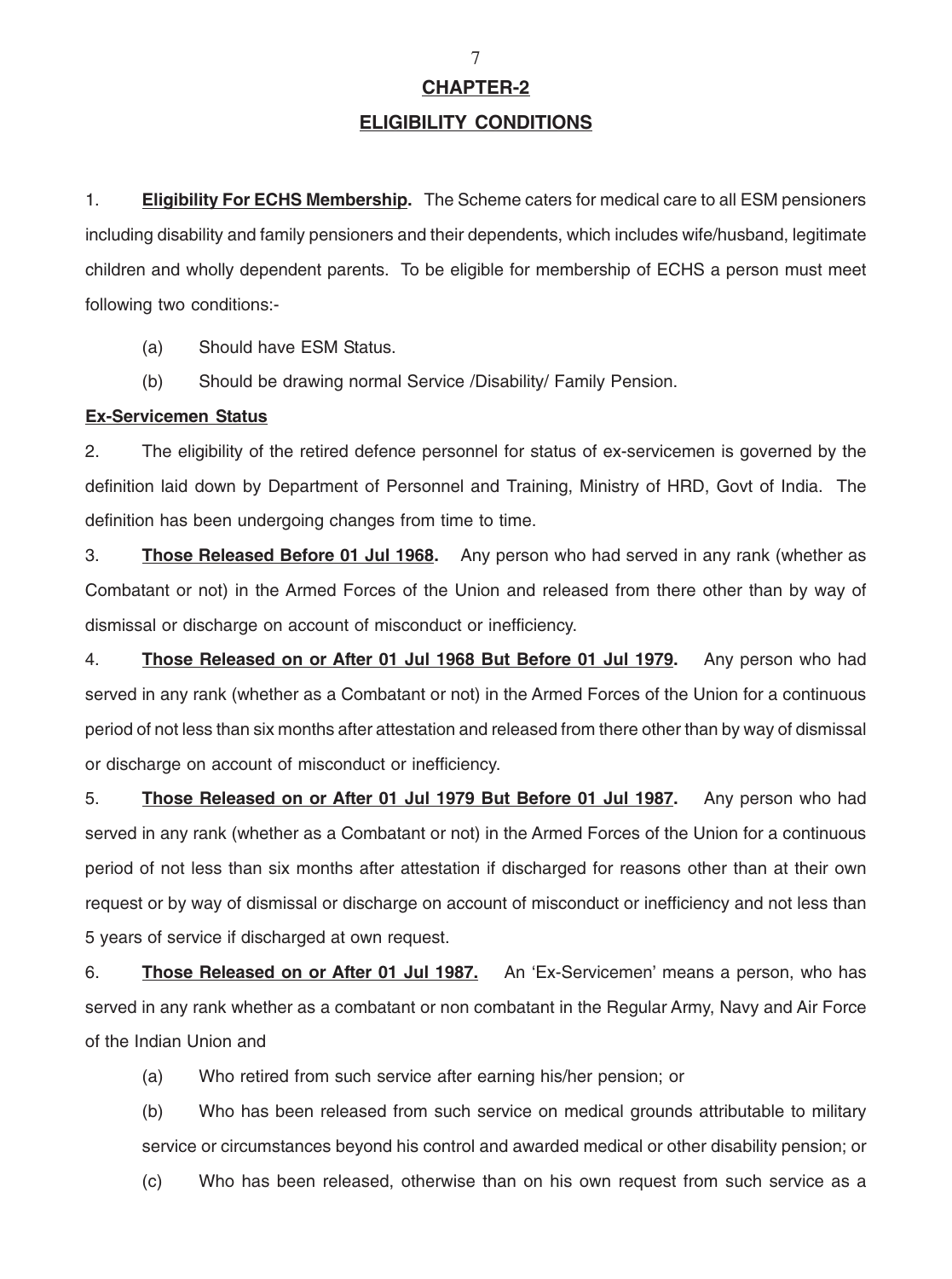result of reduction in establishment; or

(d) Who has been released from such service after completing the specific period of engagement, otherwise than at his own request or by way of dismissal or discharge on account of misconduct or inefficiency, and has been given a gratuity and includes personnel of the Territorial Army of the following categories namely:-

(i) Pension holders for continuous embodied service.

(ii) Persons with disability attributable to military service; and

(iii) Gallantry award winners.

7. The Territorial Army personnel will however be treated as Ex-Servicemen wef 15 Nov 1986.

8. Govt of India, Ministry of Defence (Deptt of Ex-Servicemen Welfare) vide its Office Memorandum No 12/1/2005/D(Res) dated 01 Feb 06 has conveyed with the approval of Hon'able Raksha Mantri that such Recruits who were boarded out/released on Medical Grounds and granted Medical/Disability Pension, will also be covered under the category of Ex-Servicemen for all practical purposes.

9. The eligibility of person for the status of ex-servicemen will be governed by the definition in vogue at the time of discharge and will not be affected by the changes in the definition subsequent to his discharge.

10. The personnel of the Army Postal Service (APS) who are a part of the regular Army and retired from such service, ie directly from the Army Postal Service itself without reversion to P&T Department with a pension or who have been released from such service on medical grounds, attributable to military service, or circumstances beyond their control and awarded medical or other disability pension are also covered within the definition of ex-servicemen with effect from 19 Jul 1989.

11. The following are also eligible for membership of ECHS:-

(a) Members of Military Nursing Service (MNS).

(b) Whole time officers (WTOs) of National Cadet Corps (NCC) who are Ex-Servicemen/ NOK, and are in receipt of pension/disability pension/family pension.

(c) I588 Emergency Commissioned Officers (ECOs)/Short Service Commissioned Officers (SCOs) who were permanently absorbed in National Cadet Corps as Whole Time Officers (WTOs) after their release from the Armed Forces meeting the twin conditions of being an ex-servicemen and in receipt of pension/family pension/disability pension.

(d) Indian Coast Guard Pensioners and retired Personnel of Defence Security Corps.

(e) Service Officers who, prior to completing their pensionable service, joined PSUs like Air India, Indian Airlines, Pawan Hans and Shipping Corporation of India, in organisational interest, and Govt had sanctioned pension to these officers on a pro-rata basis. On secondment or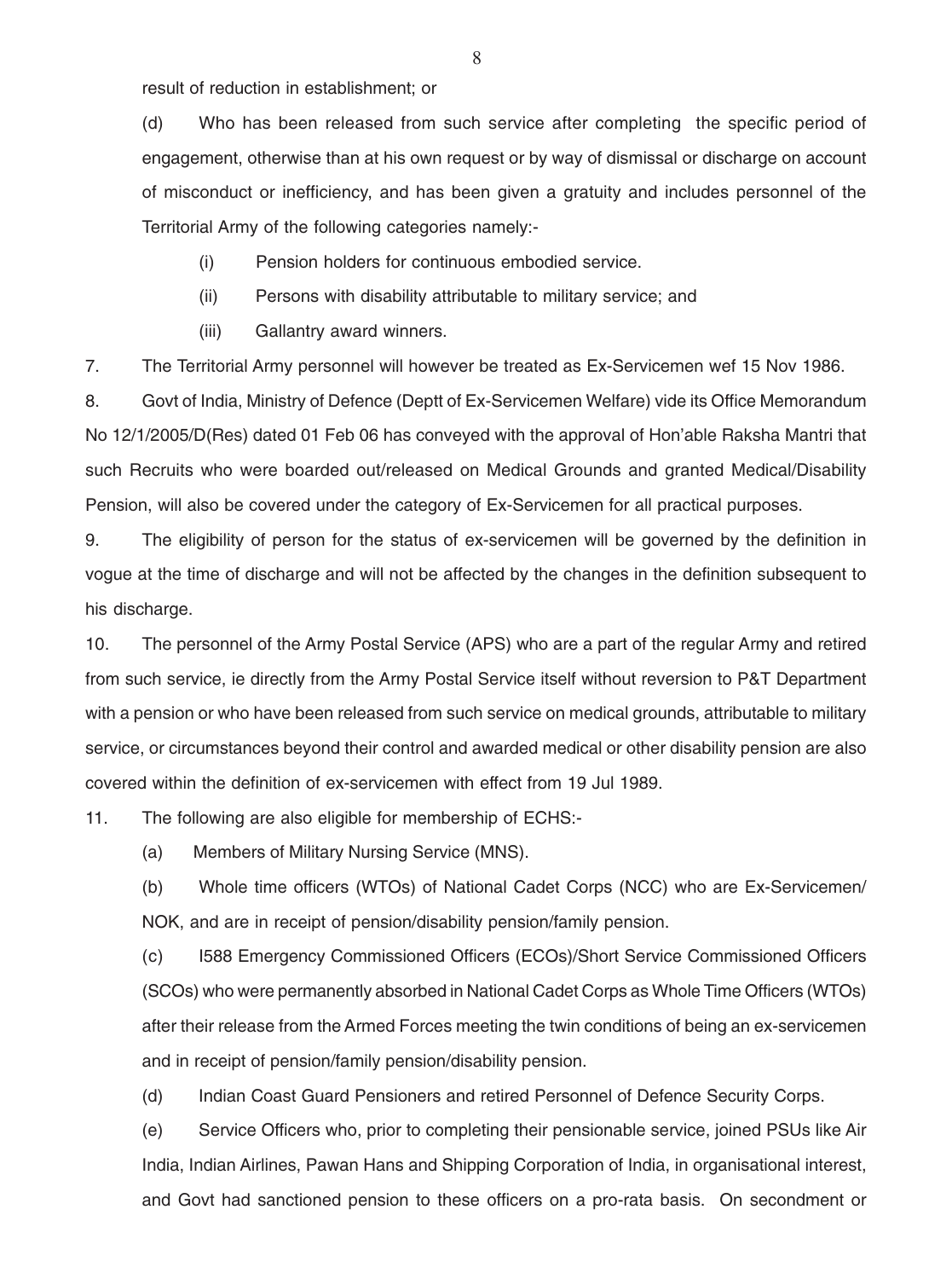transfer to PSUs these officers received their pension either as lump sum or full commutation, or on monthly basis. They would be deemed to comply with the condition of being in receipt of pension from Defence Sources. However a mandatory certificate will have to be endorsed by these ESM in their Affidavit stating that "I certify that I am NOT a member of any other govt/PSU medical health Scheme". The following documents will be submitted alongwith Application Form:-

(i) Certificate from current/last employer clearly stating that his previous pension (from service in Armed Forces) has been merged with current pension.

(ii) Copy of PPO, if available or Pension Book / Discharge Book in respect of PBOR.

(iii) Service Particulars Retired/Released Officer's (Booklet) in respect of officers.

12. **Pension**. For the purposes of eligibility for the ECHS, the word "pension" implies any type of pension received from Controller of Defence Accounts (Pension) or its subordinate offices. In case an ESM joins a second career and his pension from the Defence Services Estimates is merged, the second pension earned after retirement from the second career is also eligible for these ESM/their widows for seeking ECHS membership, subject to fulfilment of other conditions of eligibility for ECHS membership.

13. **Family Pensioner.** Implies the legally wedded spouse of an Armed Forces personnel, whose name figures in the Service Records of the personnel and whose husband/wife has died either while in service or after retirement and is granted family pension. This term also includes a child or children drawing family pension on the death of his/her pension drawing father/mother, as also parents of a deceased bachelor soldier, who are in receipt of family pension. To ameliorate the difficulties of family pensioners who cannot produce a Part II Order, they can now apply with an Affidavit on Rs 10/- (Rupees Ten only) Non Judicial Stamp paper attested by two witnesses and notarised. **A copy is attached as Appendix 'E'.**

14. **Eligibility Status for Dependents.** The following qualify to be dependents of ESM:-

(a) **Parents.** Father and Mother of the pensioner shall be deemed to be dependent if they normally reside with the ESM pensioner, and their combined income from all sources is less than Rs 2550/-pm. If both husband and wife are Defence Personnel, parents of both members are eligible if both pay subscription subject to meeting dependency criteria. The declaration through an affidavit regarding income of parents should be furnished by ESM **once in beginning of every calendar year.**

(b) **Spouse**

(i) Legally wedded spouse.(More than one spouse and children from the second spouse are not permitted to avail ECHS benefits).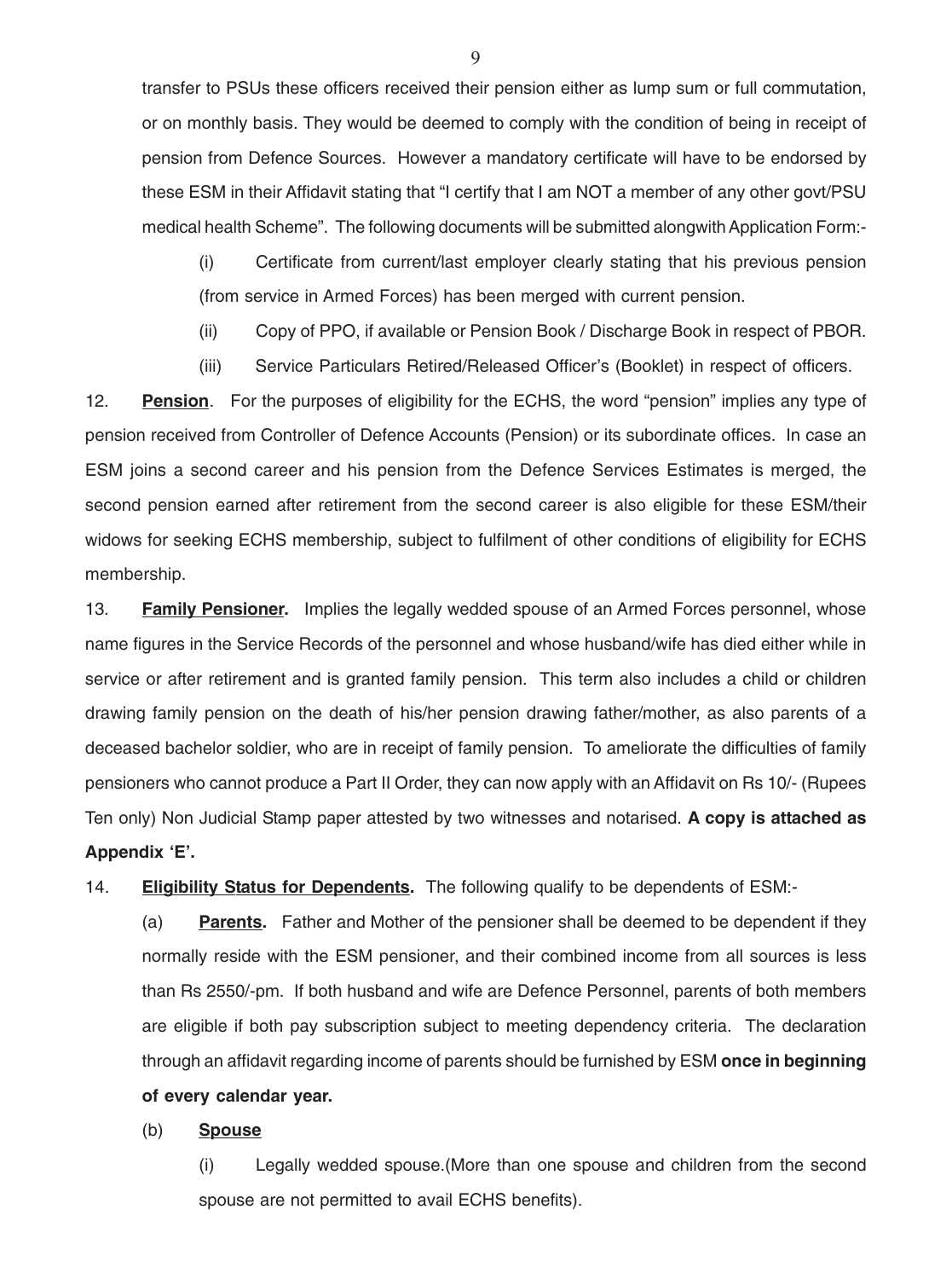(ii) Name should be included in the record of service.

(iii) Legally separated spouse is included as long as the ESM pensioner is responsible for her maintenance.

(iv) If the spouse is employed in Govt service then he/she can only be a member of any one Govt/Public sector medical benefit Scheme and not be a simultaneous member of two Govt medical Schemes.

(v) If a war widow remarries, then she alone is eligible. Her husband and children from him will not be eligible.

(vi) In case the ESM pensioner marries after retirement, following documents will be required as proof for dependency of wife :-

(aa) Marriage certificate from authorised Registrar of Marriages/Municipal Committee.

(ab) Fresh ECHS Application Form for enrolling the spouse as a dependent.

(ac) Part II Orders /Gen Form/Personal Occurrence published.

### (c) **Daughter(s)**

(i) Her/their details must exist in the service record of the pensioner.

(ii) Unmarried as well as divorced daughter (s) with total income from all sources less than Rs 2550/-per month.

(iii) Widowed daughters who are dependant on the pensioner and whose income from all sources is less than Rs 2550/- per month are entitled.

 $(iv)$  In case daughter is born after the pensioner's joining ECHS, following documents will be required to enable the child to be declared as a dependant and to become entitled to ECHS benefits :-

(aa) Birth Certificate.

(ab) Fresh ECHS Application Form to enrol her as a dependant.

(ac) Part II Orders/Gen Forms/Personal Occurrence are required to be published stating birth of the child **or an Affidavit as per Appendix 'E' by the widow in case the ESM pensioner could not get Part II Orders published for birth of his children.**

### (d) **Son(s)**

(i) His/their details must be included in the pensioners Record of Service.

(ii) His total income from all sources should not exceed Rs 2550/-pm. Son(s) above 25 years of age are not eligible to be dependet(s) in ECHS.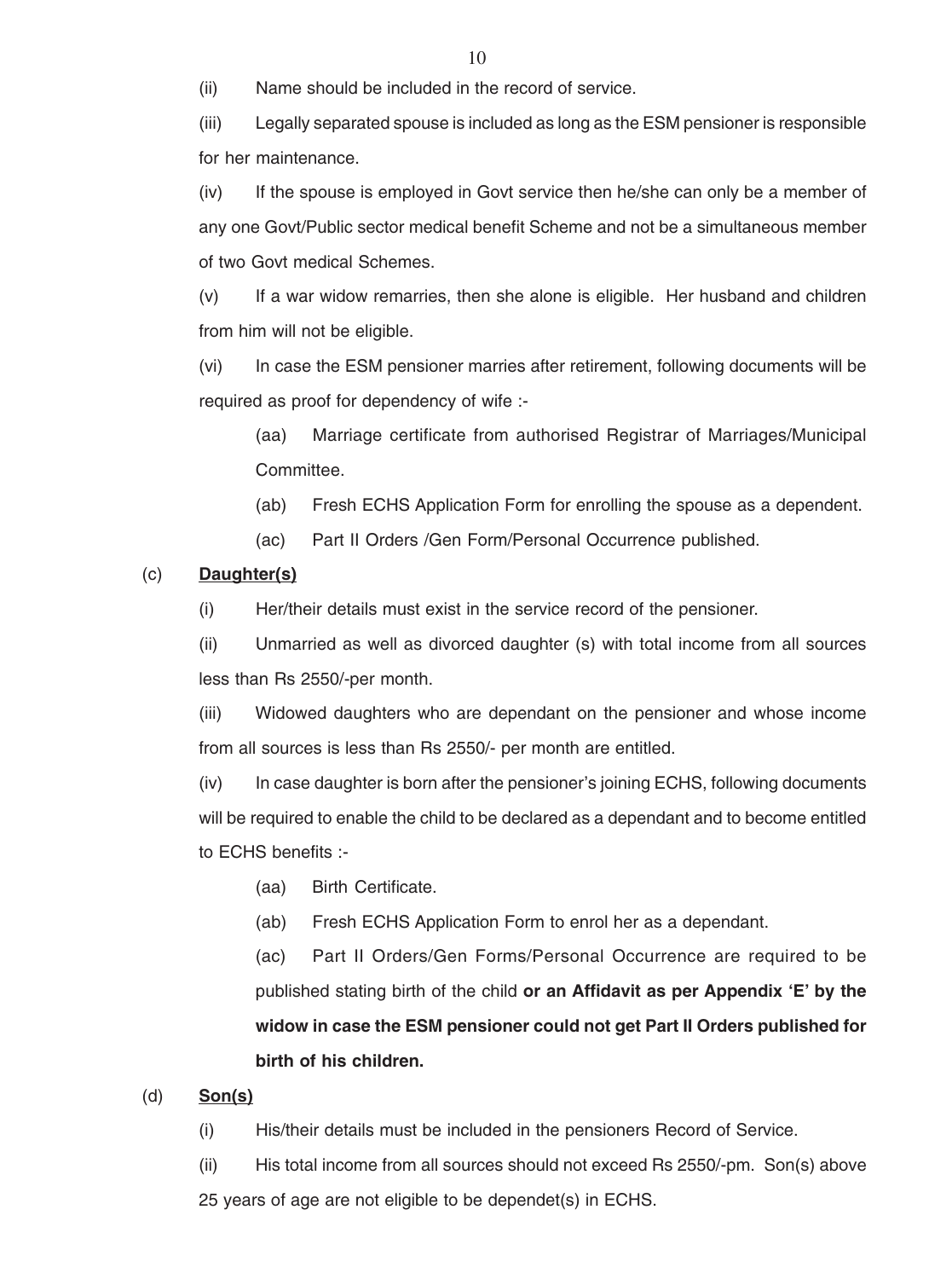$(iii)$  In case where the son(s) is/are born after the pensioner's joining the ECHS, the following documents will be required as proof of dependency:-

- (aa) Birth Certificate.
- (ab) Fresh ECHS Application Form to enroll him as a dependant.

(ac) Part II Orders/Gen Forms/Personal Occurrence stating birth of the child **or an Affidavit as per Appendix 'E' by the widow in case the ESM pensioner could not get Part II Orders published for birth of his children.**

(e) **Children with Permanent Disability.** Children suffering from permanent physical or mental disability and are unable to earn their livelihood are permitted to be dependents for life time, irrespective of age limit or medical condition. The certificate of disability is to be certified, by either the Service Classified Specialist or a Civil Surgeon. **A copy of the same is attached as Appendix 'F'.**

15. **Specific Conditions for Continuance of Eligibility.** In case an ESM pensioner (male/female) has declared his/her parents as dependants, they shall continue to receive ECHS benefits for their life time, subject only to the condition that their joint income from all sources does not exceed Rs 2550/-pm from all sources. In the event of the male pensioner's death, the widow shall be covered as she will start drawing family pension but, her parents will NOT become eligible as dependants. However, parents of the deceased pensioner, if already enrolled as dependants, would continue to enjoy benefits of the ECHS in the event of death of the ESM pensioner, provided their joint income from all sources does not exceed Rs 2550/- pm.

16. **Persons NOT Eligible under ECHS.** The following are NOT eligible for becoming members of ECHS:-

- (a) Gorkha pensioners of Nepal domicile.
- (b) Whole time NCC officers who do not meet the twin conditions referred to under Para 1 of this chapter.
- (c) Ex-ECOs/SSCO's who do not meet twin conditions referred to at para 1 of this chapter.
- (d) Legally divorced spouse.

(e) Married and/ or employed daughters/and any child whose total monthly income from all sources is more than Rs 2550/-.

- (f) Son(s) above 25 years of age or who have starting earning which ever is earlier.
- (g) Parents of widow/war widow.
- (h) Husband of a remarried war widow. Including children born from him.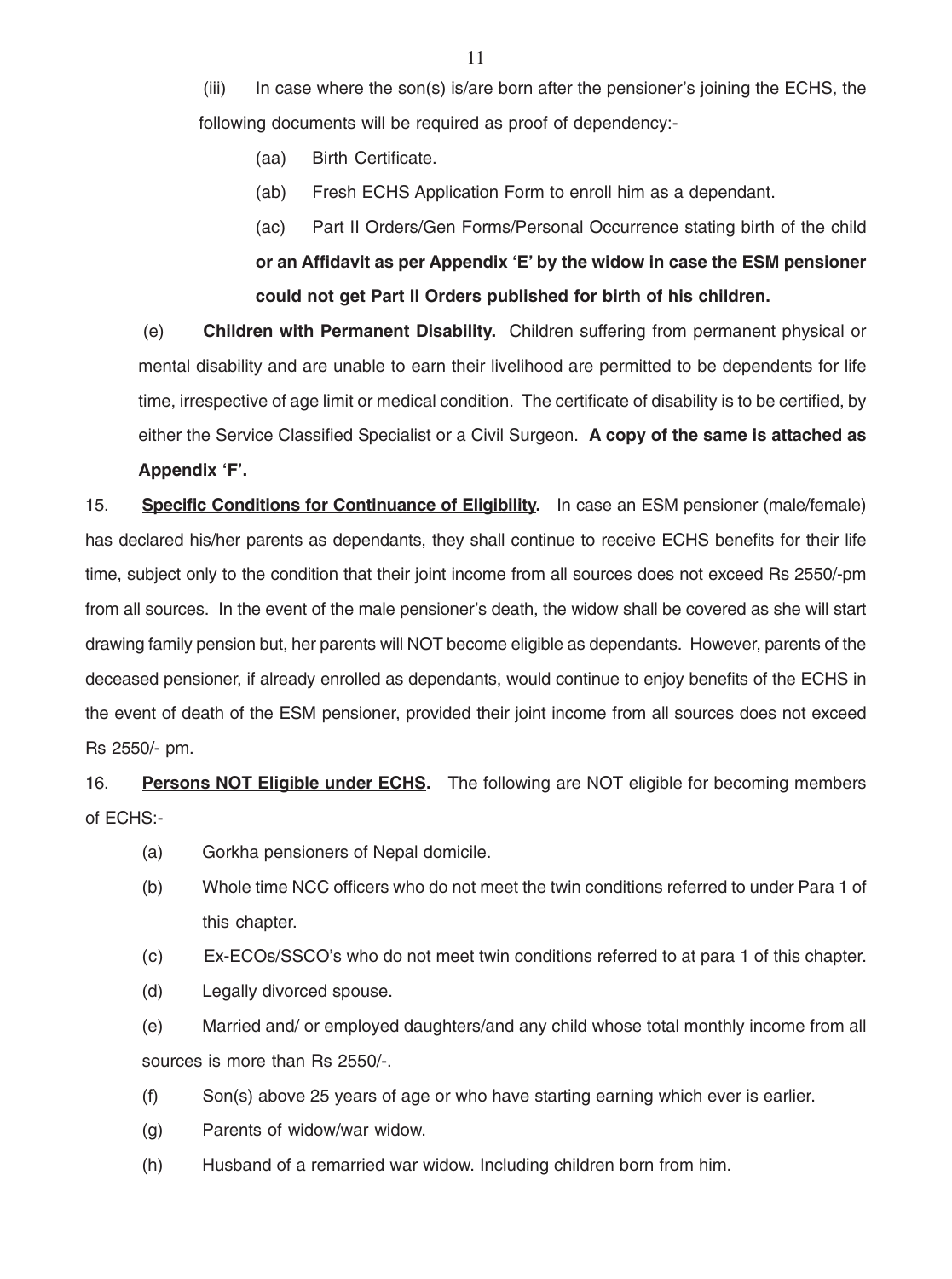## **CHAPTER -3**

#### **PROCEDURE FOR BECOMING MEMBER OF ECHS**

1. **Procedure for Pre 01 Apr 2003 Retirees.** The procedure for becoming ECHS members applicable to the ESM pensioners who have retired on or before 31 Mar 2003 will be as follows:-

(a) Collect computerized application forms from nearest Station HQs of Army/Navy/Air Force. Forms can also be downloaded from internet website www.indianarmy.nic.in/arechs.htm.

(b) **Submission of Completed Application Forms.** Designated Station Headquarters of Army/Navy/Air Force are also included in Appendix 'C' which are the only authorized collection points. Pensioners are required to **personally report** to their nearest Station HQs with the completed application form, alongwith original/photocopy of the following documents:-

(i) Pension Payment Order (PPO), copy duly attested by Bank/Treasury from where pension is being drawn. Pre-1986 pensioners may submit copy of Pension Book showing rate of pension.

(ii) DPDO/Bankers Certificate.

(iii) Discharge Book or Certificate/Dependent I-Cards (issued for Naval Offrs)/ Personnel Occurrence Report.

(iv) Two copies (in original) of the Military Receivable Order (MRO) as proof of deposit of contribution (Not Applicable to those who are exempted from payment of ECHS contribution).

- (v) Affidavit duly notarised **as per Appendix 'G'**.
- (vi) Demand Draft for Smart Cards.

(c) Membership will commence from the date of receipt of correctly filled Application Form at Station HQ. On receipt of correctly filled Application Form Stn HQ will give receipt to the individual.

2. **Procedure For Becoming Member of ECHS (Post 01 Apr 2003 retirees).** The ECHS membership for post 01 Apr 2003 retirees is compulsory. The contribution amount in respect of these Veterans is being deducted by the pension paying authorities. All documents (less PPO) as per para 1 (b) above alongwith Application Form will also be submitted by such retirees to their Record Offices.

3. **Commencement of Membership.** An applicant is considered a member of ECHS when his application alongwith all requisite documents is accepted at designated Stn HQ or from the date of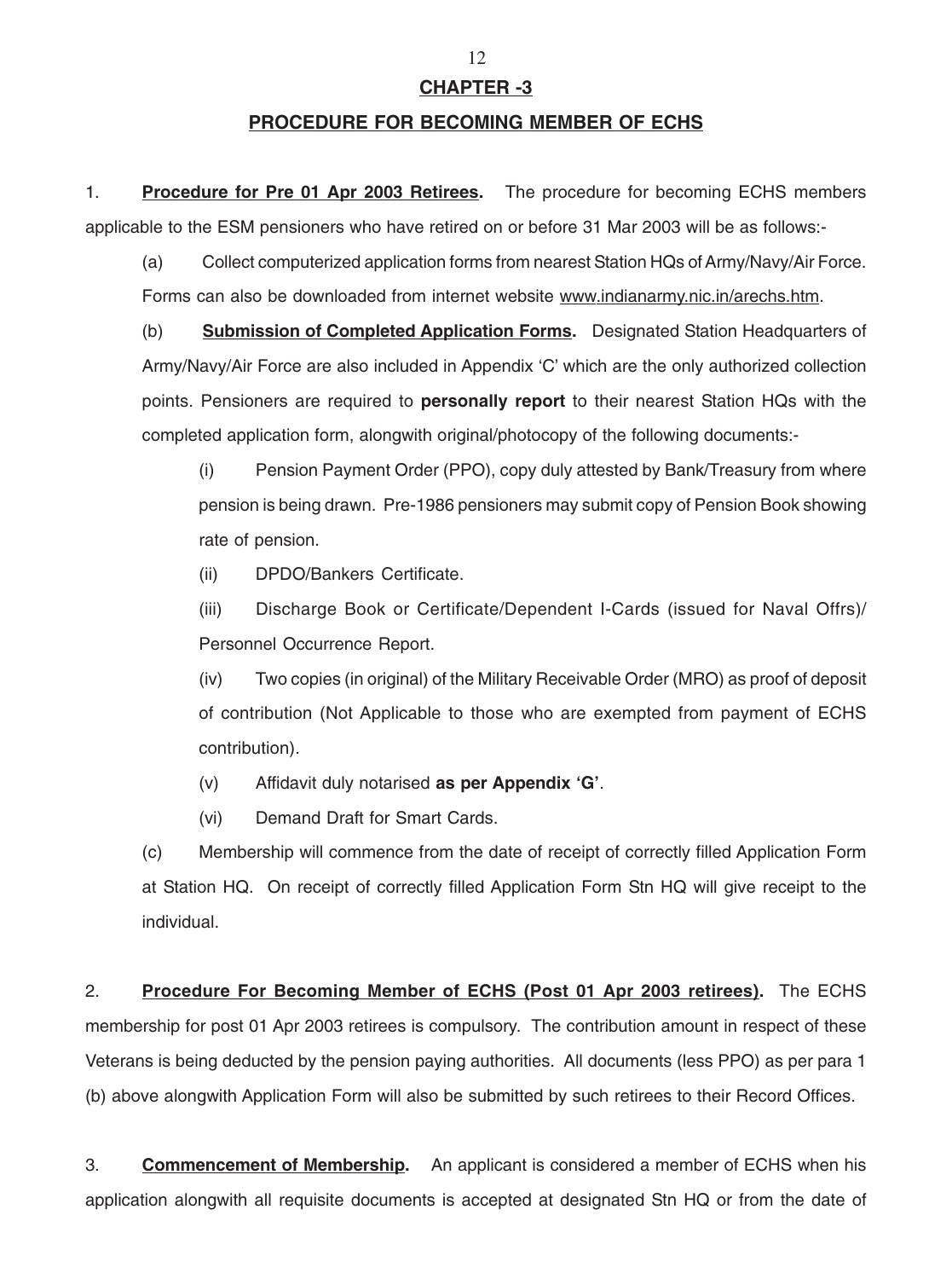retirement for new retirees provided his correctly filled Application Form is accepted by the Record Office.

## **Notes:-** 1. **Deduction of contribution by the CDA or deposition of contribution through MRO is no guarantee for grant of membership**

2. Identity cards issued by Zila Sainik Board will not be accepted as a proof of identification.

3. **Fixed Medical Allowance.** ESM joining ECHS would cease to be entitled for FMA of Rs 100/-pm as authorised earlier in their PPO. The individuals should approach their Pension Disbursing Authority to ensure stoppages of FMA. ECHS will not be responsible for subsequent lump sum deduction of FMA.

4. ECHS is not responsible for refund of excess deposition of contribution. Same should be claimed from the concerned CDA by individuals. ECHS functionaries at Station HQ/ Regional Centres will assist individuals, if requested. The refund of excess remittance of ECHS subscription, if made, will be afforded by the concerned PCDA/CDA to the beneficiaries on receipt of a pre-receipted contingent bill countersigned by the ECHS authorities along with a Xerox copy of the MRO.

4. **Disposal of Receipt after Receiving Smart Card(s).** Once an individual receives the Smart Card(s) his earlier obtained receipt will be returned and preserved alongwith his application Form at the respective Station HQs/ECHS Regional Centre.

### 5. **Smart Card**

(a) **The Card.** A card with a 16 KB chip is being issued to all members as proof of membership of the Scheme. The Card is usable at all the 227 polyclinics across the country, after its activation by giving thumb impression **at any polyclinic, preferably Parent Polyclinic.** The Smart Card stores various details, both in the physical as well as digital form, which can be accessed at all polyclinics.

(b) **Quantity.** Normally a total of four cards (one master card and three additional cards) can be issued to a single member. Dependent parents will be included in the Master Card and no separate add on card will be issued to them as they normally reside with the ESM. In addition a mentally/physically challenged child will be issued a white card for life dependency once eligibility is established.

(c) **Cost.** The cost of each card is Rs 90/- and is to be borne by the member.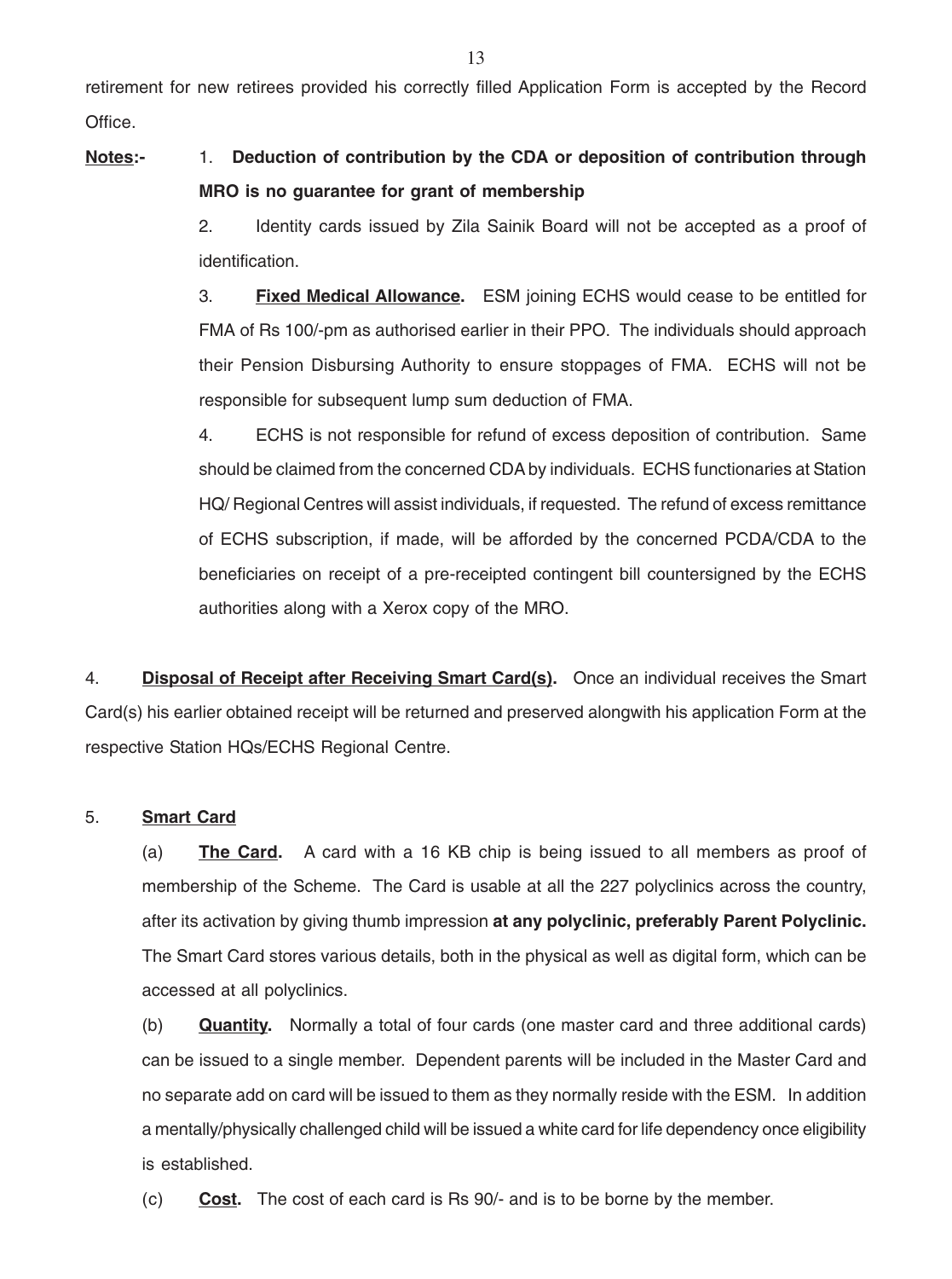(d) **Amendment to Card.** Any subsequent amendment to the Card desired by the member will require a fresh card to be made on approval of ECHS Organisation, and at a cost to be borne by member.

(e) **Loss of Card.** Member to make affidavit for issue of duplicate cards. **In case of loss of card, the cost of new cards will be borne by the member.**

(f) Fresh Application Form alongwith relevant documents will be submitted for issue of new Smart Card due to any reasons.

**Note:- In case of any incorrect entry in the Smart Card, it should be brought to the notice of the issuing authority within 07 (seven) days from receipt of the card to get a free replacement(if the error is on the part of issuing authority).**

6. **Contribution.** All post 01 Jan 1996 ESM pensioners are required to make a one time contribution based on their uncommuted basic monthly pension (including Dearness Pension). Contribution can be paid in three equal yearly instalments. Contribution rates wef 01 Apr 2004 are as under:-

| Uncommuted Basic Pension + | <b>Contribution</b> |
|----------------------------|---------------------|
| <b>Dearness Pension</b>    | (in Rupees)         |
| Upto Rs. 3000/-            | <b>Rs. 1800/-</b>   |
| $Rs. 3001 - 6000/$         | <b>Rs. 4800/-</b>   |
| Rs. 6001 - 10000/-         | <b>Rs. 8400</b>     |
| Rs. 10001 - 15000/-        | Rs. 12000/-         |
| Above Rs. 15001/-          | Rs. 18000/-         |

**Notes** 1. War Widows and NOK's of deceased Soldier who are in receipt of 'Liberalised Family Pension' are exempted from payment of ECHS contribution.

2. War disabled soldiers are exempted from payment of ECHS contribution.

7. **Parent Polyclinic.** Every member will be allotted a parent polyclinic, one nearest to his permanent/ temporary residence. Irrespective of parent polyclinic a member can take treatment at any polyclinic in India. If required a member can be given referral to hospital by any polyclinic as per referral policy. However, member can be issued with only seven days medicines at a time from non parent polyclinic unless he carries a Temporary Attachment Certificate (TAC). The validity of TAC is for six months at a time.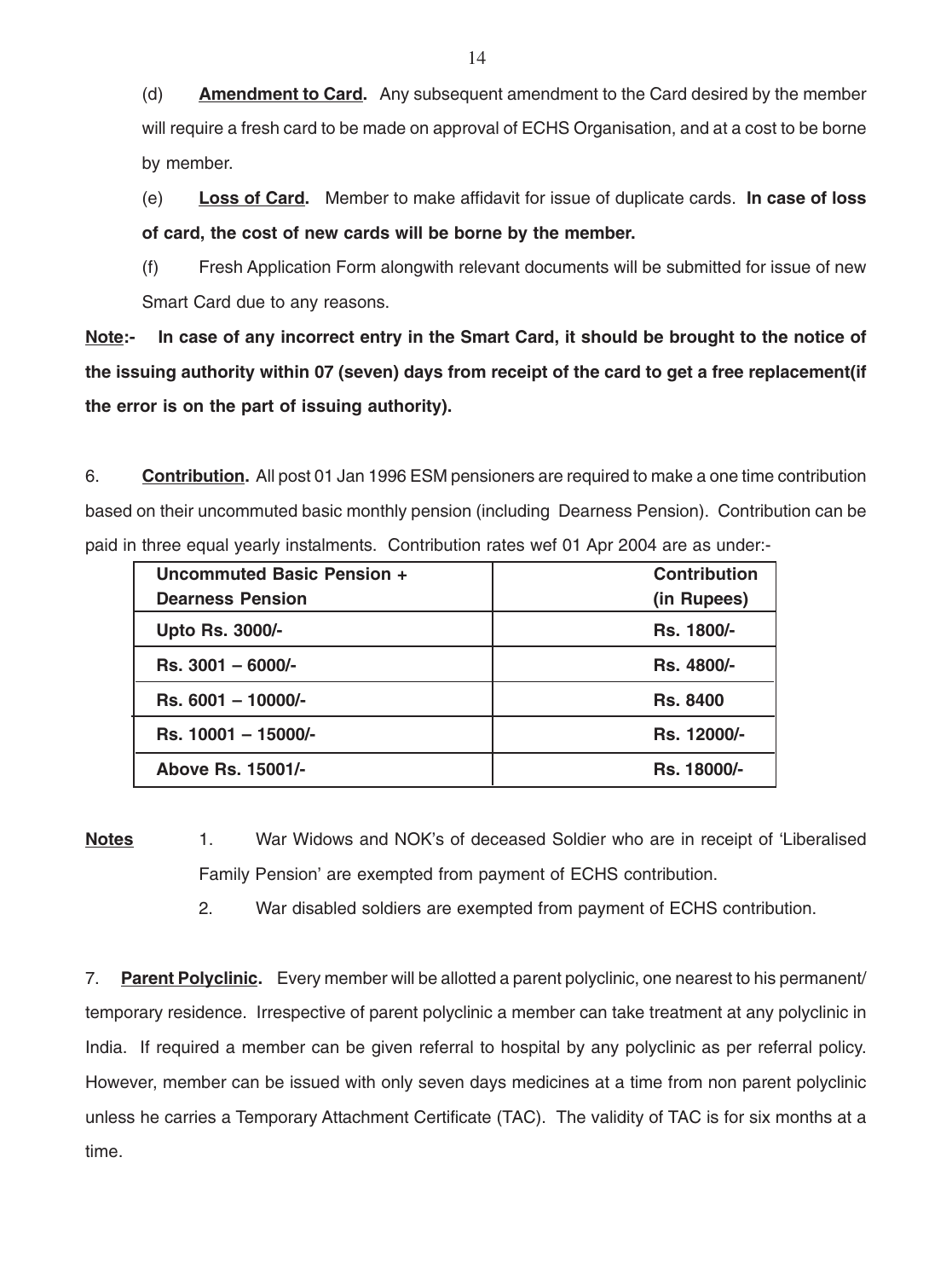8. **Change of Parent Polyclinic.** The member is to submit the following to nearest Stn HQs for change of Parent Polyclinic:-

- (a) An application on plain paper clearly giving following details:-
	- (i) Old ECHS Regn Number.
	- (ii) Old Address.
	- (iii) Old Parent Polyclinic.
	- (iv) New Address.
	- (v) New Parent Polyclinic.
- (b) An undertaking on a separate plain paper stating that:-
	- (i) No information has been concealed or suppressed.
	- (ii) Any false information submitted will make him liable for termination of his ECHS membership.
- (c) Proof of new address like electricity/telephone/water bills/RWA certificate etc.
- (d) A fresh ECHS application form with relevant columns filled and superscribed "CHANGE OF ADDRESS " and "CHANGE OF PARENT POLYCLINIC".
- (e) Return the old cards duly defaced.
- (f) Deposit DD on the name of concerned Regional Centre @ Rs 90/-per card requested.

9. Station HQs will receive the application form and provide "**Receipt of Documents duly affixed photographs**" which will be valid for 60 days and thereafter to be revalidated if ECHS Smart Cards are not received. ECHS member should personally collect the cards from Stn HQ within 60 days of submission of application.

10. Station HQ will place the demand to SITL through concerned Regional Centre ECHS for remanufacturing of Smart Cards as per request of the member. SITL will issue fresh cards duly indicating new address and new parent polyclinic. SITL will also maintain details of old address and old parent polyclinic in their data base.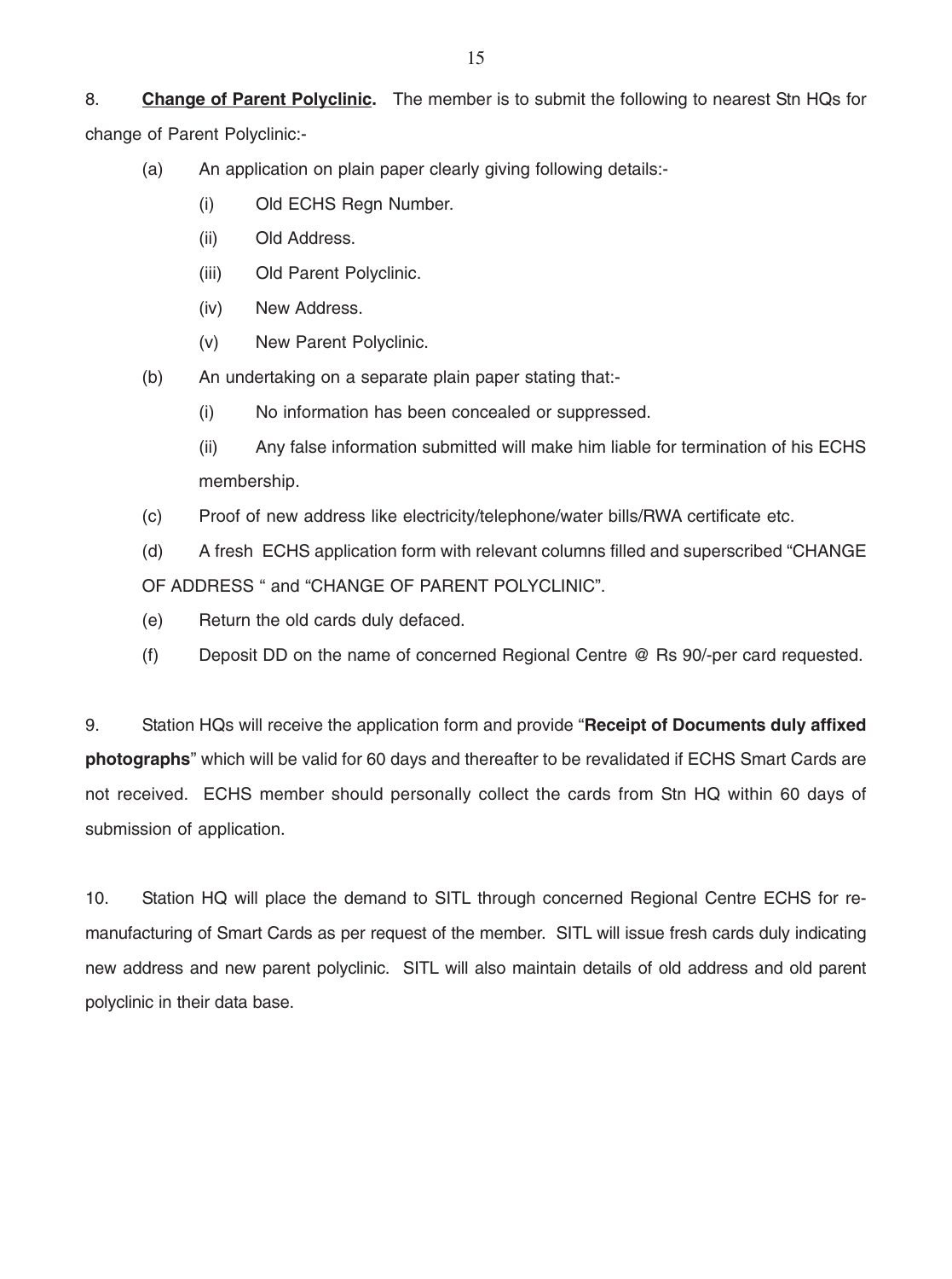## **CHAPTER-4**

## **PROCEDURES FOR TREATMENT, ISSUE OF MEDICINES AND REFERRAL PROCEDURE**

#### 1. **Treatment**

(a) The first contact point for availing treatment for ECHS members and their dependents is the nearest ECHS Polyclinic.

(b) The doctor (s) at Polyclinics will provide required out-patient treatment and medicines.

(c) If further treatment or investigations are required, it will be provided through Service Hospitals, civil empanelled hospitals and diagnostic centres on referral from the polyclinic.

(d) Patients will be referred to the local Service Hospital in the Station (if available) subject to availability of speciality/facility. Only in case of non availability of facilities or bed space at local Service Hospital, the patient can be referred to the desired empanelled hospital/diagnostic centre as per his/her choice. Once referral to empanelled facility is recommended, the ECHS member will have the right to make the selection of desired empanelled hospital in the station.

(e) On completion of treatment in empanelled hospitals, the patient is requested to sign the bills raised by the hospital so that treatment charged for, is confirmed to have been provided.

2. **Payment to Empanelled Hospitals.** Empanelled facilities are paid directly by local Station HQ on behalf of ECHS for treatment provided or diagnostic tests carried out on ECHS beneficiaries on referral. Members are NOT to pay to empanelled hospitals. Payments made by ECHS Members to empanelled hospitals are NOT reimbursable. Payment to the empanelled facilities by ECHS is at 'rates' agreed upon. Certain facilities like telephone, television, transport, food/catering (except in certain specified cases) are not entitled and charges for these, if availed, have to be borne by the patient. Certain medical procedures require prior approval as per laid down guidelines. Request for such 'prior approvals' will be initiated by the empanelled hospital on a specified 'form', which the hospital is required to submit to the concerned SEMO. Once approved, the expenditure incurred on the particular medical procedure will be borne by ECHS. Unapproved medical procedures, if carried out, should be with patient's consent. Payment for such a procedure has to be borne by the members and is NOT liable to be paid by ECHS. In case such charges are levied by empanelled hospitals without the patient's consent, please inform your Polyclinic/SEMO/Stn HQs, so that necessary action can be taken against the empanelled facilities concerned.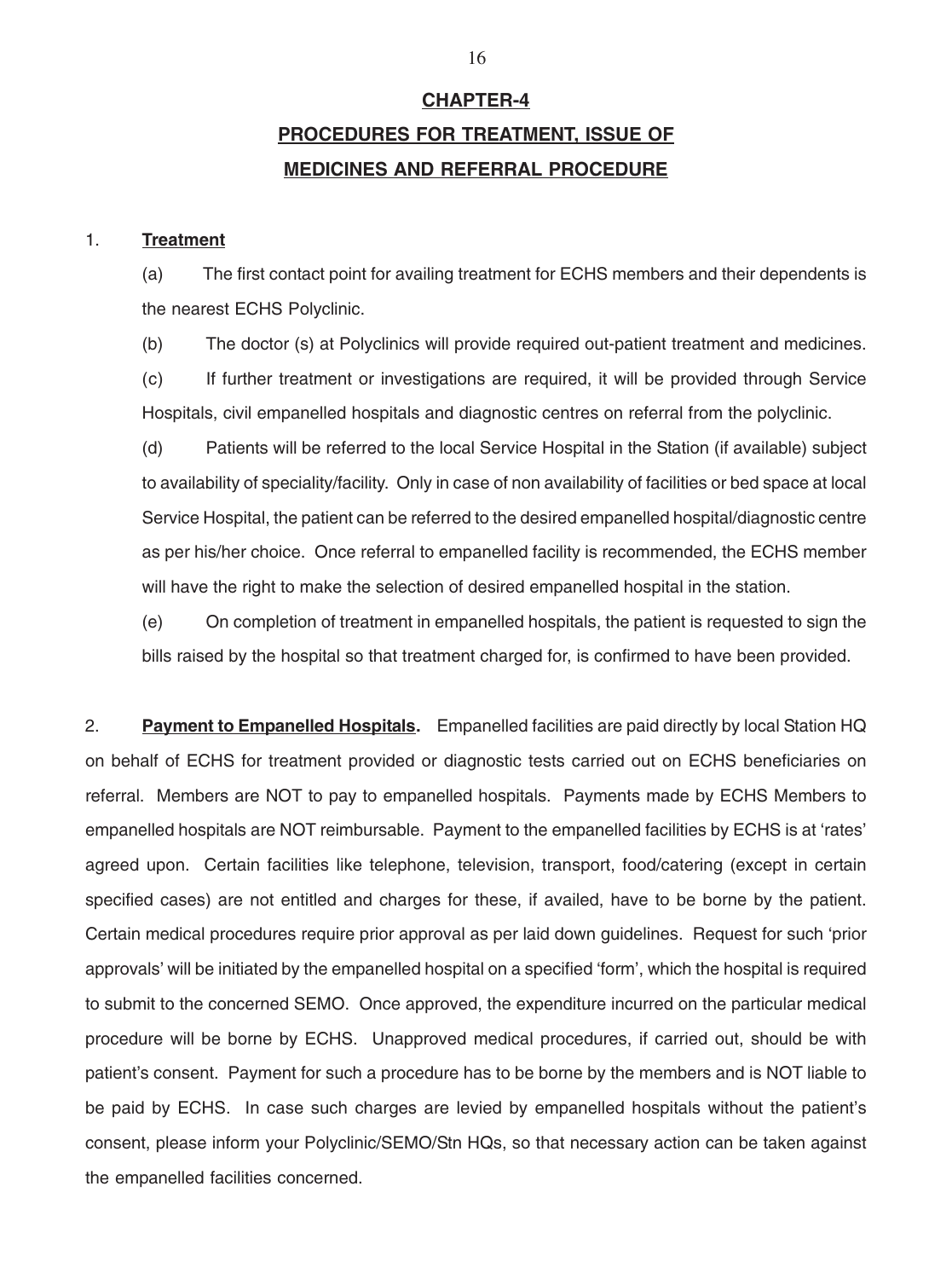3. **Emergency Treatment.** In case of an Emergency, treatment can be availed as follows:-

(a) **Service Hospital.** Free treatment provided and no further action is required.

(b) **Empanelled Hospitals.** Nearest ECHS polyclinic is to be informed within 48 hr (two working days) of admission to the hospital by the hospital. After verification of emergency, referral is generated by the polyclinic for the hospital. Treatment is provided by the empanelled hospital. Members are not to make any payment. However, if emergency is not established, referral will NOT be provided and member has to make payment which is NOT reimbursable.

(c) **Non-Empanelled Hospitals.** Nearest polyclinic is to be informed by the member/ patient/NOKwithin 48 hrs (two working days). After verification, an "Emergency Information Report" (EIR) is initiated by the OIC polyclinic. Hospital bills are to be cleared by the member. In case of emergency in a station other than home station of the ECHS beneficiary, the EIR is to be obtained from the nearest Polyclinic. In case of emergency in a station without any Polyclinic, the nearest Polyclinic should be informed by telephone/fax/telegram. Proof of such intimation should be attached with the claim. Claim for re-imbursement alongwith original bills and investigation reports, bill summary, discharge summary, photocopy of ECHS Smart Card, Emergency Certificate by the Hospital/treating doctor and the EIR should be submitted alongwith a written application by the member to the OIC Polyclinic explaining circumstance of emergency (briefly) and with a request to process the claim. All bills of treatment will be submitted to parent polyclinic within one month of termination of hospitalization. Onus of proving emergency lies with the ECHS member. Reimbursement will be admitted **at approved rates** and **subject to conditions.**

4. **Conditions of Emergency.** It is emphasised that ECHS is designed to be a cashless scheme as far as possible. Treatment is to be availed at authorised hospitals ON REFERRAL ONLY. Reimbursement is permitted only in circumstances which are unavoidable due to absolute Emergency. The conditions of Emergency are as under:-

- (a) Acute Cardiac conditions/syndromes.
- (b) Vascular catastrophies.
- (c) Cerebro-Vascular accidents.
- (d) Acute respiratory emergencies.
- (e) Acute abdominal pain.
- (f) Life threatening injuries.
- (g) Acute poisonings and snake bite.
- (h) Acute endocrine emergencies.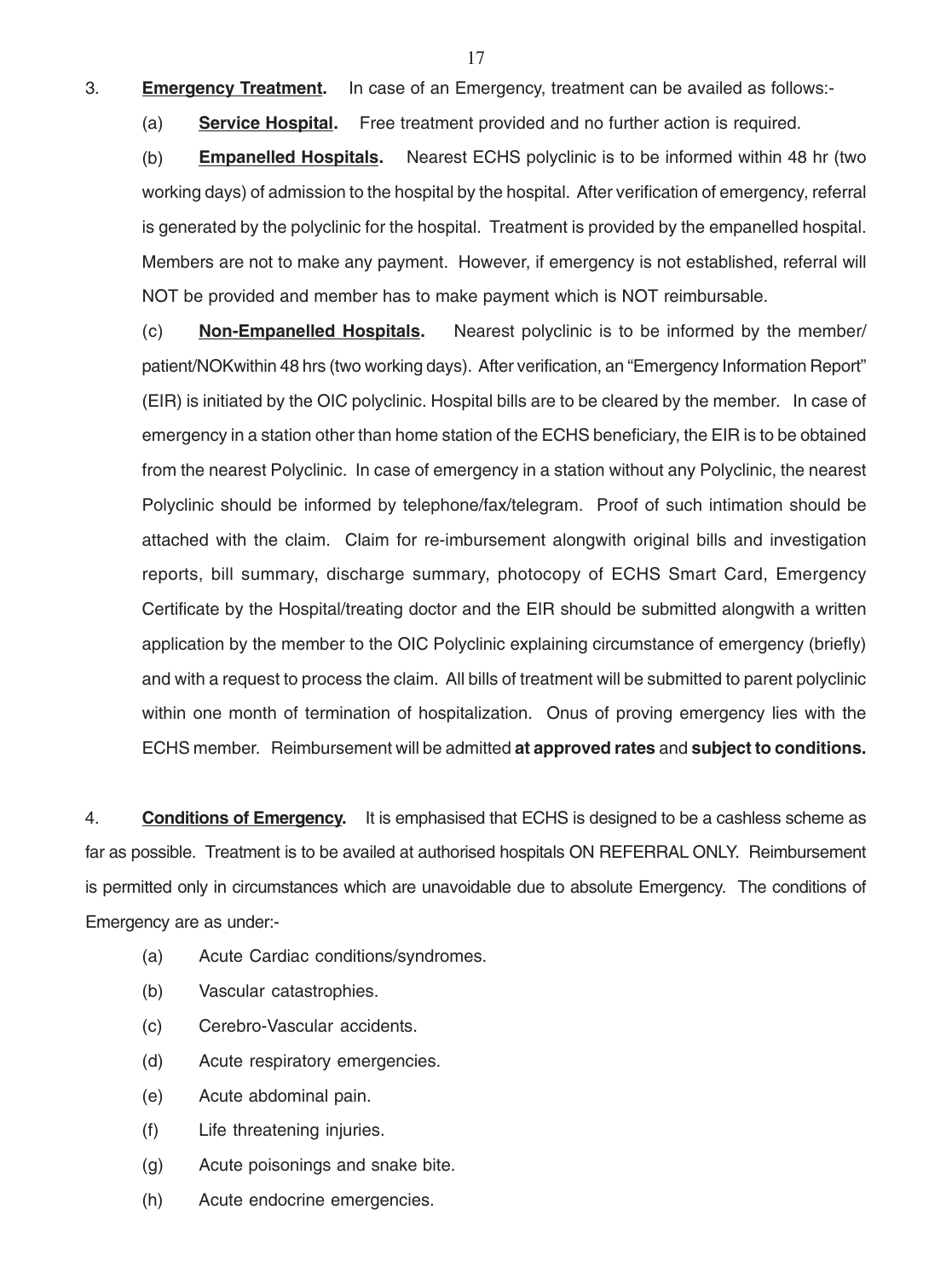- (j) Heat stroke and cold injuries of life threatening nature.
- (k) Acute renal failure.
- (l) Severe infections leading to life threatening situations.
- (m) Any other condition in which delay could result in loss of life or limb.

5. In cases where date of emergency hospital admission is PRIOR to membership, reimbursement for ongoing emergency that spell of hospitalisation is NOT reimbursable.

#### 6. **Issue of Medicines**

(a) Members/dependants are required to visit polyclinics and register themselves for issue of any kind of medicine. Superspeciality medicines may take some time for procurement. Medicines will be issued for duration as prescribed by the treating doctors.

(b) Medicine issues will be on the basis of Generic names only.

(c) For patients with chronic diseases on long term treatment, medicines may be issued for a max period of 90 days at a time, if the treating doctor prescribes and review of the patient during the period is not due.

(d) Medicines issued from any polyclinic other than "Parent Polycinic" will be restricted to a max of 07 days at a time, unless Temporary Attachment Certificate is carried (See Page 26).

(e) For patients admitted/advised treatment in Service Hospital, medicines for upto one month will be issued from the Service Hospital concerned on discharge. However, for long term medications, patient will get medicines for use beyond one month period from his/her parent polyclinic. For this, the patient should put in a demand (beyond one month) with his Parent Polyclinic AS SOON AS POSSIBLE.

(f) Medicines prescribed on discharge from empanelled hospitals will be issued from Polyclinic. However, if the same is not available, the following action will be taken:-

(i) In Non Military Station OIC Polyclinic will arrange procurement through SEMO and issue at the earliest.

(ii) In Non Military Stations, the OIC Polyclinic can procure essential medicine requirement for 07 days at a time from an empanelled chemist and issue to the patient. Vitamins, minerals, nutritional supplements and Tonics will NOT to be purchased from Empanelled Chemist unless Therapeutically prescribed.

(iii) In following cases patients can purchase medicines for one month period after discharge from hospital/review if the same is 'Not Available' from Polyclinic, and claim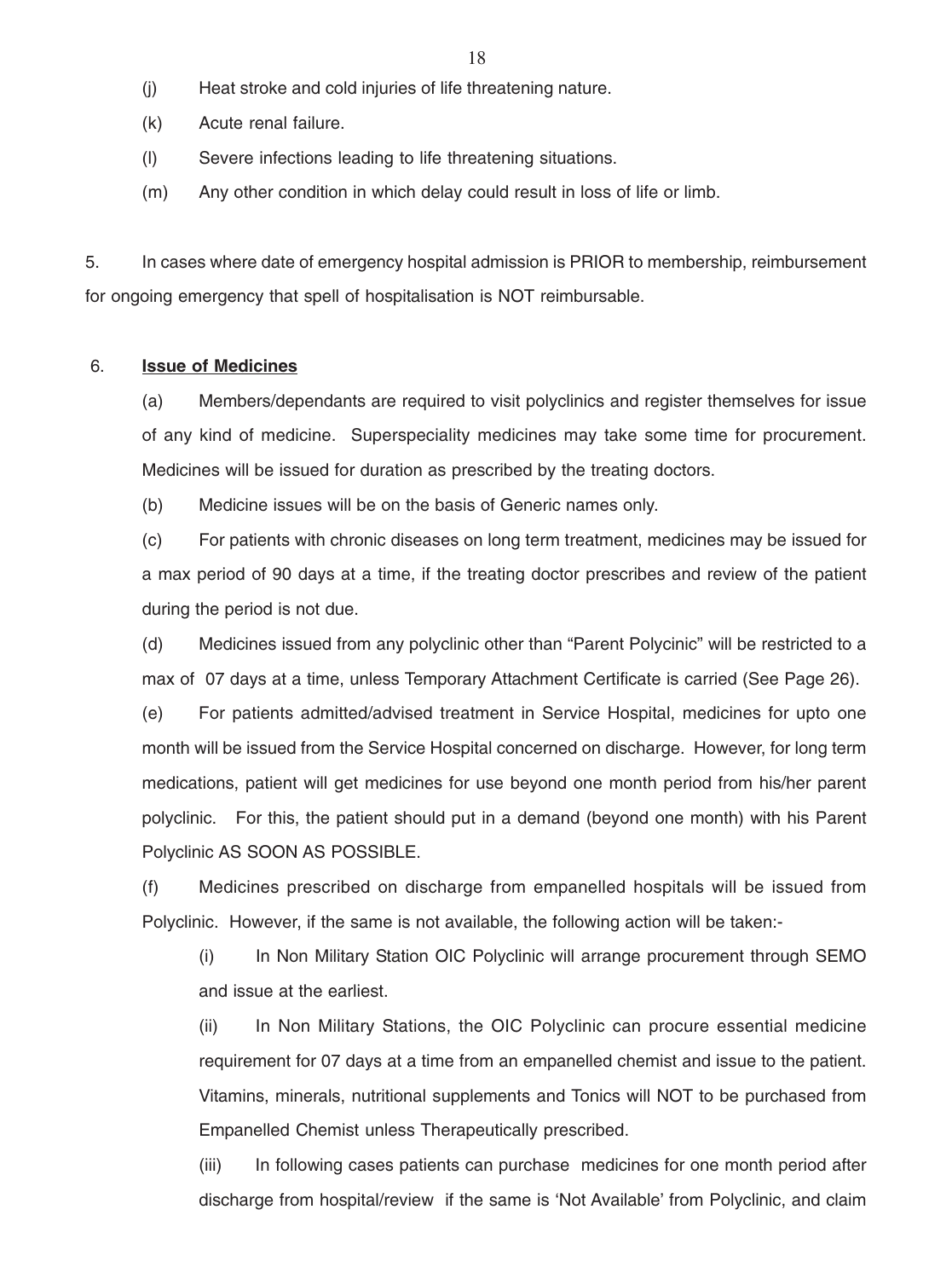reimbursement of the same:-

- (aa) Post operative cases of major Cardiac Surgery/Interventional Cardiology.
- (ab) Oncology.
- (ac) Post operative organ transplant cases.
- (ad) Post operative joint replacement cases.
- (ae) Post operative major Neurosurgical/Neurology cases.

(g) Only generic medicines will be issued from Polyclinics. Generic equivalent of Branded medicines prescribed by Specialists of empanelled Hospitals will be issued. Branded medicine may be issued on non vailability of generic equivalent in the existing list of PVMS and NIV drugs only. This list contains all the essential drugs, as approved by the DGAFMS, and is updated periodically.

## 7. **Issue of Medicines at Outstation Polyclinic for Chronic Patients on Temporary Attachment Certificate (TAC)**

(a) Medicines can now be issued for 30 days at a time from any specified 'Outstation Polyclinic' of choice (other than parent polyclinic). The procedure is as under:-

(i) A 'Temporary Attachment Certificate' is to be obtained from the Parent Polyclinic before the patient moves to a new location temporarily.

(ii) Part-A of Temporary Attachment Certificate (TAC) in original is to be deposited with Oi/c of Outstation Polyclinic from where subsequent issue of medicines is desired.

(iii) Part-B of TAC is to be retained by the patient and endorsement is obtained on it during each time the medicines are issued to him by the Outstation Polyclinic.

(iv) Part-B of TAC is to be deposited back with the Parent Polyclinic once the patient returns back to the place of his permanent residence for continuation of ongoing treatment.

(v) No medicines will be issued to the patient from the parent polyclinic for the duration for which TAC has been issued.

(vi) TAC can not be issued for more than one Polyclinic for the same duration. Deposition of Part-B of one TAC is a mandatory pre-requisite for recommencement of issue of medicines from Parent Polyclinic and for eligibility of issue of another TAC at a later date, if required.

(vii) Once issued, a TAC will be valid for a maximum period of 06 (six) months only.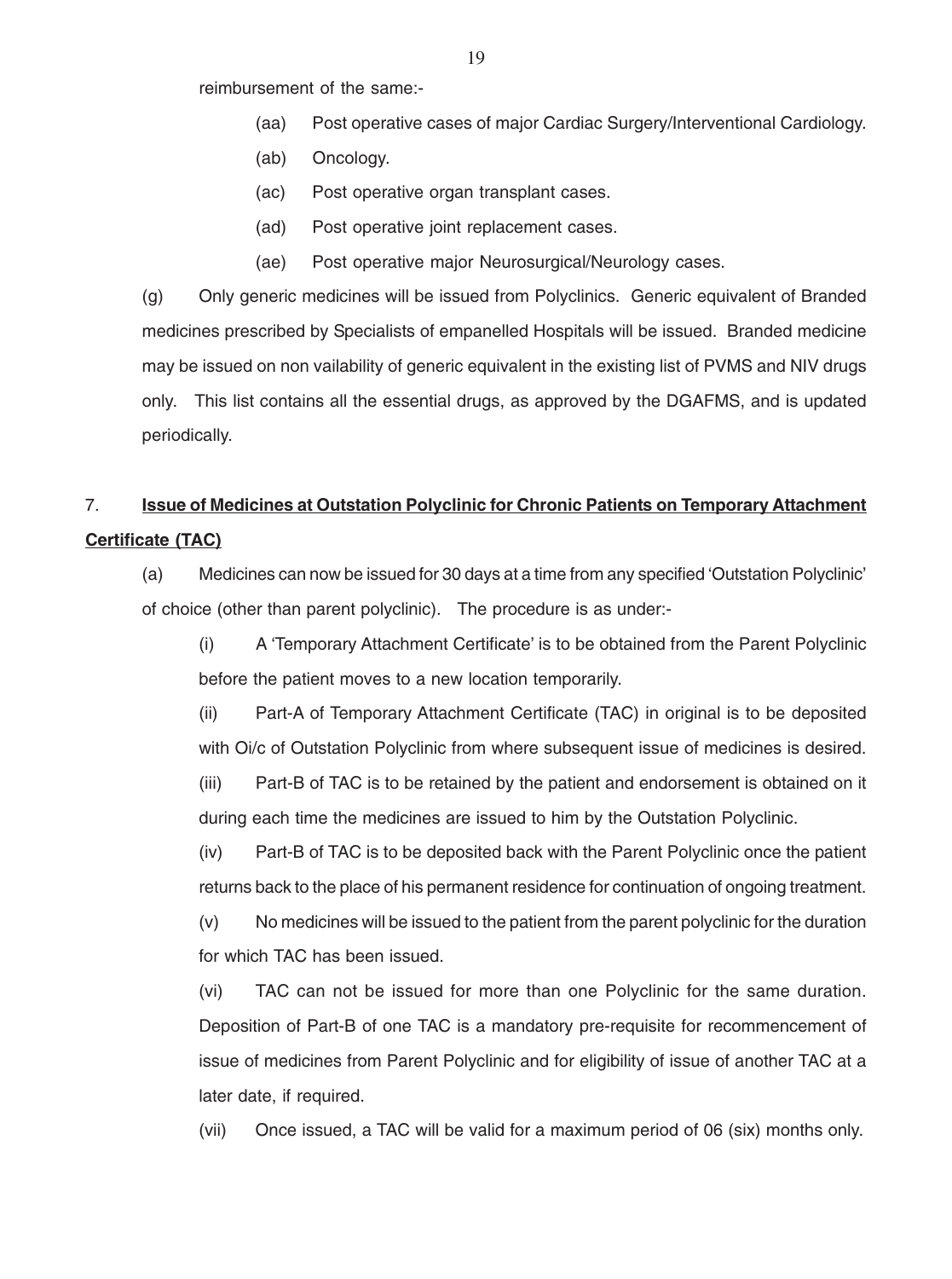8. **Equipment For Home Use.** Specified medical equipment has been authorised by the Govt to be issued to the ECHS members for home use, under laid down conditions. List of authorised equipments is as under:-

- (a) Hearing Aids.
- (b) Artificial Limbs/Appliances.
- (c) Glucometers and Nebulisers.
- (d) CIPAP/BIPAP Machines.
- (e) Spectacles (For post conventional cataract surgery cases only).

9. The required equipment/appliance will be issued to the member when home use of such equipment is considered absolutely essential on medical grounds, on recommendations of the Service Specialist and approval of Senior Advisor and / or Consultant of the concerned speciality as applicable. 10. The equipment will be procured through a special demand by the OIC polyclinic. Consumables on the equipment will be issued under arrangements of OIC Polyclinic. Cost of repair and annual maintenance contracts will be borne by the members themselves and will not be reimbursable.

### 11. **Concept of Referral**

(a) **Treatment at Polyclinics**. Referrals from Polyclinics will only be made once all available facilities of the Polyclinic are fully utilized. Polyclinics are basically points of treatment and only those patients needing additional diagnostic tests/consultation/hospitalisation should be referred beyond the ECHS Polyclinic.

### (b) **Referral for General Service Facilities**

(i) Referral for general specialities not available in Polyclinic, will be to a Service Hospital having the requisite facility and located in the station, subject to load at the time of the referral.

(ii) For Facilities not available in the local Service Hospitals and in Non Military Stations, patients may be offered the choice of being referred to an Empanelled Facility/ Govt Hospital/Institute of National Repute or to the nearest Service Hospital having the facility.

(c) **Referral for Specialised Services.** Referral for Super Specialities (like Cardiology, Oncology etc) can only be made by a Specialist at the Polyclinic or on the advice of concerned specialist of Service Hospital, subject to load, or concerned specialist of Local Govt Hospital or concerned specialist of empanelled hospital (in the absence of Service Hospital/Facility).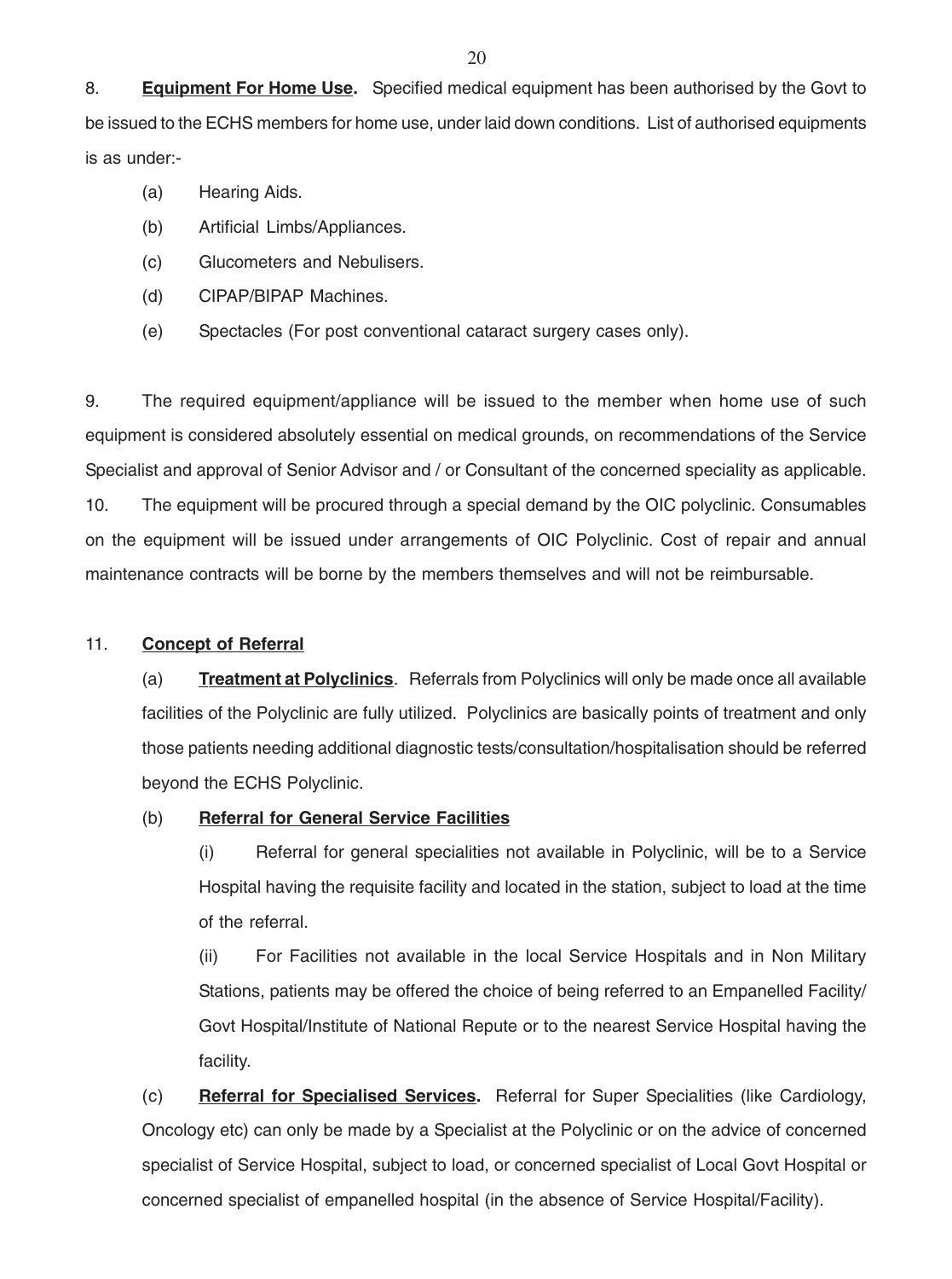(d) **Hospital Admission.** All cases requiring hospital admissions will be referred to Service Hospitals except under the following circumstances:-

(i) Non availability of beds in the concerned ward of Service Hospital, at that point of time.

(ii) Non availability of concerned Specialist Facility in the Service Hospital at that point of time.

(iii) Non availability of machine time/laboratory time for referral on account of diagnostic tests.

(iv) In Non Military Stations.

(v) In Military Stations without Service Hospitals.

(e) In case of referral to Empanelled Facilities an endorsement will be made under signature of Officer-In-Charge Polyclinic stating as under:-

## (i) **Military Stations with Service Hospitals**

"Verified that Beds/Speciality/Facility is Not Available in the local Service Hospital at present."

## (ii) **Non Military Stations/Military Stations without Service Hospital**

"There is no Service Hospital located in the Station."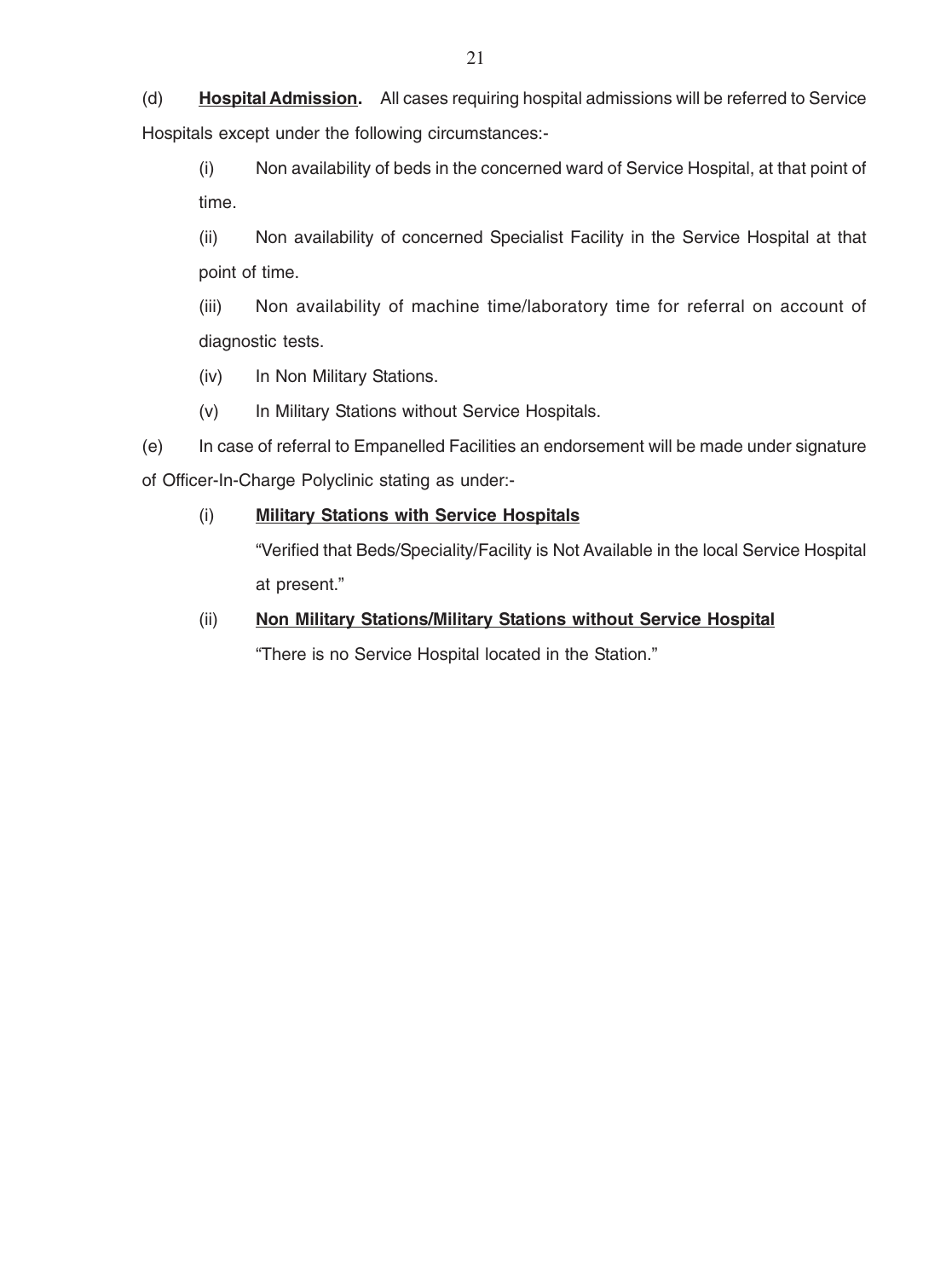## **CHAPTER – 5 MISCELLANEOUS ISSUES**

1. **Travelling Allowance For Patients.** Patients are entitled to return journey Rail fare when referred to a medical facility in other stations (nearest available) during an intercity move for treatment. The attendants, if authorised to move alongwith patient in the referral sheet, would also be entitled to claim return rail fare in the entitled class of ESM. Entitled class of train will be same as entitled immediately before retirement of the member.

**Notes:-** 1. Production of Original Rail Tickets/Public Bus for reimbursement is compulsory.

2. Travel by by Pvt Car/Taxi or by Civil Air is not authorised.

3. Reimbursement will be limited to rail fare authorised or actual expenditure whichever is less.

2. **Use of Ambulance.** Ambulance is available at the Polyclinics for transportation of patients on recommendations of medical officer. Ambulance can be used for sick transfer from ECHS Polyclinic to Service/Empanelled Hospital where referred. Such use will ordinarily be restricted to within municipal limits of town/city. However, where the nearest Service Hospital is outside the city/station limits, the ambulance may be utilised provided the Medical Officer-in-charge considers that conveyance, by other means will be detrimental to the health of the patient.

3. The Officer-in-Charge Polyclinic, in consultation with Medical Officer-in-Charge Polyclinic may prioritize the use of Ambulance in a particular situation when more than one patient needs to be evacuated/ transferred.

4. More than one patient may be transferred at the same time as per the situation, keeping in mind the essentiality of use and health of the patients.

5. Nursing Assistant/Nurse alongwith Oxygen cyclinder/IV line may accompany the patient as per the requirement of the case.

6. **Treatment of Senior Citizens.** Patients above 75 years of age in case of males and 70 years in case of females will be given priority for registration, treatment and issue of medicines in the ECHS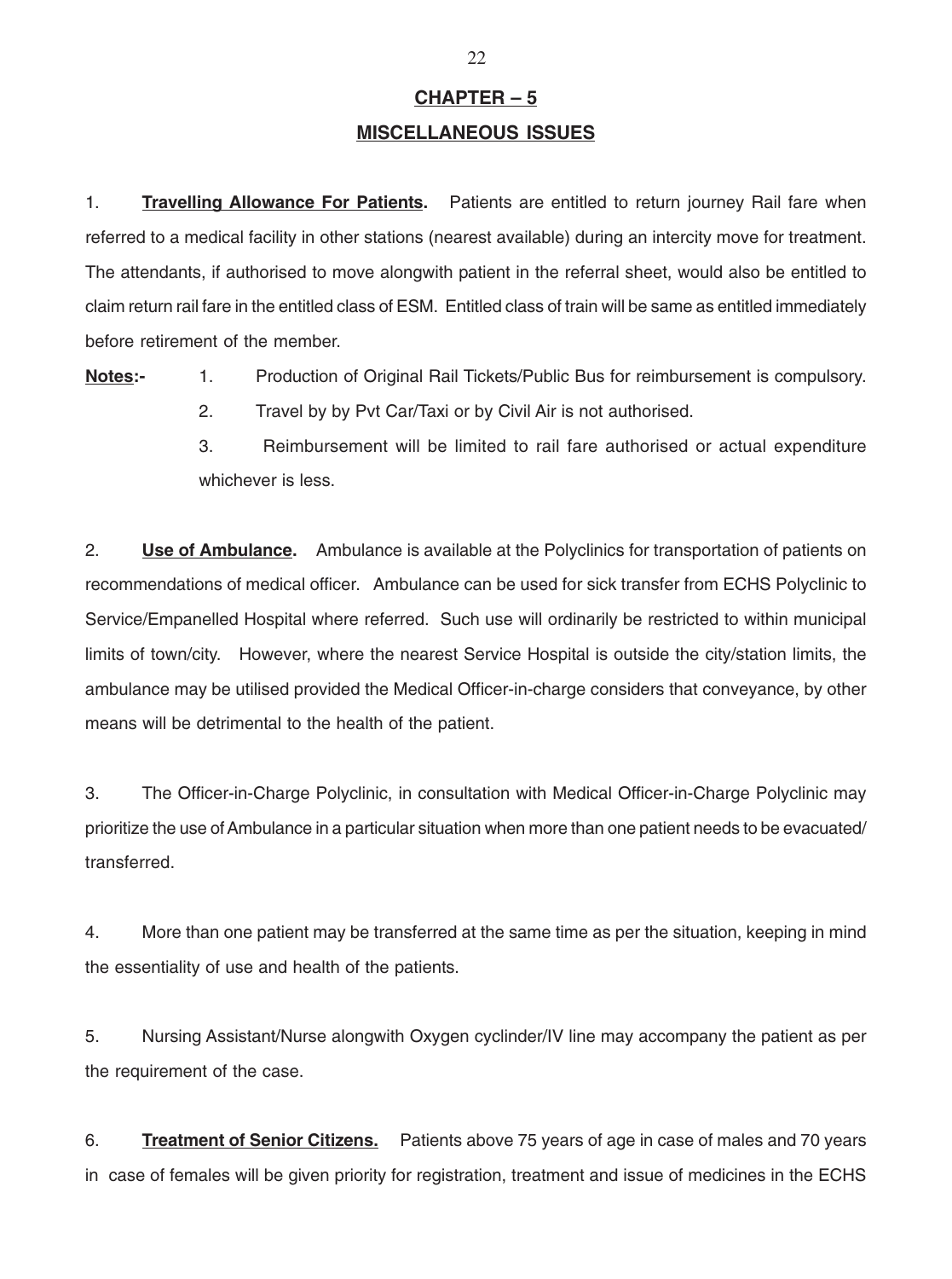Polyclinics. They would be attended out of turn.

#### 7. **Advisory Committee : ECHS Polyclinics**.

The Advisory Committees have been appointed with the primary aim to take feed back of the users (Armed Forces Veteran) in the functioning of ECHS to enhance clientele satisfaction. The regular meetings of Advisory Commitees will be organised at respective Stn HQs as under :

(a) **Frequency of meeting** Min once in quarter Meeting could combined for more than one Polyclinic if they are located closely.

(b) **Attendence** To be presided over by the Sub Area Cdr/Stn Cdr and attended by SEMO Director Regional Centre and OIC Polyclinics apart from members of Advisory Committee.

(c) **Suggestion.** All suggestion/quaries to be recorded Redressal to be given at appropriate level upto HQ Comd. Policy issue to be referred to Central Orgnisation.

(d) **Feedback.** A quarterly feedback of such meetings to include beiefly the issues raised and action taken will be forwarded to Central Orgnisation. Complete details of policy if any along with recommendations of Stn Cdr and HQ Comd will be forwarded. Central Organisation letter No B/49760/AG/ECHS dated 20 March 2007 is enclosed as per Appx 'J'.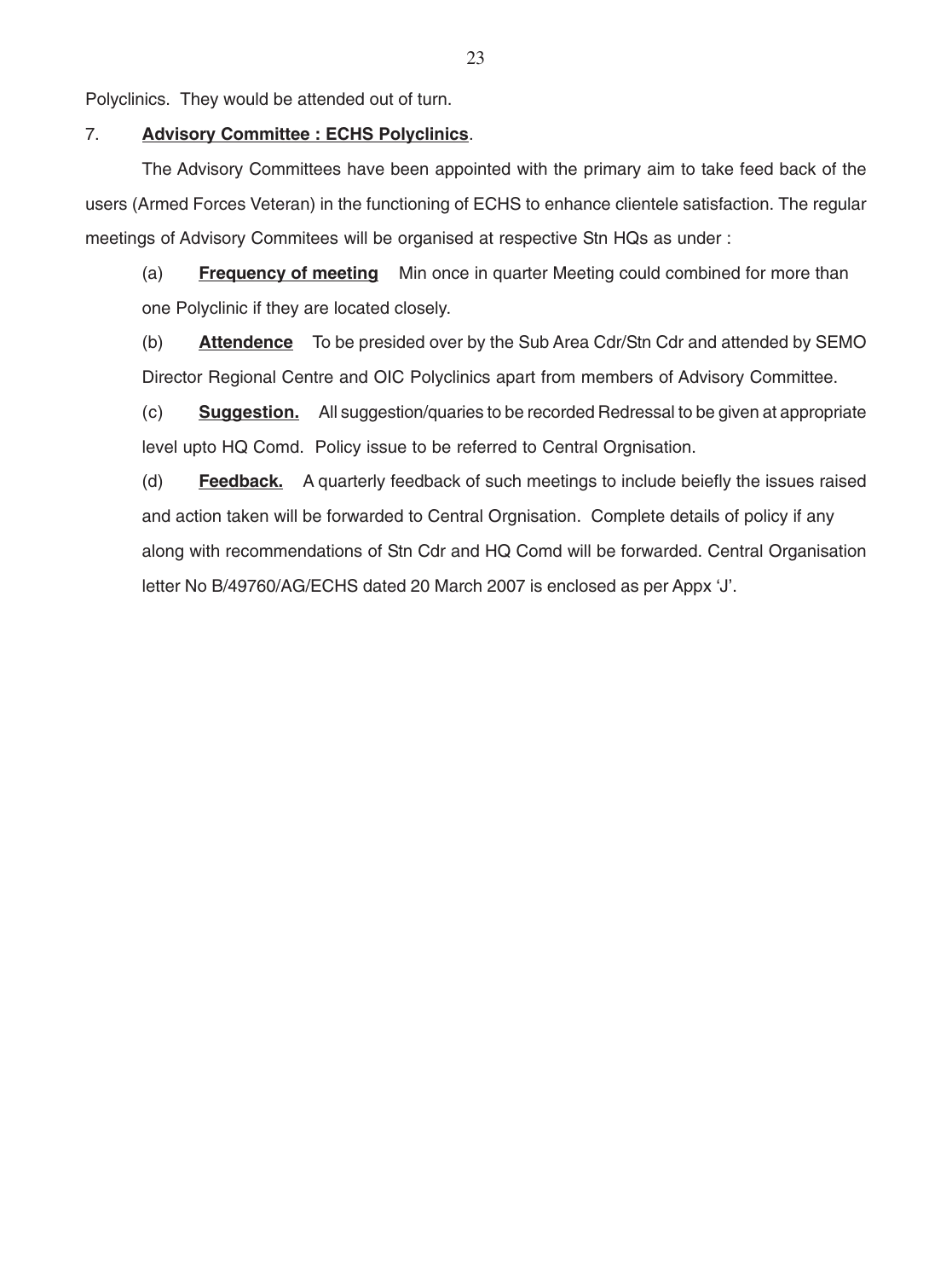## **CHAPTER-6 EMPANELMENT OF HOSPITALS/DIAGNOSTIC CENTRES/ DENTAL CLINICS**

1. **General.** Empanelment of civil/private hospitals, Diagnostic Centres and Dental Clinics is initiated under arrangements of local Station Commanders on behalf of ECHS. Private medical facilities have to be willing to get empanelled and follow ECHS rates as well as meet the qualitative requirements of ECHS.

2. **Empanelment Procedure.** The Hospital, Diagnostic/Dental Centre is required to apply on prescribed application form available at all Station Headquarters on payment of Rs 100/-. A Board of Officers will be constituted under the Chairmanship of Station Commander to inspect the facilities applied for empanelment. On recommendations of HQ Commands, approval for empanelment will be accorded by the Empowered Committee of Ministry of Defence. On approval, a Memoranda of Agreement will be signed with the approved Hospital/Nursing Homes, Dental Clinic or Diagnostic Centres after which treatment of ECHS patients can commence.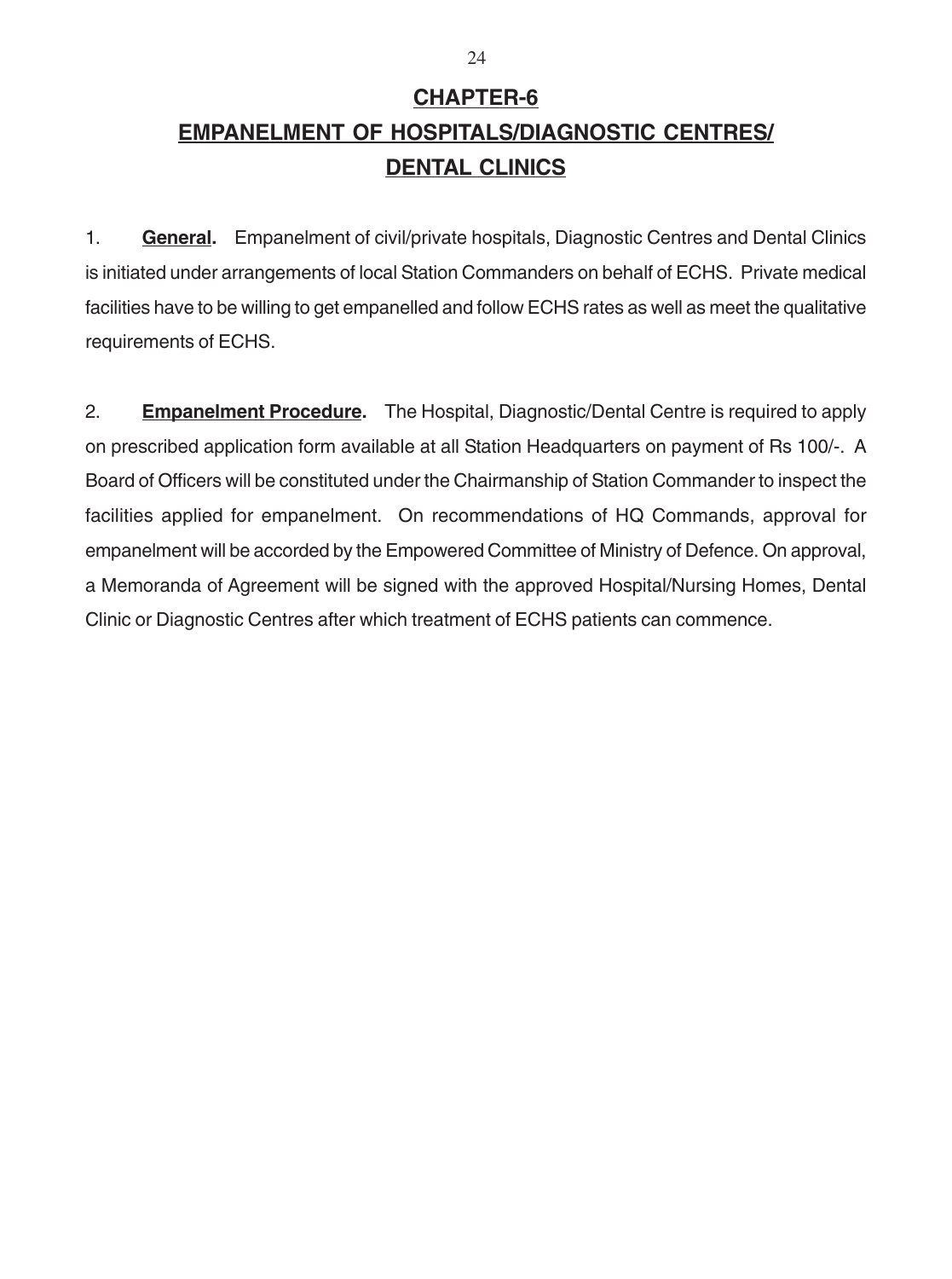**Appendix 'A'** {Refers Para 5 (Chapter 1 of ECHS Brief)}

## **DETAILED ORGANISATION OF ECHS**

# **CENTRAL ORGANISATION**



**106 MILITARY 121 NON MILITARY**

# **ORGANISATION STRUCTURE**

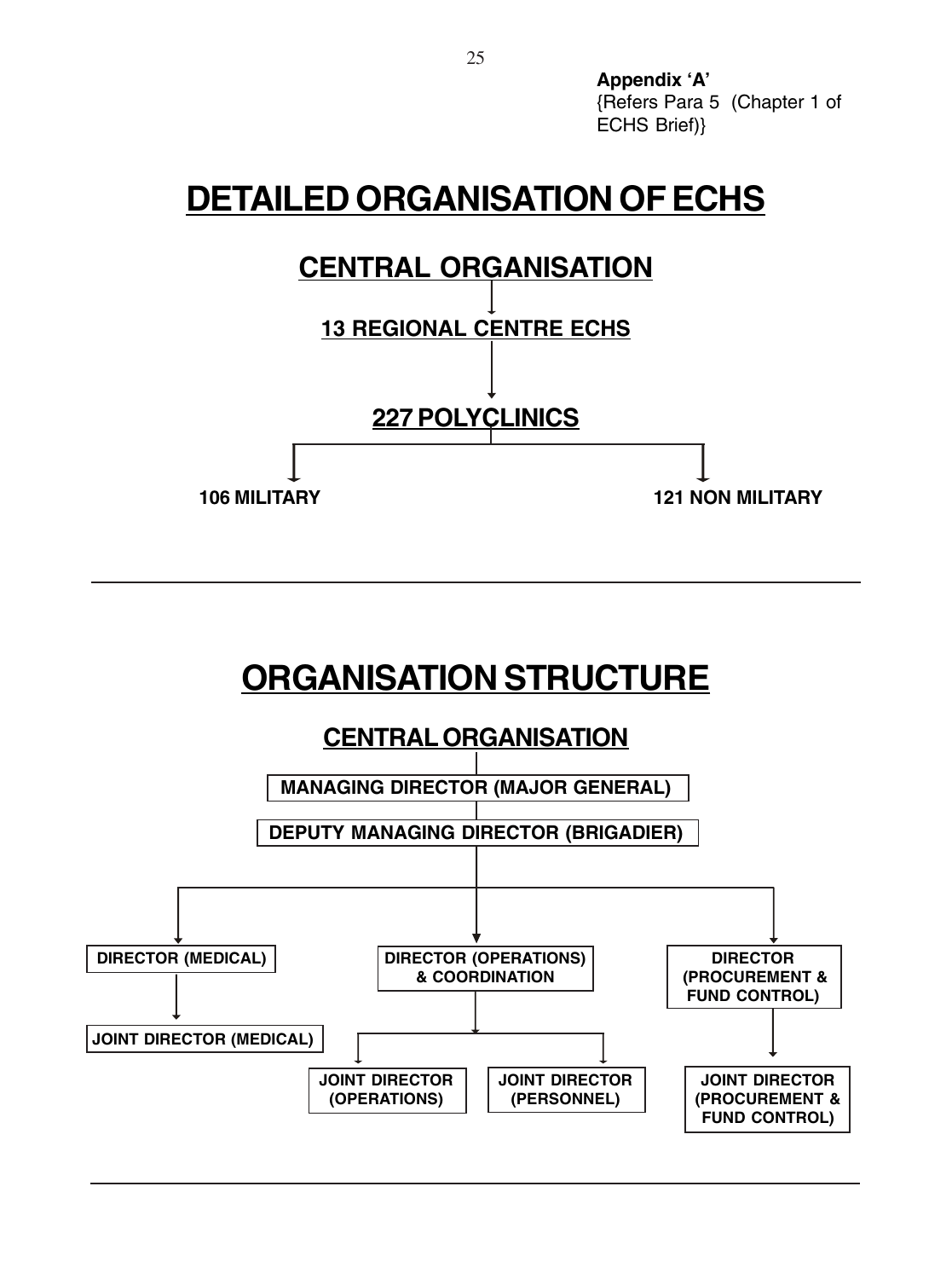**Appendix 'B'** (Refers Para 5 (Chapter 1 of ECHS Brief)

## **LOCATION AND ORGANISATION OF REGIONAL CENTRES**

# **ORGANISATION STRUCTURE**



# **REGIONAL CENTRES**

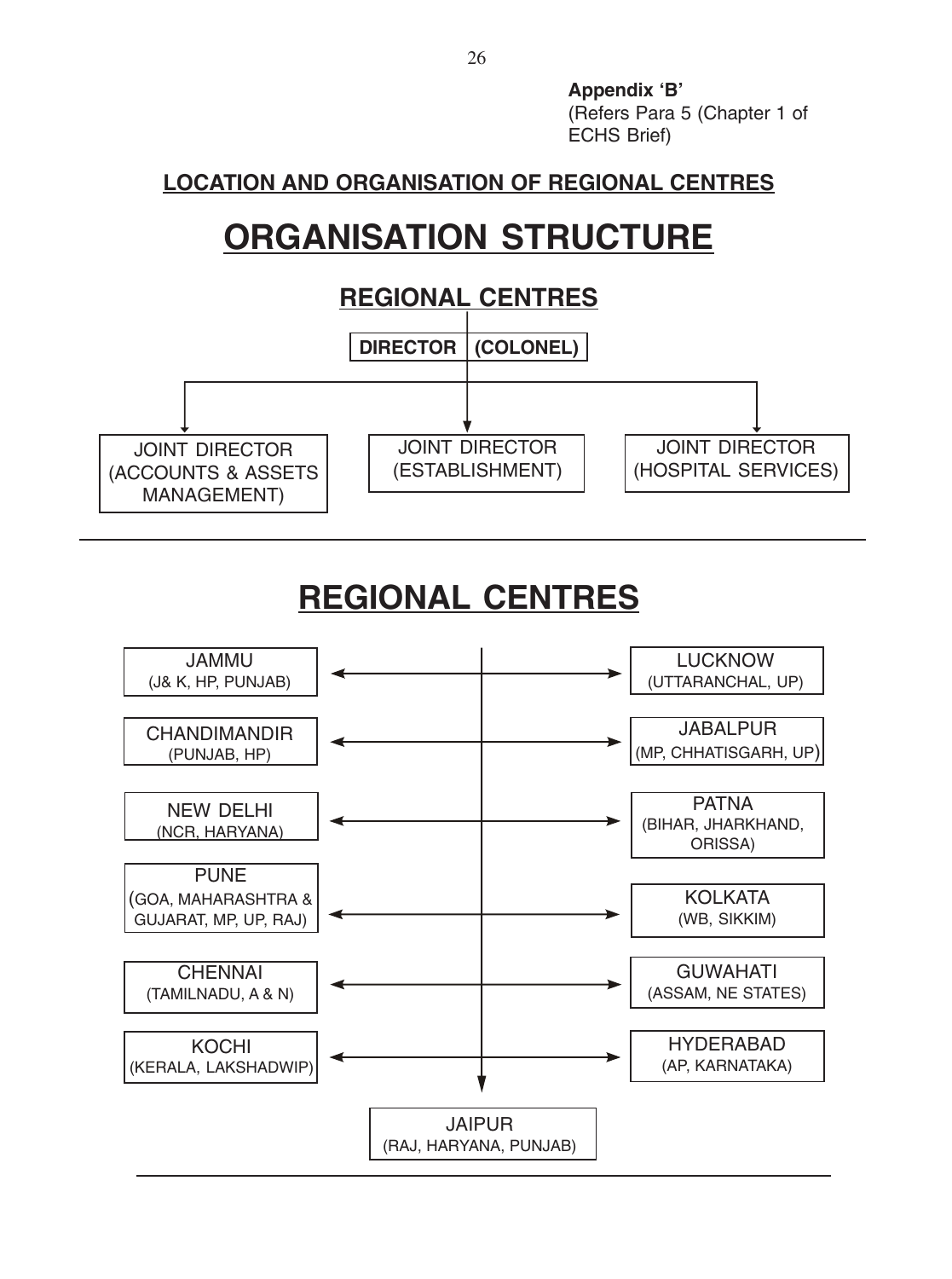Appendix C {Refers Para 6 (Chapter 1 of ECHS Brief)} {Refers Para 1(b)(Chapter 3 of ECHS Brief)}

### LIST OF ECHS POLYCLINICS ALONGWITH REGIONAL CENTRE AND STN HQ

| Ser<br><b>No</b> | <b>Polyclinic</b>   | <b>Type</b>  | Mil/<br><b>Non Mil</b> | <b>Telephone No</b>            | <b>Address of Polyclinic Centre</b>                                                   | Regional     | <b>Dependent</b><br>Stn HQ |
|------------------|---------------------|--------------|------------------------|--------------------------------|---------------------------------------------------------------------------------------|--------------|----------------------------|
| $\mathbf{1}$     | Baramulla           | D            | Mil                    | 01952-238541                   | ECHS Polyclinic Baramulla,<br>C/o 19 Inf Div Central MI Room,<br>C/O 56 APO           | Jammu        | Baramulla                  |
| 2                | Leh                 | D            | Mil                    | 01982-254746                   | OIC ECHS Polyclinic Leh,<br>C/O 153 General Hospital, Leh                             | Jammu        | Leh                        |
| 3                | Udhampur            | $\mathsf C$  | Mil                    | 2899 (Mil) 01992<br>$-273914$  | ECHS Polyclinic Udhampur, Opp<br>Vehicleaides, NH-1A Udhampur<br>(J&K)                | Jammu        | Udhampur                   |
| $\overline{4}$   | Rajouri             | D            | Mil                    | 01962-262694                   | ECHS Polyclinic Rajouri, 150<br>General Hospital, Rajouri                             | Jammu        | Rajouri                    |
| 5                | Srinagar            | D            | Mil                    | 0194-2468086                   | ECHS Polyclinic Srinagar, BB<br>Cantt Srinagar C/o Stn HQ Cell,<br>Srinagar           | Jammu        | Srinagar                   |
| 6                | Pathankot           | D            | Mil                    | 6415 (Mil) 01862<br>$-2805166$ | ECHS Polyclinic Pathankot, C/o<br>167 MH C/o 56 APO                                   | Jammu        | Pathankot                  |
| $\overline{7}$   | Samba               | $\mathsf{C}$ | Mil                    | 2701(Mil) 01923<br>$-217582$   | ECHS Polclinic Samba, C/O 171<br>MH, c/o 56 APO                                       | Jammu        | Samba                      |
| 8                | Bakloh              | D            | Mil                    | 01899-257900                   | ECHS Polyclinic Bakhloh (HP)                                                          | Jammu        | Dalhousie                  |
| 9                | Jammu               | A            | Mil                    | 0191-2435849                   | ECHS Polyclinic Jammu, 166<br>Military Hospital, Jammu<br>c/o 56 APO                  | Jammu        | Jammu                      |
| 10               | Junglot<br>(Kathua) | C            | Mil                    | 2252 (Mil) 01922<br>$-232113$  | ECHS Polyclinic Junglot C/O 401<br>(I) Arty Bde, c/o 56 APO                           | Jammu        | Junglot                    |
| 11               | Yol                 | A            | Mil                    | 01892-235792,<br>6090          | <b>ECHS Polyclinic Yol, Military</b><br>Hospital, Yol Cantt (HP)-176052               | Jammu        | Yol                        |
| 12               | Mandi               | C            | Non Mil                | 01905-221710                   | ECHS Polyclinic Mandi, Vijay<br>Palace Annexi, Distt: Mandi (HP),<br>PIN-175001       | Jammu        | Palampur                   |
| 13               | Chandigarh          | B            | Non Mil                | 0172-2640802,<br>09876793399   | ECHS Polyclinic, Chandigarh, #<br>3401/02 FAFA, Sector 29-D<br>Chandigarh (UT)-160017 | Chandimandir | Chandimandir               |
| 14               | Chandimandir        | C            | Mil                    | 0172-2554133,<br>MIL-7652      | <b>ECHS Polyclinic</b><br>Chandimandir, I-132, Army Flats,<br>MDC Sect-4, Panchukula  | Chandimandir | Chandimandir               |
| 15               | Hamirpur            | B            | Non Mil                | 01972-223482                   | ECHS Polyclinic, Hamirpur (HP)                                                        | Chandimandir | Jalandhar                  |
| 16               | Bilaspur            | C            | Non Mil                | 01978-221707                   | <b>ECHS Polyclinic Bilaspur</b><br>c/o Sainik Rest House, Bilaspur<br>$-174001$       | Chandimandir | Jalandhar                  |
| 17               | Una                 | $\mathbf C$  | Non Mil                | 01975-228210                   | ECHS Polyclinic Una, 177 Prem<br>Nagar, Una, Dist-Una (HP)<br>$-174303$               | Chandimandir | Jalandhar                  |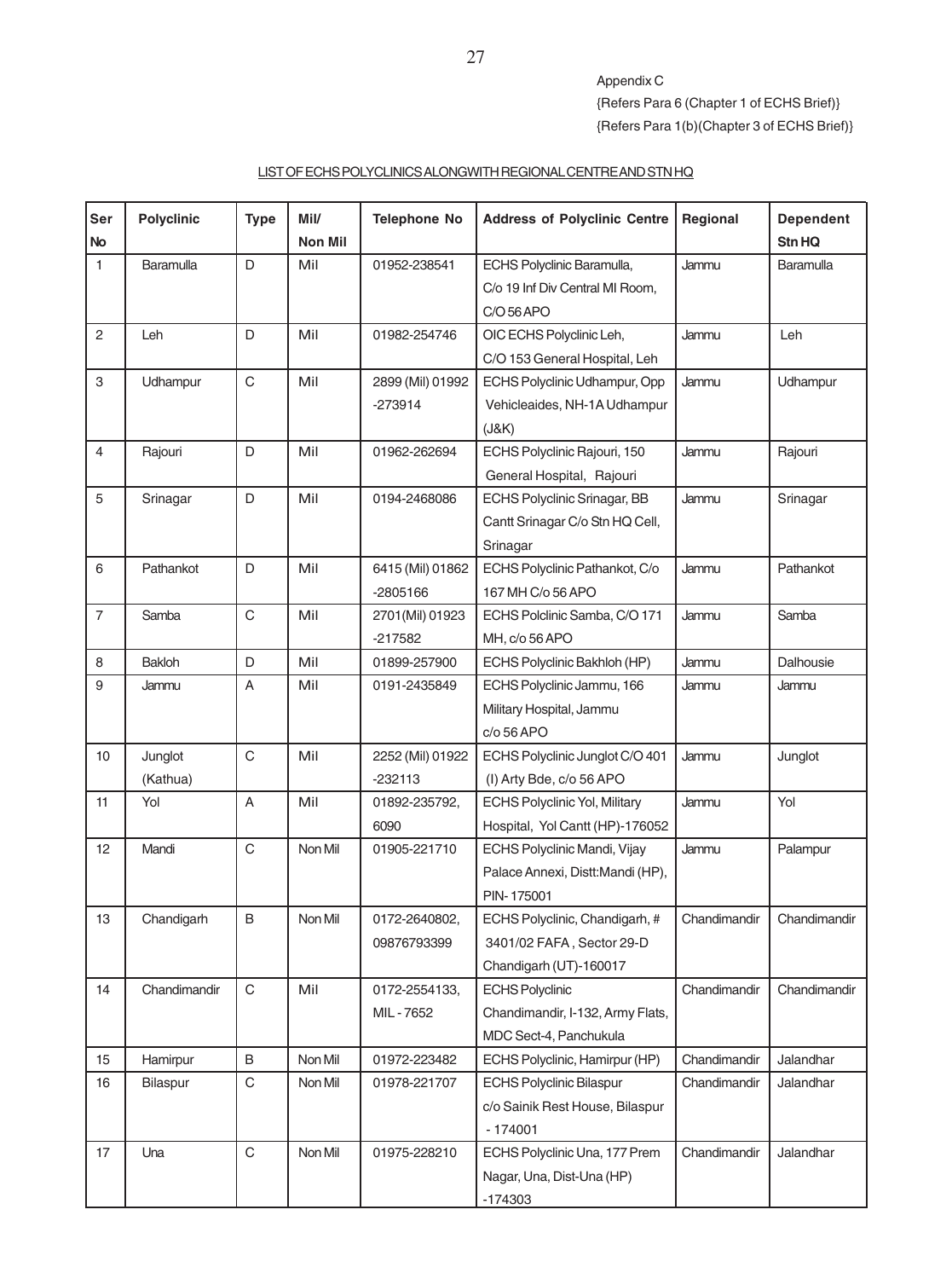| Ser<br><b>No</b> | <b>Polyclinic</b>     | <b>Type</b>               | Mil/<br>Non Mil | <b>Telephone No</b>           | <b>Address of Polyclinic Centre</b>                                                                              | Regional     | <b>Dependent</b><br><b>Stn HQ</b> |
|------------------|-----------------------|---------------------------|-----------------|-------------------------------|------------------------------------------------------------------------------------------------------------------|--------------|-----------------------------------|
| 18               | Solan                 | D                         | Mil             | 01792-221917                  | ECHS Polyclinic Solan,<br>c/o 4 Kumaon, c/o 56 APO                                                               | Chandimandir | Kasauli                           |
| 19               | Shimla                | $\mathsf{C}$              | Mil             | 0177-2838704                  | ECHS Polyclinic, MH Shimla,<br>Jutogh Cantt, Shimla (HP)<br>$-171008$                                            | Chandimandir | Shimla                            |
| 20               | Amritsar              | $\overline{A}$            | Mil             | 2662 ((Mil)<br>0183-2560422   | ECHS Polyclinic, Amritsar,<br>HN-720(10A) Near st Fransis<br>School, Macleod Road,<br>Amritsar - 01              | Chandimandir | Amritsar                          |
| 21               | Ropar                 | B                         | Non Mil         | 01881-223661<br>09316040616   | ECHS Polyclinic Ropar c/o<br>Sainik Welfare Office, Near<br>Old Bus Stand Ropar (Punjab)                         | Chandimandir | Chandimandir                      |
| 22               | Fatehgarh<br>Sahib    | $\mathsf C$               | Non Mil         | 01763-222377                  | <b>ECHS Polyclinic Fatehgarh</b><br>Sahib C/o Zila Sainik Board,<br>Near Bachat Bhawan, Dist-<br>Fatehgarh Sahib | Chandimandir | Chandimandir                      |
| 23               | Faridkot              | $\mathsf C$               | Mil             | 2147 (Mil)<br>01639-255541    | <b>ECHS Polyclinic Faridkot</b><br>c/o Stn HQ Faridkot                                                           | Chandimandir | Faridkot                          |
| 24               | Ferozpur              | C                         | Mil             | 0163-241903                   | ECHS Polyclinic, P-14/1 Site-7<br>Jhoke Road Ferozpur Cantt                                                      | Chandimandir | Ferozepur                         |
| 25               | Moga                  | $\mathsf C$               | Mil             | 01636-237004<br>9876135847    | ECHS Polyclinic Moga,<br>Zira Road c/o Adhoc Stn HQ<br>Moga (Punjab)                                             | Chandimandir | Ferozepur                         |
| 26               | Gurdaspur             | A                         | Mil             | 01874-247194                  | <b>ECHS Polyclinic Gurdaspur</b><br>Bhola Ka Bagh, Hardochhanni<br>Road Gurdaspur                                | Chandimandir | Gurdaspur                         |
| 27               | Hoshiarpur            | A                         | Non Mil         | 01882-247250                  | ECHS Polyclinic Hoshiarpur,<br>36R Model Town, Hoshiarpur<br>(Punjab)                                            | Chandimandir | Jalandhar                         |
| 28               | Jalandhar             | $\boldsymbol{\mathsf{A}}$ | Mil             | 5597 (Mil)<br>0181-2260179    | c/o MH Jalandhar Cantt<br>c/o MH Jalandhar Cantt                                                                 | Chandimandir | Jalandhar                         |
| 29               | Kapurthala            | $\mathsf C$               | Mil             | 01822-220052                  | ECHS Polyclinic Kapurthala<br>c/o Stn HQ Kapurthala                                                              | Chandimandir | Kapurthala                        |
| 30               | Ludhiana              | A                         | Non Mil         | 0161-2400692                  | ECHS Polyclinic Ludhiana,<br>CG Complex, Near Jagraon<br>Bridge, Ludhiana - 141001                               | Chandimandir | Ludhiana                          |
| 31               | Sangrur               | B                         | Mil             | 01672-221225                  | ECHS Polyclinic Sangrur,<br>Sangrur c/o Stn HQ Sangrur                                                           | Chandimandir | Patiala                           |
| 32               | Patiala               | B                         | Mil             | 2696 (Mil)<br>0175-2303466    | ECHS Polyclinic Patiala, Near<br>MH Hosp Sangrur Road Patiala                                                    | Chandimandir | Patiala                           |
| 33               | Faridabad             | $\mathbf C$               | Non Mil         | 0129-4007670<br>95129-2473633 | ECHS Polyclinic Faridabad,<br>CGO Complex, NH IV, Opp KV-I,<br>Faridabad                                         | New Delhi    | AF Stn<br>Faridabad               |
| 34               | Ghaziabad<br>(Hindon) | D                         | Mil             | 0120-2275393                  | ECHS Polyclinic, Air Force<br>Station, Hindan                                                                    | New Delhi    | AF Stn<br>Hindon                  |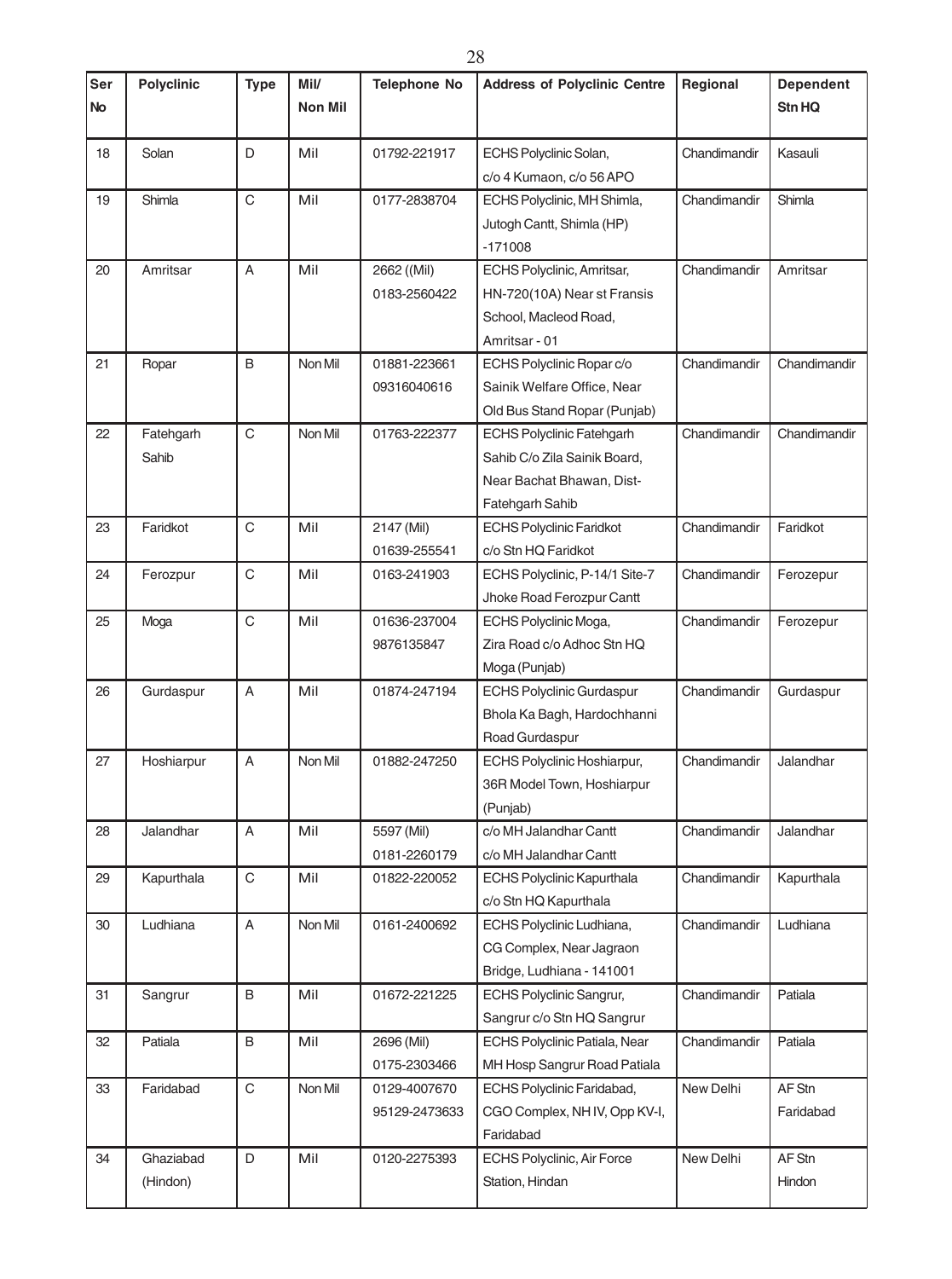| Ser       | <b>Polyclinic</b> | <b>Type</b> | Mil/           | <b>Telephone No</b> | <b>Address of Polyclinic Centre</b> | Regional  | <b>Dependent</b> |
|-----------|-------------------|-------------|----------------|---------------------|-------------------------------------|-----------|------------------|
| <b>No</b> |                   |             | <b>Non Mil</b> |                     |                                     |           | Stn HQ           |
| 35        | Karnal            | C           | Non Mil        | 0184-2250455        | ECHS Polyclinic Karnal,             | New Delhi | HQPH&HP          |
|           |                   |             |                |                     | Red Cross Bhawan, Nayay             |           | (I) Sub Area,    |
|           |                   |             |                |                     | Puri, Karnal                        |           | Ambala           |
| 36        | Ambala            | C           | Mil            | 0171-2630169        | ECHS Polyclinic,                    | New Delhi | HQPH&HP          |
|           |                   |             |                | 83202-6598(Mil)     | c/o MH Ambala Cantt                 |           | (I) Sub Area,    |
|           |                   |             |                |                     |                                     |           | Ambala           |
| 37        | Sonipat           | B           | Non Mil        | 0130-2222911        | ECHS Polyclinic, Opp Hindu          | New Delhi | HQPH&HP          |
|           |                   |             |                |                     | Sr Sec School, Ashok Vihar,         |           | (I) Sub Area,    |
|           |                   |             |                |                     | New Court Road, Sonepat             |           | Ambala           |
| 38        | Panipat           | C           | Non Mil        | 0180-2651511        | ECHS Polyclinic, Near Hari          | New Delhi | HQPH&HP          |
|           |                   |             |                |                     | Bagh Colony Chowk, Assandh          |           | (I) Sub Area,    |
|           |                   |             |                |                     | Road, Panipat-132103                |           | Ambala           |
| 39        | Yamunanagar       | C           | Non Mil        | 01732-220002        | ECHS Polyclinic, Waryam             | New Delhi | HQPH&HP          |
|           |                   |             |                |                     | Singh Hosp Annex, Jagadhari         |           | (I) Sub Area,    |
|           |                   |             |                |                     | Road, Yamuna Nagar                  |           | Ambala           |
| 40        | Kaithal           | D           | Non Mil        | 01746-234175        | <b>ECHS Polyclinic Near Mini</b>    | New Delhi | HQPH&HP          |
|           |                   |             |                |                     | Secretariat, Karnal Bypass          |           | (I) Sub Area,    |
|           |                   |             |                |                     | Road, Kaithal                       |           | Ambala           |
| 41        | Kurukshetra       | D           | Non Mil        | 01744-230387        | ECHS Polyclinic, House No-          | New Delhi | HQPH&HP          |
|           |                   |             |                |                     | 613, Sec-2 Urban Estate,            |           | (I) Sub Area,    |
|           |                   |             |                |                     | Kurukshetra - 136118                |           | Ambala           |
| 42        | Delhi Cantt       | A           | Mil            | 25684685            | ECHS Polyclinic Delhi (BHDC),       | New Delhi | Delhi Cantt      |
|           | (BHDC)            |             |                |                     | c/o Base Hospital Delhi             |           |                  |
|           |                   |             |                |                     | Cantt-10                            |           |                  |
| 43        | Gurgaon           | A           | Non Mil        | 95124-2341062       | ECHS Polyclinic, Dundahera          | New Delhi | Delhi Cantt      |
|           |                   |             |                |                     | Army Camp, Sec-18 Old               |           |                  |
|           |                   |             |                |                     | Gurgaon Road, Gurgaon               |           |                  |
| 44        | <b>NOIDA</b>      | А           | Non Mil        | 95120-2433411       | ECHS Polyclinic, Near Lal           | New Delhi | Delhi Cantt      |
|           |                   |             |                |                     | Market, Sec-37, Arun Vihar,         |           |                  |
|           |                   |             |                |                     | Noida-201303                        |           |                  |
| 45        | New Delhi         | A           | Non Mil        | 011-24363230        | ECHS Polyclinic, Bhishma            | New Delhi | Delhi Cantt      |
|           | (Lodhi Road)      |             |                |                     | Pitahmah Marg, Pragati Vihar,       |           |                  |
|           |                   |             |                |                     | Lodi Road, New Delhi                |           |                  |
| 46        | Bikaner           | D           | Mil            | 6920 & 6883         | ECHS Polyclinic Bikaner,            | Jaipur    | <b>Bikaner</b>   |
|           |                   |             |                | 0151-2204680        | Mil Stn Bikaner-334001              |           |                  |
| 47        | Bhatinda          | C           | Mil            | 0164-2291147        | ECHS Polyclinic, 174 MH             | Jaipur    | <b>Bathinda</b>  |
|           |                   |             |                |                     | Complex Bathinda, Mil Stn           |           |                  |
|           |                   |             |                |                     | Bathinda (Punjab)                   |           |                  |
| 48        | Mansa             | D           | Non Mil        | 01652-230901        | ECHS Polyclinic Zila Parishad       | Jaipur    | Bathinda         |
|           |                   |             |                |                     | Building Mansa - 151505             |           |                  |
| 49        | Muktsar           | С           | Non Mil        | 01633-241116        | <b>ECHS Polyclinic Muktsar,</b>     | Jaipur    | <b>Bathinda</b>  |
|           |                   |             |                |                     | Sainik Welfare Board,               |           |                  |
|           |                   |             |                |                     | Muktsar (Punjab)                    |           |                  |
| 50        | Sriganganagar     | D           | Mil            | 6044 (Mil)          | ECHS Polyclinic Sriganganagar,      | Jaipur    | Sriganganagar    |
|           |                   |             |                | 0154-2440524        | c/o 176 MH, c/o 56 APO              |           |                  |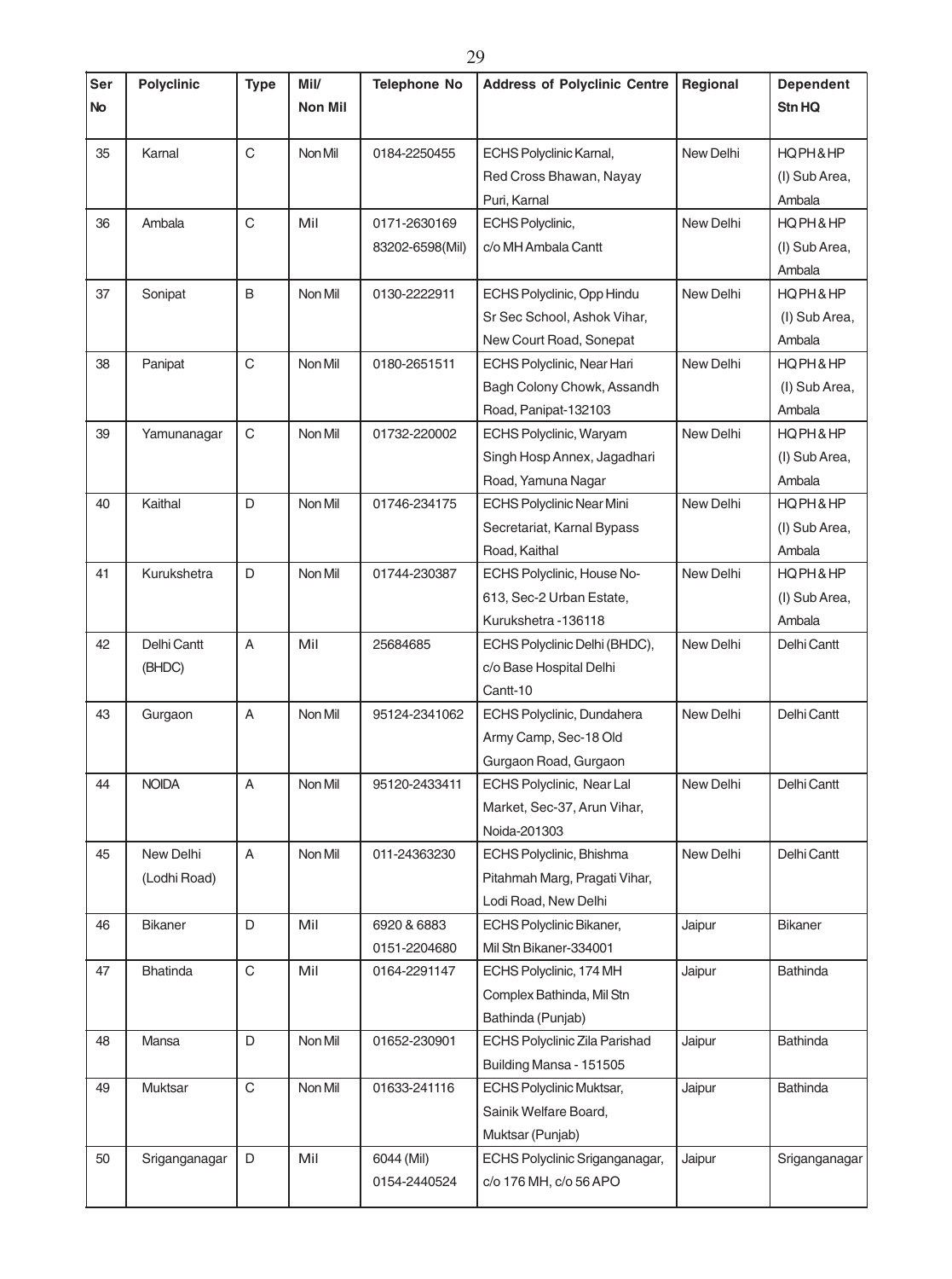| Ser       | <b>Polyclinic</b>   | <b>Type</b>    | Mil/           | <b>Telephone No</b> | <b>Address of Polyclinic Centre</b> | Regional | <b>Dependent</b> |
|-----------|---------------------|----------------|----------------|---------------------|-------------------------------------|----------|------------------|
| <b>No</b> |                     |                | <b>Non Mil</b> |                     |                                     |          | Stn HQ           |
| 51        | Alwar               | B              | Mil            | 2518 (Mil)          | <b>ECHS Polyclinic Alwar,</b>       | Jaipur   | Alwar            |
|           |                     |                |                | 0144-2338659        | c/o MH Alwar (Raj)                  |          |                  |
| 52        | Bharatpur           | $\mathsf C$    | Mil            | 05644-236036        | ECHS Polyclinic Konjoli Lines,      | Jaipur   | Bharatpur        |
|           |                     |                |                |                     | Bharatpur-321026                    |          |                  |
| 53        | Jhunjhunu           | A              | Non Mil        | 01592-237299        | ECHS Polyclinic, Jhunjhunu,         | Jaipur   | Jaipur           |
|           |                     |                |                |                     | Rly Stn Road, Jhunjhunu (Raj)       |          |                  |
| 54        | Jaipur              | B              | Mil            | 6505 (Mil)          | ECHS Polyclinic, Jaipur,            | Jaipur   | Jaipur           |
|           |                     |                |                | 0141-2358905        | Near KV No-4 Khatipura Road,        |          |                  |
|           |                     |                |                |                     | Jaipur (Raj)                        |          |                  |
| 55        | Sikar               | B              | Non Mil        | 01572-270960        | ECHS Polyclinic, Sikar,             | Jaipur   | Jaipur           |
|           |                     |                |                |                     | c/o Zila Sainik Kalyan              |          |                  |
|           |                     |                |                |                     | Karyalaya Sikar (Raj)               |          |                  |
| 56        | Churu               | C              | Non Mil        | 01562-252215        | ECHS Polyclinic, Churu, A-28        | Jaipur   | <b>Bikaner</b>   |
|           |                     |                |                |                     | Sainik Colony Churu (Raj)           |          |                  |
|           |                     |                |                |                     | $-331001$                           |          |                  |
| 57        | Nagaur              | C              | Non Mil        | 01582-241149        | ECHS Polyclinic Nagaur,             | Jaipur   | Bikaner          |
|           |                     |                |                |                     | Dhanwantri Bhawan Bhind             |          |                  |
|           |                     |                |                |                     | Circuit House, Nagaur (Raj)         |          |                  |
|           |                     |                |                |                     | $-341001$                           |          |                  |
| 58        | Kota                | D              | Mil            | 6537 (Mil)          | ECHS Polyclinic Kota (Raj)          | Jaipur   | Kota             |
|           |                     |                |                | 0744-2320375        | $-324001$                           |          |                  |
| 59        | <b>Hindaun City</b> | $\overline{D}$ | Non Mil        | Not yet installed   |                                     | Jaipur   | Kota             |
|           | (District Karrauli) |                |                |                     |                                     |          |                  |
| 60        | <b>Sirsa</b>        | D              | Mil            | 01666-227620        | OIC Polyclinic ECHS Sirsa,          | Jaipur   | AF Stn Sirsa     |
|           |                     |                |                |                     | c/o 45 Wing AF C/o 56 APO           |          |                  |
| 61        | Jhajjar             | B              | Non Mil        | 01251-257171        | ECHS Polyclinic, Jhajjar Teez       | Jaipur   | Rohtak (Adhoc)   |
|           |                     |                |                |                     | Bhawan Arya Nagar Jhajjar           |          |                  |
|           |                     |                |                |                     | (Haryana)                           |          |                  |
| 62        | Rewari              | B              | Non Mil        | 01274-252308        | ECHS Polyclinic, Rewari, 169,       | Jaipur   | Alwar            |
|           |                     |                |                |                     | Krishna Nagar, Garhi Bolni          |          |                  |
|           |                     |                |                |                     | Road Rewari (Haryana)               |          |                  |
| 63        | Rohtak              | B              | Non Mil        | 01262-279987        | ECHS Polyclinic, Rohtak H.No-       | Jaipur   | Rohtak (Adhoc)   |
|           |                     |                |                |                     | 887/29 Kamal Colony Rohtak          |          |                  |
|           |                     |                |                |                     | (Haryana)                           |          |                  |
| 64        | Jind                | C              | Non Mil        | 01681-256026        | ECHS Polyclinic, Jind Hoshiyar      | Jaipur   | Hissar           |
|           |                     |                |                |                     | Singh Dharmarth Trust Hosp,         |          |                  |
|           |                     |                |                |                     | Sofidon Road, Jind - 126102         |          |                  |
| 65        | Narnaul             | B              | Non Mil        | 01282-256635        | ECHS Polyclinic, Employees          | Jaipur   | Alwar            |
|           |                     |                |                |                     | Colony Narnaul (HR)                 |          |                  |
| 66        | Bhiwani             | A              | Non Mil        | 01664-255112        | ECHS Polyclinic, Bhiwani,           | Jaipur   | Hissar           |
|           |                     |                |                |                     | H.No-126 (Raja House), Vijay        |          |                  |
|           |                     |                |                |                     | Nagar Bhiwani - 127021              |          |                  |
| 67        | Hisar               | B              | Mil            | 2946 (Mil)          | ECHS Polyclinic, Hissar Opp         | Jaipur   | Hissar           |
|           |                     |                |                | 01662-266380        | DOT CSD Canteen, Hissar             |          |                  |
|           |                     |                |                |                     | (Mil Stn Hissar), Hissar            |          |                  |
|           |                     |                |                |                     |                                     |          |                  |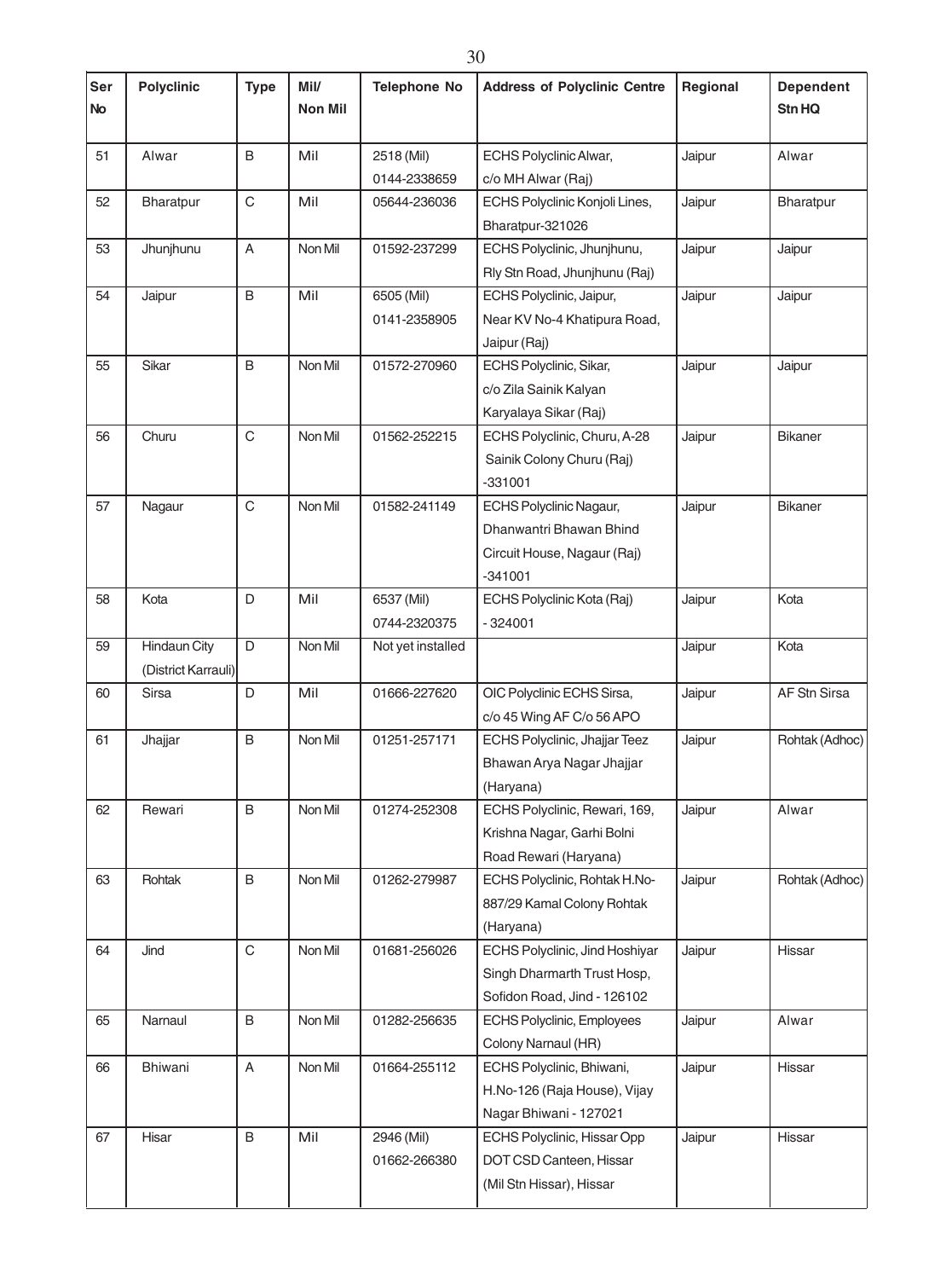| Ser<br><b>No</b> | <b>Polyclinic</b>          | <b>Type</b> | Mil/<br>Non Mil | <b>Telephone No</b>                     | <b>Address of Polyclinic Centre</b>                                                                           | Regional | <b>Dependent</b><br>Stn HQ |
|------------------|----------------------------|-------------|-----------------|-----------------------------------------|---------------------------------------------------------------------------------------------------------------|----------|----------------------------|
| 68               | Fatehabad                  | D           | Non Mil         | 01667-226622                            | ECHS Polyclinic, Fatehabad,<br>302 Geeta Mandir Road,<br>Fatehabad (Haryana) -125050                          | Jaipur   | Hissar                     |
| 69               | Kanpur                     | C           | Mil             | 0512-2380186                            | ECHS Polyclinic Kanpur,<br>c/o 7 Air Force Hosp, Nathu<br>Singh Road, Kanpur Cantt<br>$-208004$ (UP)          | Lucknow  | 7 AFH kanpur               |
| 70               | Agra                       | C           | Mil             | 0562-2251165                            | ECHS Polyclinic Agra, Building<br>No. 47, C/O-Mil Hosp Agra,<br>Agra Cantt (UP), Pin - 282 001                | Lucknow  | Agra                       |
| 71               | Etawah                     | C           | Non Mil         | 05688-265901<br>9259058171              | <b>ECHS Polyclinic Etawah,</b><br>446, Vijay Nagar, Near Ram<br>Nagar Rly Gate, Etawah (UP)                   | Lucknow  | Agra                       |
| 72               | Mainpuri                   | $\mathsf C$ | Non Mil         | 9927063276<br>0567-2234008              | ECHS Polyclinic, 4041<br>Blchhiya Tiraha, Bypass Road,<br>Mainpuri, (UP)                                      | Lucknow  | Agra                       |
| 73               | Firozabad                  | D           | Non Mil         | 9219404568                              | ECHS Polyclinic,<br>c/o Mr Gopal Dass Goyal, 41C,<br>Ganesh Nagar, Firozabad (UP)                             | Lucknow  | Agra                       |
| 74               | Etah                       | D           | Non Mil         | 05742-231205                            | ECHS Polyclinic Etah, 202<br>Sector 4, Kailash Ganj, Near<br>wali mohd chauraha, Etah (UP)                    | Lucknow  | Agra                       |
| 75               | Bulandshahr                | B           | Non Mil         | 05732-223939                            | ECHS Polyclinic Bulandshahr,<br>36, Shanti Niketan Opp LIC<br>Building, DM Coloney Road,<br>Bulandsashar (UP) | Lucknow  | Adhoc Stn HQ<br>Babugarh   |
| 76               | <b>Bareilly</b>            | C           | Mil             | 0581-2421031,<br>9897293196             | ECHS Polyclinic, Bareilly c/o Mil<br>Hospital, Bareilly - 243 001                                             | Lucknow  | <b>Bareilly</b>            |
| 77               | Badaun                     | D           | Non Mil         | 05832-266525<br>-9412463001             | ECHS Polyclinic Badaun,<br>House No-459/2, Opp. Islamia<br>Inter College, Civil Lines<br>Badaun (UP)          | Lucknow  | Bareilly                   |
| 78               | Dehradun                   | A           | Mil             | 0135-2706560,<br>2754407,<br>9412075219 | ECHS polyclinic Dehradun,<br>c/o MH Dehradun                                                                  | Lucknow  | Dehradun                   |
| 79               | Fatehgarh                  | C           | Mil             | 6008 (Mil)<br>05692-235409              | ECHS Polyclinic Fatehgarh,<br>Sikh LI RC Officers Mess,<br>Fatehgarh-209601                                   | Lucknow  | Fatehgarh                  |
| 80               | Karanprayag<br>(Gopeshwar) | B           | Non Mil         | 01389-222242<br>9411712461              | Chamoli Polyclinic Gopeshwar,<br>c/o 2009 Fd Amb,<br>c/o-56 APO, Chamoli                                      | Lucknow  | Joshimath                  |
| 81               | Akbarpur Matti<br>(Kanpur) | D           | Non Mil         | 0511-291756<br>9336311992               | ECHS Polyclinic Akbarpur Matti,<br>Samaj Kalyan Bhawan,<br>Akbarpur Distt-Kanpur Dehat<br>(UP)                | Lucknow  | Kanpur                     |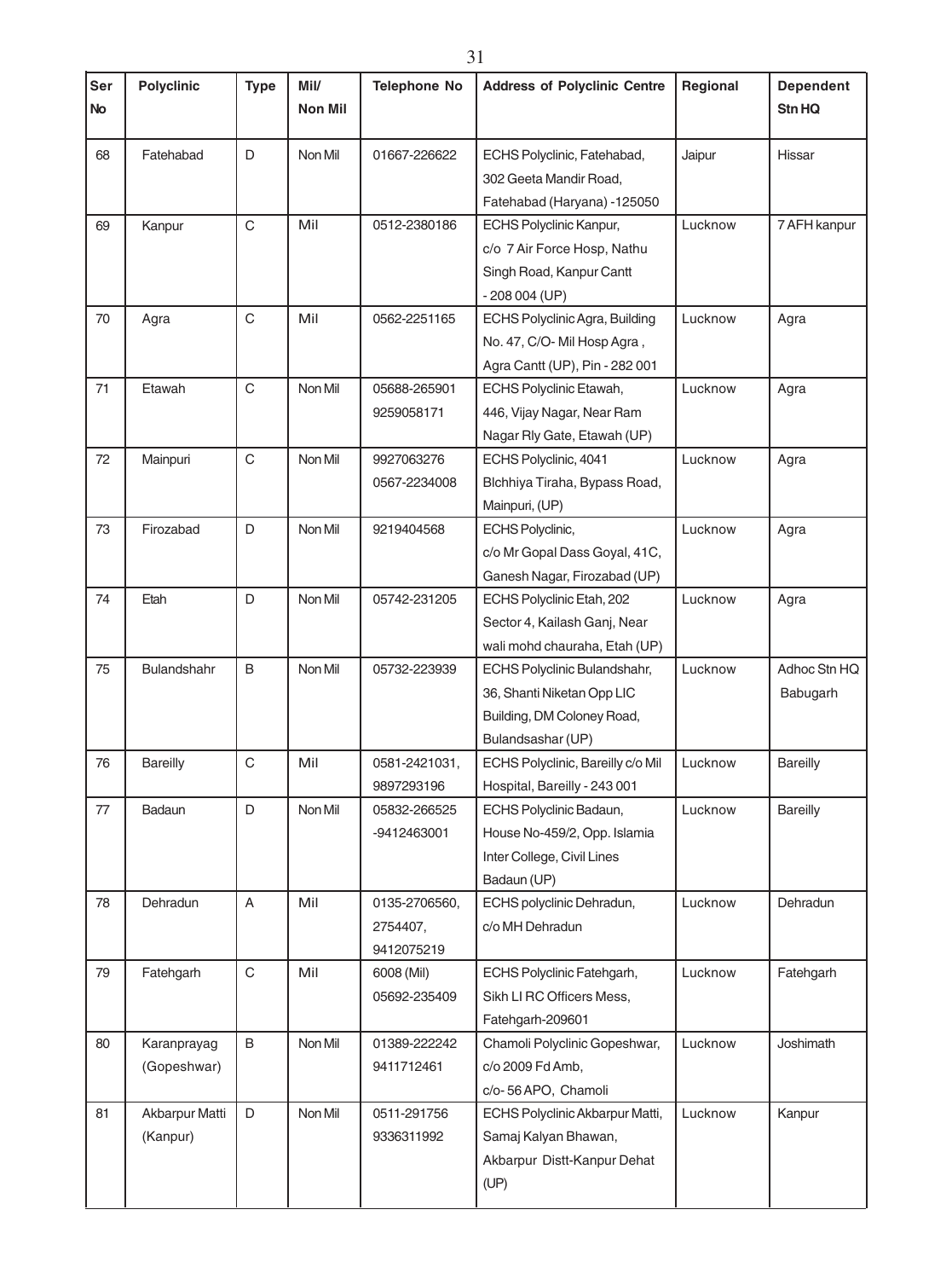| Ser       | <b>Polyclinic</b> | <b>Type</b>  | Mil/           | <b>Telephone No</b> | <b>Address of Polyclinic Centre</b>                       | Regional | <b>Dependent</b> |
|-----------|-------------------|--------------|----------------|---------------------|-----------------------------------------------------------|----------|------------------|
| <b>No</b> |                   |              | <b>Non Mil</b> |                     |                                                           |          | Stn HQ           |
| 82        | Kotdwara          | B            | Mil            | 01382-229373,       | ECHS Polyclinic Kotdwara,                                 | Lucknow  | Lansdowne        |
|           |                   |              |                | 227605              | MT Camp, Sitabpur, Kotdwara                               |          |                  |
|           |                   |              |                |                     | Dist-Pauri (UA)                                           |          |                  |
| 83        | Pauri Garhwal     | $\mathsf{C}$ | Non Mil        | 01368-221775        | ECHS Polyclinic Pauri Gharwal,                            | Lucknow  | Lansdowne        |
|           |                   |              |                |                     | Bharat Bhawan, Near Distt                                 |          |                  |
|           |                   |              |                |                     | Hosp, Pauri (UA)                                          |          |                  |
| 84        | Lucknow           | $\mathsf C$  | Mil            | 0522-2482885        | ECHS Polyclinic Lucknow, Near                             | Lucknow  | Lucknow          |
|           |                   |              |                |                     | CC (CH) Dental, Lucknow Cantt                             |          |                  |
|           |                   |              |                |                     | $-226002$                                                 |          |                  |
| 85        | Rae Bareilly      | D            | Non Mil        | 0535-2204732        | ECHS Polyclinic Rae Bareli,                               | Lucknow  | Lucknow          |
|           |                   |              |                | 9335929033          | 141 Nehru Nagar, Ward No -                                |          |                  |
|           |                   |              |                |                     | 22, Rae Bareli, (UP)                                      |          |                  |
| 86        | Mathura           | D            | Mil            | 0565-2896367,       | ECHS Polyclinic Mathura,                                  | Lucknow  | Mathura          |
|           |                   |              |                | 2501455,            | C/o MH Mathura,                                           |          |                  |
|           |                   |              |                | 6427 (Mil)          | Mathura Cantt (UP)                                        |          |                  |
| 87        | Aligarh           | D            | Non Mil        | 9412419919,         | <b>ECHS Polyclinic Aligarh, Near</b>                      | Lucknow  | Mathura          |
|           |                   |              |                | 0571-2740415,       | Mahfooz Manzil, Near Marris                               |          |                  |
|           |                   |              |                | 2583170             | Road Chauraha Laxmi Marg,                                 |          |                  |
|           |                   |              |                |                     | Aligarh                                                   |          |                  |
| 88        | Meerut            | B            | Mil            | 0121-2401513        | ECHS Cell, Meerut,                                        | Lucknow  | Meerut           |
|           |                   |              |                | 9412703184          | c/o - Mil Hospital, Meerut Cantt,                         |          |                  |
|           |                   |              |                | Mil-6551            | c/o 56 APO                                                |          |                  |
| 89        | Muzaffarnagar     | D            | Non Mil        | 0131-2620793        | ECHS Polyclinicl Muzaffarnagar,                           | Lucknow  | Meerut           |
|           |                   |              |                | 9897742445          | Bldg 1314, 1st Floor, South<br>Civil Line, Circular Road, |          |                  |
|           |                   |              |                |                     | Muzaffarnagar (UP)                                        |          |                  |
| 90        | Haldwani          | B            | Mil            | 05946-284302        | ECHS Polyclinic Haldwani,                                 | Lucknow  | Haldwani         |
|           |                   |              |                |                     | c/o Stn HQ Haldwani Dist-                                 |          |                  |
|           |                   |              |                |                     | Nainital (UA)                                             |          |                  |
| 91        | Pithoragarh       | A            | Mil            | 05964-266311        | ECHS Polyclinic Pithoragarh,                              | Lucknow  | Pithoragarh      |
|           |                   |              |                | 9411333345          | c/o - 166 Mil Hosp, c/o 56 APO                            |          |                  |
| 92        | Roorkee           | D            | Mil            | 01332-275266,       | ECHS Polyclinic Roorkee,                                  | Lucknow  | Roorkee          |
|           |                   |              |                | 272704              | c/o MH Roorkee (UA)                                       |          |                  |
| 93        | Almora            | B            | Non Mil        | 05962-230513,       | ECHS Polyclinic Almora, Old                               | Lucknow  | Ranikhet         |
|           |                   |              |                | 232329 (R)          | MH Area, Dist-Almora (UA)                                 |          |                  |
| 94        | Saharanpur        | D            | Mil            | 01331-245255        | ECHS Polyclinic Sarsawa,                                  | Lucknow  | AF Stn           |
|           | (Sarsawa)         |              |                |                     | c/o- Located with SMC Air Force                           |          | Sarsawa          |
|           |                   |              |                |                     | Station, Sarsawa, Saharanpur                              |          |                  |
| 95        | Shahjahanpur      | D            | Mil            | 05842-223768,       | ECHS Polyclinic Shahjahanpur                              | Lucknow  | Shajahanpur      |
|           |                   |              |                | 09415409613         | c/o Stn HQ Shahjahanpur                                   |          |                  |
|           |                   |              |                |                     | PIN-242001                                                |          |                  |
| 96        | Gorakhpur         | D            | Mil            | 0551-2272821        | ECHS Polyclinic Gorakhpur, 12 AF                          | Jabalpur | AF Stn           |
|           |                   |              |                |                     | Station, Gorakhpur -273001                                |          | Gorakhpur        |
| 97        | Allahabad         | $\mathsf D$  | Mil            | 0532-2421704        | ECHS Polyclinic Allahabad,                                | Jabalpur | Allahabad        |
|           |                   |              |                | 09335113213         | 67 Akbar Road (New Cantt)                                 |          |                  |
|           |                   |              |                |                     | Allahabad (UP)-211001                                     |          |                  |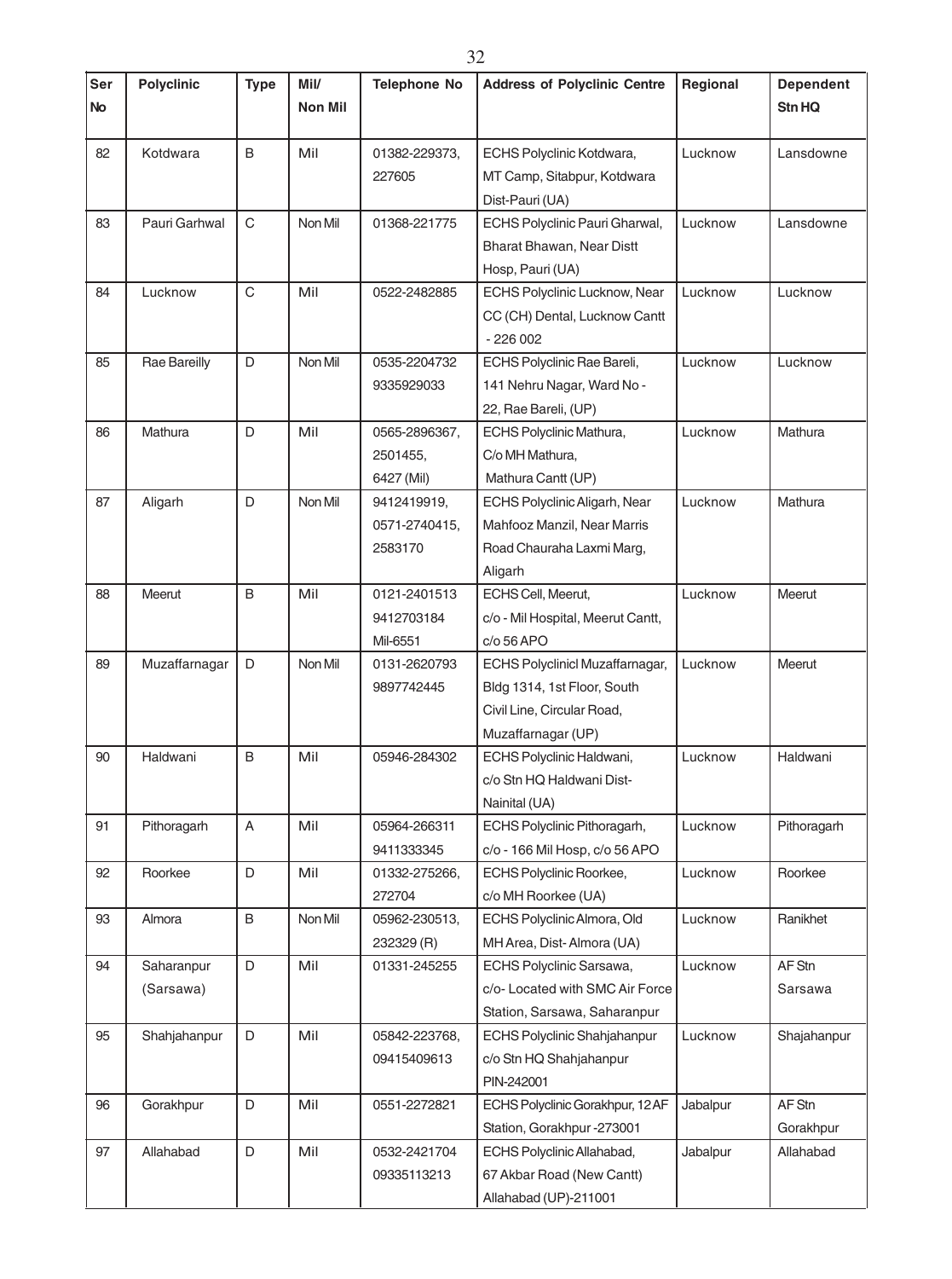| 98<br>D<br>Non Mil<br>Fatehpur<br>09838908348<br>ECHS Polyclinic, 2A Gautam<br>Jabalpur<br>Allahabad<br>Nagar, Civil Lines, ITI Road<br>05180-224966<br>Fatehpur - 212 601<br>D<br>Non Mil<br>Allahabad<br>99<br>Pratapgarh<br>09839030235<br>ECHS Polyclinic, Bldg No A-152<br>Jabalpur<br>05342-222101<br>-153, Indra Bihar, Avash<br>Vikash Colony, Near Meena<br>Bhawan, Pratapgarh (UP)<br>100<br>D<br>Non Mil<br>Jabalpur<br>Faizabad<br>Azamgarh<br>09336386991<br>ECHS Polyclinic, H.No-214,<br>Thandi Sadak, Near Advocate<br>05462-247665<br>Colony, Azamgarh (UP)-276001<br>$\mathsf C$<br>Non Mil<br>ECHS Polyclinic, H.No-966, Lal<br>Jabalpur<br>Faizabad<br>101<br>Sultanpur<br>05632-228904<br>Diggi, Civil Lines, Sultanpur (UP)<br>Faizabad<br>D<br>Mil<br>Faizabad<br>102<br>6541 (Mil)<br>ECHS Polyclinic Faizabad,<br>Jabalpur<br>MG Road Cantt, Faizabad (UP)<br>05278-220526<br>09415047723<br>$-224001$<br>103<br>D<br>Mil<br>Jabalpur<br><b>ECHS Polyclinic,</b><br>Jabalpur<br>Jabalpur<br>6319(Mil)<br>0761-2629010<br>c/o MH Jabalpur<br>$-482001$<br>09826521451<br>104<br>D<br>Non Mil<br>ECHS Polyclinic Raipur, 17/55,<br>Jabalpur<br>Jabalpur<br>Raipur<br>0771-2213279<br>09425214469<br>Ashok Vihar Colony, Opp Mandi<br>Gate Pandri, Raipur (CG)-492004<br>105<br>D<br>Non Mil<br>ECHS Polyclinic Rewa, H.No.<br>Rewa<br>07662-253484<br>Jabalpur<br>Jabalpur<br>342, Khutehi, Sirmour Chowk,<br>09425824235<br>Rewa (MP)-486001<br>C<br>Deoria<br>Non Mil<br>Jabalpur<br>106<br>05568-221198<br>ECHS Polyclinic, c/o Zila Sainik<br>Kundraghat<br>Fax-0551-<br>Kalyan, Evam Punarvas<br>Karyalaya, Deoriea (UP)<br>227936<br>6248 (Mil)<br>ECHS Polyclinic,<br>D<br>Mil<br>Mhow<br>107<br>Mhow<br>Jabalpur<br>c/o MH Mhow, Mhow (MP)<br>073244-271727<br>9300920140<br>108<br>Ghazipur<br>B<br>Non Mil<br>ECHS Polyclinic, 119 Sankar,<br>Jabalpur<br>0548-2220946<br>Varanasi<br>Tulsi Sagar, Near Convent School,<br>Tulsi Sagar Lanka Ghazipur (UP)<br>Varanasi<br>D<br>Varanasi<br>109<br>Mil<br>0542-2504055<br>ECHS Polyclininc, c/o MH<br>Jabalpur<br>Varanasi, Varanasi-221002<br>C<br>110<br><b>Balia</b><br>Non Mil<br>05498-241989<br>ECHS Polyclinic, 2B/359 Awas<br>Jabalpur<br>Varanasi<br>Vikash, D Colony, Lok Naik Nagar,<br>Ballia-01<br>B<br>Non Mil<br>ECHS Polyclinic Katira Arrah<br>Patna<br>111<br>Ara<br>06182-238305<br>Danapur<br>(Bhojpur) Bihar-802301<br>C<br>ECHS Polyclinic Muzaffarpur c/o<br>112<br>Muzaffarpur<br>Non Mil<br>0621-2211143<br>Patna<br>Danapur<br>151 Inf TA Bn, Chakkar Maidan | Ser<br>No | <b>Polyclinic</b> | <b>Type</b> | Mil/<br>Non Mil | <b>Telephone No</b> | <b>Address of Polyclinic Centre</b> | Regional | <b>Dependent</b><br><b>Stn HQ</b> |
|------------------------------------------------------------------------------------------------------------------------------------------------------------------------------------------------------------------------------------------------------------------------------------------------------------------------------------------------------------------------------------------------------------------------------------------------------------------------------------------------------------------------------------------------------------------------------------------------------------------------------------------------------------------------------------------------------------------------------------------------------------------------------------------------------------------------------------------------------------------------------------------------------------------------------------------------------------------------------------------------------------------------------------------------------------------------------------------------------------------------------------------------------------------------------------------------------------------------------------------------------------------------------------------------------------------------------------------------------------------------------------------------------------------------------------------------------------------------------------------------------------------------------------------------------------------------------------------------------------------------------------------------------------------------------------------------------------------------------------------------------------------------------------------------------------------------------------------------------------------------------------------------------------------------------------------------------------------------------------------------------------------------------------------------------------------------------------------------------------------------------------------------------------------------------------------------------------------------------------------------------------------------------------------------------------------------------------------------------------------------------------------------------------------------------------------------------------------------------------------------------------------------------------------------------------------------|-----------|-------------------|-------------|-----------------|---------------------|-------------------------------------|----------|-----------------------------------|
|                                                                                                                                                                                                                                                                                                                                                                                                                                                                                                                                                                                                                                                                                                                                                                                                                                                                                                                                                                                                                                                                                                                                                                                                                                                                                                                                                                                                                                                                                                                                                                                                                                                                                                                                                                                                                                                                                                                                                                                                                                                                                                                                                                                                                                                                                                                                                                                                                                                                                                                                                                        |           |                   |             |                 |                     |                                     |          |                                   |
|                                                                                                                                                                                                                                                                                                                                                                                                                                                                                                                                                                                                                                                                                                                                                                                                                                                                                                                                                                                                                                                                                                                                                                                                                                                                                                                                                                                                                                                                                                                                                                                                                                                                                                                                                                                                                                                                                                                                                                                                                                                                                                                                                                                                                                                                                                                                                                                                                                                                                                                                                                        |           |                   |             |                 |                     |                                     |          |                                   |
|                                                                                                                                                                                                                                                                                                                                                                                                                                                                                                                                                                                                                                                                                                                                                                                                                                                                                                                                                                                                                                                                                                                                                                                                                                                                                                                                                                                                                                                                                                                                                                                                                                                                                                                                                                                                                                                                                                                                                                                                                                                                                                                                                                                                                                                                                                                                                                                                                                                                                                                                                                        |           |                   |             |                 |                     |                                     |          |                                   |
|                                                                                                                                                                                                                                                                                                                                                                                                                                                                                                                                                                                                                                                                                                                                                                                                                                                                                                                                                                                                                                                                                                                                                                                                                                                                                                                                                                                                                                                                                                                                                                                                                                                                                                                                                                                                                                                                                                                                                                                                                                                                                                                                                                                                                                                                                                                                                                                                                                                                                                                                                                        |           |                   |             |                 |                     |                                     |          |                                   |
|                                                                                                                                                                                                                                                                                                                                                                                                                                                                                                                                                                                                                                                                                                                                                                                                                                                                                                                                                                                                                                                                                                                                                                                                                                                                                                                                                                                                                                                                                                                                                                                                                                                                                                                                                                                                                                                                                                                                                                                                                                                                                                                                                                                                                                                                                                                                                                                                                                                                                                                                                                        |           |                   |             |                 |                     |                                     |          |                                   |
|                                                                                                                                                                                                                                                                                                                                                                                                                                                                                                                                                                                                                                                                                                                                                                                                                                                                                                                                                                                                                                                                                                                                                                                                                                                                                                                                                                                                                                                                                                                                                                                                                                                                                                                                                                                                                                                                                                                                                                                                                                                                                                                                                                                                                                                                                                                                                                                                                                                                                                                                                                        |           |                   |             |                 |                     |                                     |          |                                   |
|                                                                                                                                                                                                                                                                                                                                                                                                                                                                                                                                                                                                                                                                                                                                                                                                                                                                                                                                                                                                                                                                                                                                                                                                                                                                                                                                                                                                                                                                                                                                                                                                                                                                                                                                                                                                                                                                                                                                                                                                                                                                                                                                                                                                                                                                                                                                                                                                                                                                                                                                                                        |           |                   |             |                 |                     |                                     |          |                                   |
|                                                                                                                                                                                                                                                                                                                                                                                                                                                                                                                                                                                                                                                                                                                                                                                                                                                                                                                                                                                                                                                                                                                                                                                                                                                                                                                                                                                                                                                                                                                                                                                                                                                                                                                                                                                                                                                                                                                                                                                                                                                                                                                                                                                                                                                                                                                                                                                                                                                                                                                                                                        |           |                   |             |                 |                     |                                     |          |                                   |
|                                                                                                                                                                                                                                                                                                                                                                                                                                                                                                                                                                                                                                                                                                                                                                                                                                                                                                                                                                                                                                                                                                                                                                                                                                                                                                                                                                                                                                                                                                                                                                                                                                                                                                                                                                                                                                                                                                                                                                                                                                                                                                                                                                                                                                                                                                                                                                                                                                                                                                                                                                        |           |                   |             |                 |                     |                                     |          |                                   |
|                                                                                                                                                                                                                                                                                                                                                                                                                                                                                                                                                                                                                                                                                                                                                                                                                                                                                                                                                                                                                                                                                                                                                                                                                                                                                                                                                                                                                                                                                                                                                                                                                                                                                                                                                                                                                                                                                                                                                                                                                                                                                                                                                                                                                                                                                                                                                                                                                                                                                                                                                                        |           |                   |             |                 |                     |                                     |          |                                   |
|                                                                                                                                                                                                                                                                                                                                                                                                                                                                                                                                                                                                                                                                                                                                                                                                                                                                                                                                                                                                                                                                                                                                                                                                                                                                                                                                                                                                                                                                                                                                                                                                                                                                                                                                                                                                                                                                                                                                                                                                                                                                                                                                                                                                                                                                                                                                                                                                                                                                                                                                                                        |           |                   |             |                 |                     |                                     |          |                                   |
|                                                                                                                                                                                                                                                                                                                                                                                                                                                                                                                                                                                                                                                                                                                                                                                                                                                                                                                                                                                                                                                                                                                                                                                                                                                                                                                                                                                                                                                                                                                                                                                                                                                                                                                                                                                                                                                                                                                                                                                                                                                                                                                                                                                                                                                                                                                                                                                                                                                                                                                                                                        |           |                   |             |                 |                     |                                     |          |                                   |
|                                                                                                                                                                                                                                                                                                                                                                                                                                                                                                                                                                                                                                                                                                                                                                                                                                                                                                                                                                                                                                                                                                                                                                                                                                                                                                                                                                                                                                                                                                                                                                                                                                                                                                                                                                                                                                                                                                                                                                                                                                                                                                                                                                                                                                                                                                                                                                                                                                                                                                                                                                        |           |                   |             |                 |                     |                                     |          |                                   |
|                                                                                                                                                                                                                                                                                                                                                                                                                                                                                                                                                                                                                                                                                                                                                                                                                                                                                                                                                                                                                                                                                                                                                                                                                                                                                                                                                                                                                                                                                                                                                                                                                                                                                                                                                                                                                                                                                                                                                                                                                                                                                                                                                                                                                                                                                                                                                                                                                                                                                                                                                                        |           |                   |             |                 |                     |                                     |          |                                   |
|                                                                                                                                                                                                                                                                                                                                                                                                                                                                                                                                                                                                                                                                                                                                                                                                                                                                                                                                                                                                                                                                                                                                                                                                                                                                                                                                                                                                                                                                                                                                                                                                                                                                                                                                                                                                                                                                                                                                                                                                                                                                                                                                                                                                                                                                                                                                                                                                                                                                                                                                                                        |           |                   |             |                 |                     |                                     |          |                                   |
|                                                                                                                                                                                                                                                                                                                                                                                                                                                                                                                                                                                                                                                                                                                                                                                                                                                                                                                                                                                                                                                                                                                                                                                                                                                                                                                                                                                                                                                                                                                                                                                                                                                                                                                                                                                                                                                                                                                                                                                                                                                                                                                                                                                                                                                                                                                                                                                                                                                                                                                                                                        |           |                   |             |                 |                     |                                     |          |                                   |
|                                                                                                                                                                                                                                                                                                                                                                                                                                                                                                                                                                                                                                                                                                                                                                                                                                                                                                                                                                                                                                                                                                                                                                                                                                                                                                                                                                                                                                                                                                                                                                                                                                                                                                                                                                                                                                                                                                                                                                                                                                                                                                                                                                                                                                                                                                                                                                                                                                                                                                                                                                        |           |                   |             |                 |                     |                                     |          |                                   |
|                                                                                                                                                                                                                                                                                                                                                                                                                                                                                                                                                                                                                                                                                                                                                                                                                                                                                                                                                                                                                                                                                                                                                                                                                                                                                                                                                                                                                                                                                                                                                                                                                                                                                                                                                                                                                                                                                                                                                                                                                                                                                                                                                                                                                                                                                                                                                                                                                                                                                                                                                                        |           |                   |             |                 |                     |                                     |          |                                   |
|                                                                                                                                                                                                                                                                                                                                                                                                                                                                                                                                                                                                                                                                                                                                                                                                                                                                                                                                                                                                                                                                                                                                                                                                                                                                                                                                                                                                                                                                                                                                                                                                                                                                                                                                                                                                                                                                                                                                                                                                                                                                                                                                                                                                                                                                                                                                                                                                                                                                                                                                                                        |           |                   |             |                 |                     |                                     |          |                                   |
|                                                                                                                                                                                                                                                                                                                                                                                                                                                                                                                                                                                                                                                                                                                                                                                                                                                                                                                                                                                                                                                                                                                                                                                                                                                                                                                                                                                                                                                                                                                                                                                                                                                                                                                                                                                                                                                                                                                                                                                                                                                                                                                                                                                                                                                                                                                                                                                                                                                                                                                                                                        |           |                   |             |                 |                     |                                     |          |                                   |
|                                                                                                                                                                                                                                                                                                                                                                                                                                                                                                                                                                                                                                                                                                                                                                                                                                                                                                                                                                                                                                                                                                                                                                                                                                                                                                                                                                                                                                                                                                                                                                                                                                                                                                                                                                                                                                                                                                                                                                                                                                                                                                                                                                                                                                                                                                                                                                                                                                                                                                                                                                        |           |                   |             |                 |                     |                                     |          |                                   |
|                                                                                                                                                                                                                                                                                                                                                                                                                                                                                                                                                                                                                                                                                                                                                                                                                                                                                                                                                                                                                                                                                                                                                                                                                                                                                                                                                                                                                                                                                                                                                                                                                                                                                                                                                                                                                                                                                                                                                                                                                                                                                                                                                                                                                                                                                                                                                                                                                                                                                                                                                                        |           |                   |             |                 |                     |                                     |          |                                   |
|                                                                                                                                                                                                                                                                                                                                                                                                                                                                                                                                                                                                                                                                                                                                                                                                                                                                                                                                                                                                                                                                                                                                                                                                                                                                                                                                                                                                                                                                                                                                                                                                                                                                                                                                                                                                                                                                                                                                                                                                                                                                                                                                                                                                                                                                                                                                                                                                                                                                                                                                                                        |           |                   |             |                 |                     |                                     |          |                                   |
|                                                                                                                                                                                                                                                                                                                                                                                                                                                                                                                                                                                                                                                                                                                                                                                                                                                                                                                                                                                                                                                                                                                                                                                                                                                                                                                                                                                                                                                                                                                                                                                                                                                                                                                                                                                                                                                                                                                                                                                                                                                                                                                                                                                                                                                                                                                                                                                                                                                                                                                                                                        |           |                   |             |                 |                     |                                     |          |                                   |
|                                                                                                                                                                                                                                                                                                                                                                                                                                                                                                                                                                                                                                                                                                                                                                                                                                                                                                                                                                                                                                                                                                                                                                                                                                                                                                                                                                                                                                                                                                                                                                                                                                                                                                                                                                                                                                                                                                                                                                                                                                                                                                                                                                                                                                                                                                                                                                                                                                                                                                                                                                        |           |                   |             |                 |                     |                                     |          |                                   |
|                                                                                                                                                                                                                                                                                                                                                                                                                                                                                                                                                                                                                                                                                                                                                                                                                                                                                                                                                                                                                                                                                                                                                                                                                                                                                                                                                                                                                                                                                                                                                                                                                                                                                                                                                                                                                                                                                                                                                                                                                                                                                                                                                                                                                                                                                                                                                                                                                                                                                                                                                                        |           |                   |             |                 |                     |                                     |          |                                   |
|                                                                                                                                                                                                                                                                                                                                                                                                                                                                                                                                                                                                                                                                                                                                                                                                                                                                                                                                                                                                                                                                                                                                                                                                                                                                                                                                                                                                                                                                                                                                                                                                                                                                                                                                                                                                                                                                                                                                                                                                                                                                                                                                                                                                                                                                                                                                                                                                                                                                                                                                                                        |           |                   |             |                 |                     |                                     |          |                                   |
|                                                                                                                                                                                                                                                                                                                                                                                                                                                                                                                                                                                                                                                                                                                                                                                                                                                                                                                                                                                                                                                                                                                                                                                                                                                                                                                                                                                                                                                                                                                                                                                                                                                                                                                                                                                                                                                                                                                                                                                                                                                                                                                                                                                                                                                                                                                                                                                                                                                                                                                                                                        |           |                   |             |                 |                     |                                     |          |                                   |
|                                                                                                                                                                                                                                                                                                                                                                                                                                                                                                                                                                                                                                                                                                                                                                                                                                                                                                                                                                                                                                                                                                                                                                                                                                                                                                                                                                                                                                                                                                                                                                                                                                                                                                                                                                                                                                                                                                                                                                                                                                                                                                                                                                                                                                                                                                                                                                                                                                                                                                                                                                        |           |                   |             |                 |                     |                                     |          |                                   |
|                                                                                                                                                                                                                                                                                                                                                                                                                                                                                                                                                                                                                                                                                                                                                                                                                                                                                                                                                                                                                                                                                                                                                                                                                                                                                                                                                                                                                                                                                                                                                                                                                                                                                                                                                                                                                                                                                                                                                                                                                                                                                                                                                                                                                                                                                                                                                                                                                                                                                                                                                                        |           |                   |             |                 |                     |                                     |          |                                   |
|                                                                                                                                                                                                                                                                                                                                                                                                                                                                                                                                                                                                                                                                                                                                                                                                                                                                                                                                                                                                                                                                                                                                                                                                                                                                                                                                                                                                                                                                                                                                                                                                                                                                                                                                                                                                                                                                                                                                                                                                                                                                                                                                                                                                                                                                                                                                                                                                                                                                                                                                                                        |           |                   |             |                 |                     |                                     |          |                                   |
|                                                                                                                                                                                                                                                                                                                                                                                                                                                                                                                                                                                                                                                                                                                                                                                                                                                                                                                                                                                                                                                                                                                                                                                                                                                                                                                                                                                                                                                                                                                                                                                                                                                                                                                                                                                                                                                                                                                                                                                                                                                                                                                                                                                                                                                                                                                                                                                                                                                                                                                                                                        |           |                   |             |                 |                     |                                     |          |                                   |
|                                                                                                                                                                                                                                                                                                                                                                                                                                                                                                                                                                                                                                                                                                                                                                                                                                                                                                                                                                                                                                                                                                                                                                                                                                                                                                                                                                                                                                                                                                                                                                                                                                                                                                                                                                                                                                                                                                                                                                                                                                                                                                                                                                                                                                                                                                                                                                                                                                                                                                                                                                        |           |                   |             |                 |                     |                                     |          |                                   |
|                                                                                                                                                                                                                                                                                                                                                                                                                                                                                                                                                                                                                                                                                                                                                                                                                                                                                                                                                                                                                                                                                                                                                                                                                                                                                                                                                                                                                                                                                                                                                                                                                                                                                                                                                                                                                                                                                                                                                                                                                                                                                                                                                                                                                                                                                                                                                                                                                                                                                                                                                                        |           |                   |             |                 |                     |                                     |          |                                   |
|                                                                                                                                                                                                                                                                                                                                                                                                                                                                                                                                                                                                                                                                                                                                                                                                                                                                                                                                                                                                                                                                                                                                                                                                                                                                                                                                                                                                                                                                                                                                                                                                                                                                                                                                                                                                                                                                                                                                                                                                                                                                                                                                                                                                                                                                                                                                                                                                                                                                                                                                                                        |           |                   |             |                 |                     |                                     |          |                                   |
|                                                                                                                                                                                                                                                                                                                                                                                                                                                                                                                                                                                                                                                                                                                                                                                                                                                                                                                                                                                                                                                                                                                                                                                                                                                                                                                                                                                                                                                                                                                                                                                                                                                                                                                                                                                                                                                                                                                                                                                                                                                                                                                                                                                                                                                                                                                                                                                                                                                                                                                                                                        |           |                   |             |                 |                     |                                     |          |                                   |
|                                                                                                                                                                                                                                                                                                                                                                                                                                                                                                                                                                                                                                                                                                                                                                                                                                                                                                                                                                                                                                                                                                                                                                                                                                                                                                                                                                                                                                                                                                                                                                                                                                                                                                                                                                                                                                                                                                                                                                                                                                                                                                                                                                                                                                                                                                                                                                                                                                                                                                                                                                        |           |                   |             |                 |                     |                                     |          |                                   |
|                                                                                                                                                                                                                                                                                                                                                                                                                                                                                                                                                                                                                                                                                                                                                                                                                                                                                                                                                                                                                                                                                                                                                                                                                                                                                                                                                                                                                                                                                                                                                                                                                                                                                                                                                                                                                                                                                                                                                                                                                                                                                                                                                                                                                                                                                                                                                                                                                                                                                                                                                                        |           |                   |             |                 |                     |                                     |          |                                   |
|                                                                                                                                                                                                                                                                                                                                                                                                                                                                                                                                                                                                                                                                                                                                                                                                                                                                                                                                                                                                                                                                                                                                                                                                                                                                                                                                                                                                                                                                                                                                                                                                                                                                                                                                                                                                                                                                                                                                                                                                                                                                                                                                                                                                                                                                                                                                                                                                                                                                                                                                                                        |           |                   |             |                 |                     |                                     |          |                                   |
|                                                                                                                                                                                                                                                                                                                                                                                                                                                                                                                                                                                                                                                                                                                                                                                                                                                                                                                                                                                                                                                                                                                                                                                                                                                                                                                                                                                                                                                                                                                                                                                                                                                                                                                                                                                                                                                                                                                                                                                                                                                                                                                                                                                                                                                                                                                                                                                                                                                                                                                                                                        |           |                   |             |                 |                     |                                     |          |                                   |
|                                                                                                                                                                                                                                                                                                                                                                                                                                                                                                                                                                                                                                                                                                                                                                                                                                                                                                                                                                                                                                                                                                                                                                                                                                                                                                                                                                                                                                                                                                                                                                                                                                                                                                                                                                                                                                                                                                                                                                                                                                                                                                                                                                                                                                                                                                                                                                                                                                                                                                                                                                        |           |                   |             |                 |                     |                                     |          |                                   |
|                                                                                                                                                                                                                                                                                                                                                                                                                                                                                                                                                                                                                                                                                                                                                                                                                                                                                                                                                                                                                                                                                                                                                                                                                                                                                                                                                                                                                                                                                                                                                                                                                                                                                                                                                                                                                                                                                                                                                                                                                                                                                                                                                                                                                                                                                                                                                                                                                                                                                                                                                                        |           |                   |             |                 |                     |                                     |          |                                   |
|                                                                                                                                                                                                                                                                                                                                                                                                                                                                                                                                                                                                                                                                                                                                                                                                                                                                                                                                                                                                                                                                                                                                                                                                                                                                                                                                                                                                                                                                                                                                                                                                                                                                                                                                                                                                                                                                                                                                                                                                                                                                                                                                                                                                                                                                                                                                                                                                                                                                                                                                                                        |           |                   |             |                 |                     |                                     |          |                                   |
|                                                                                                                                                                                                                                                                                                                                                                                                                                                                                                                                                                                                                                                                                                                                                                                                                                                                                                                                                                                                                                                                                                                                                                                                                                                                                                                                                                                                                                                                                                                                                                                                                                                                                                                                                                                                                                                                                                                                                                                                                                                                                                                                                                                                                                                                                                                                                                                                                                                                                                                                                                        |           |                   |             |                 |                     | Muzaffarpur (Bihar - 842001         |          |                                   |
| $\mathsf C$<br>113<br>Mil<br>Danapur<br>06115-222033<br>ECHS Polyclinic Danapur,<br>Patna<br>Danapur                                                                                                                                                                                                                                                                                                                                                                                                                                                                                                                                                                                                                                                                                                                                                                                                                                                                                                                                                                                                                                                                                                                                                                                                                                                                                                                                                                                                                                                                                                                                                                                                                                                                                                                                                                                                                                                                                                                                                                                                                                                                                                                                                                                                                                                                                                                                                                                                                                                                   |           |                   |             |                 |                     |                                     |          |                                   |
| c/o MH Danapur Cantt<br>(Patna)                                                                                                                                                                                                                                                                                                                                                                                                                                                                                                                                                                                                                                                                                                                                                                                                                                                                                                                                                                                                                                                                                                                                                                                                                                                                                                                                                                                                                                                                                                                                                                                                                                                                                                                                                                                                                                                                                                                                                                                                                                                                                                                                                                                                                                                                                                                                                                                                                                                                                                                                        |           |                   |             |                 |                     |                                     |          |                                   |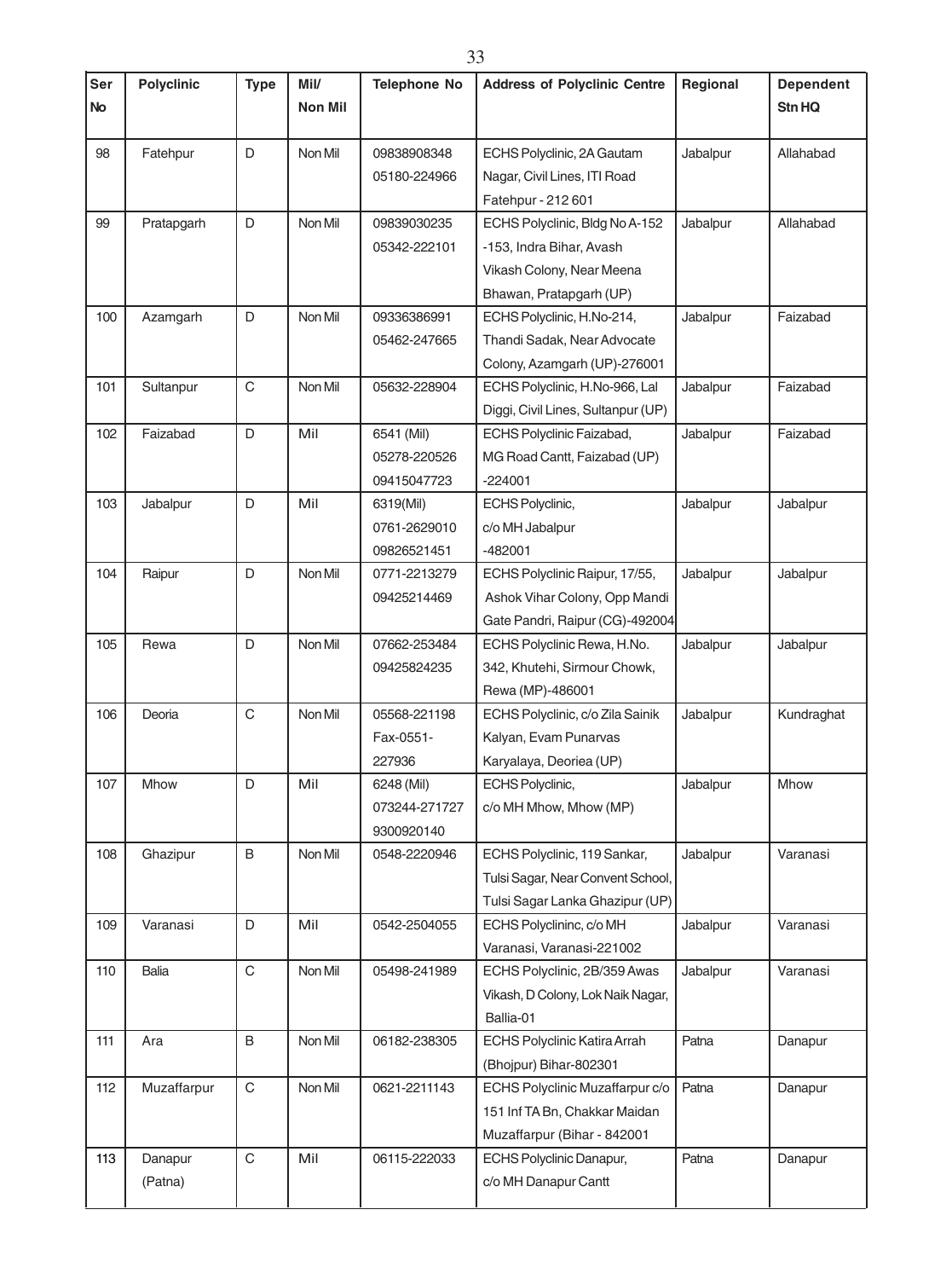| Ser<br><b>No</b> | <b>Polyclinic</b>      | <b>Type</b>  | Mil/<br><b>Non Mil</b> | <b>Telephone No</b>         | <b>Address of Polyclinic Centre</b>                                                                                | Regional | <b>Dependent</b><br>Stn HQ     |
|------------------|------------------------|--------------|------------------------|-----------------------------|--------------------------------------------------------------------------------------------------------------------|----------|--------------------------------|
| 114              | Chhapra                | $\mathsf{C}$ | Non Mil                | 06152-244556                | ECHS Polyclinic Chhapra,<br>Bhagwan Bazar Chhapra                                                                  | Patna    | Danapur                        |
| 115              | Dharbanga              | D            | Non Mil                | 06272-222709                | ECHS Polyclinic Darbhanga,<br>South West Corner Harrohi<br>Pokhra Darbhanga (Bihar)                                | Patna    | Danapur                        |
| 116              | Gaya                   | D            | Mil                    | 0631-2210259                | <b>ECHS Polyclinic Gaya</b><br>c/o Adhoc Stn HQ, Gaya                                                              | Patna    | Gaya                           |
| 117              | Behrampur              | D            | Non Mil                | 0680-2296307                | ECHS Polyclinic Berhampur,<br>Engg School Road, Near Salex<br>Tax Office, Berhampur -760010                        | Patna    | <b>NOIC Orissa</b><br>(Chilka) |
| 118              | <b>Bhubneswar</b>      | $\mathsf C$  | Non Mil                | 0674-2360274                | ECHS Polyclinic Plot No-205,<br>Jaydev Vihar, Bhubneswar<br>(Orissa)-751003                                        | Patna    | <b>NOIC Orissa</b><br>(Chilka) |
| 119              | <b>Balasore</b>        | D            | Mil                    | 06782-268136                | ECHS Polyclinic, Vill-Bandha<br>Sahi, PO-Jugal Dist-Mayurbhanj<br>Orissa - 757052                                  | Patna    | <b>NOIC Orissa</b><br>(Chilka) |
| 120              | Ranchi                 | $\mathsf C$  | Mil                    | 0651-2261370                | ECHS Polyclinic Ranchi, c/o MH<br>Namkum, Ranchi-834008                                                            | Patna    | Ranchi                         |
| 121              | Jamshedpur             | D            | Non Mil                | 06572-233877                | ECHS Polyclinic Jamshedpur,<br>c/o Army Camp Sonari,<br>Jamshedpur                                                 | Patna    | Ranchi                         |
| 122              | Barrackpore            | $\mathsf{C}$ | Mil                    | 3059 (Mil)<br>033-25943073  | ECHS Polyclinic Barrackpore,<br>c/o BH Barrackpore,<br>West Bengal                                                 | Kolkata  | Barrackpore                    |
| 123              | Bengdubi               | D            | Mil                    | 6504 (Mil)<br>0353-2550062  | ECHS Polyclinic Bengdubi,<br>c/o - 158 Base Hospital,<br>c/o-99 APO                                                | Kolkata  | Bengdubi                       |
| 124              | Lebong<br>(Darjeeling) | C            | Mil                    | 0354-2276544                | ECHS Polyclinic Darjeeling,<br>c/o-163 MH (Lebong), Darjeeling<br>(WB) - 734101                                    | Kolkata  | Darjeeling                     |
| 125              | Gangtok                | D            | Mil                    | 6820 (Mil)<br>03592-231405, | ECHS Polyclinic Gangtok,<br>c/o- 178 Military Hospital,<br>Gangtok (Sikkim)                                        | Kolkata  | Gangtok                        |
| 126              | Krishnanagar           | $\mathbf C$  | Non Mil                | 03472-225466                | ECHS Polyclinic Krishnanagar,<br>Jagdish Prasad Lahari Road,<br>Choudhury Para Krishnanagar,<br>Nadia (WB)-741 101 | Kolkata  | Barrackpore                    |
| 127              | Kolkata                | B            | Mil                    | 6322 (Mil)<br>033-24489234  | ECHS Polyclinic Kolkata,<br>c/o- Command Hospital(EC),<br>Alipore, Kolkatta-27                                     | Kolkata  | Kolkata                        |
| 128              | Salt Lake              | D            | Mil                    | 033-23572657                | ECHS Polyclinic Salt Lake,<br>c/o-3 MADRAS, c/o 99 APO                                                             | Kolkata  | Kolkata                        |
| 129              | Midnapur               | D            | Non Mil                | 0322-265548                 | ECHS Polyclinic Midnapur, c/o-<br>Sainik Bhawan, Rabindranagar<br>PO & Dist-Midnapur (WB)                          | Kolkata  | Kolkata                        |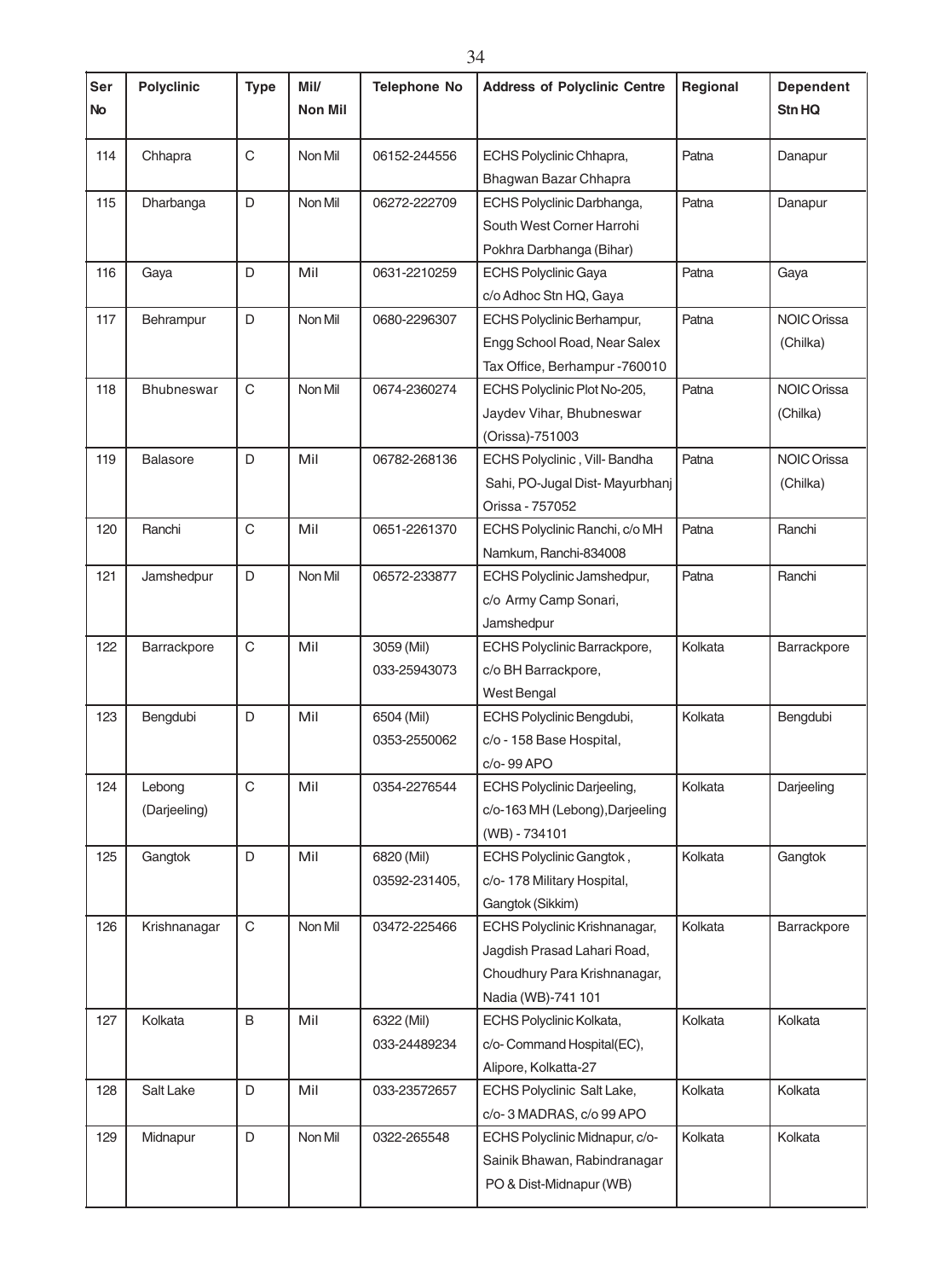| Ser<br><b>No</b> | <b>Polyclinic</b>      | <b>Type</b> | Mil/<br>Non Mil | <b>Telephone No</b>              | <b>Address of Polyclinic Centre</b>                                                                      | Regional | <b>Dependent</b><br>Stn HQ |
|------------------|------------------------|-------------|-----------------|----------------------------------|----------------------------------------------------------------------------------------------------------|----------|----------------------------|
| 130              | <b>Burdwan</b>         | D           | Non Mil         | 3810 (Mil)<br>0343-2513558       | ECHS Polyclinic Burdwan,<br>c/o-MH Panagarh(WB)<br>$-713420$                                             | Kolkata  | Panagarh                   |
| 131              | Jorhat                 | D           | Mil             | 0376-2310204<br>(Civ) 2139 (Mil) | ECHS Polyclinic,<br>c/o 5 AF Hosp, c/o 99 APO                                                            | Guwahati | AF Stn Jorhat              |
| 132              | Agartala               | D           | Mil             | 0381-2397530<br>(Civ) 2255 (Mil) | ECHS Polyclinic, Agartala,<br>c/o 182 MH Agartala (Tripura)                                              | Guwahati | Agartala                   |
| 133              | Aizwal                 | D           | Non Mil         | 0389-2351143<br>(Civ) 5230 (Mil) | ECHS Polyclinic, Adhoc Stn<br>HQ Aizawl c/o 457 Fd Amb,<br>$c$ / $o$ 99 APO                              | Guwahati | Aizwal                     |
| 134              | Guwahati               | D           | Mil             | 0361-2306644<br>(Civ) 6429 (Mil) | ECHS Polyclinic,<br>c/o 151 BH, c/o 99 APO                                                               | Guwahati | Guwahati                   |
| 135              | Dimapur                | D           | Mil             | 6518 (Mil)                       | ECHS Polyclinic, Dimapur<br>c/o 165 MH c/o 99 APO                                                        | Guwahati | Dimapur                    |
| 136              | Imphal<br>(Leimakhong) | D           | Non Mil         | 0385-2429405<br>(Civ) 3250 (Mil) | ECHS Polyclinic, Leimakhong<br>c/o-183 MH, c/o 99 APO                                                    | Guwahati | Liemakhong                 |
| 137              | Masimpur               | D           | Mil             | 03842-278244<br>(Civ) 2720 (Mil) | ECHS Polyclinic, Masimpur,<br>Silchar (Assam) C/o 99 APO                                                 | Guwahati | Masimpur                   |
| 138              | Shillong               | D           | Mil             | 0364-2226789<br>(Civ) 6033 (Mil) | ECHS Polyclinic, c/o MH<br>Shillong Meghalaya-793001                                                     | Guwahati | Shillong                   |
| 139              | Zakhama<br>(Kohima)    | D           | Non Mil         | 03702-233041<br>(Civ) 5244 (Mil) | ECHS Polyclinic, Zakhama,<br>c/o 154 GH c/o 99 APO                                                       | Guwahati | Zakhama                    |
| 140              | Ajmer                  | D           | Mil             | 0145-2633539                     | ECHS Polyclinic Ajmer, c/o Stn<br>HQ Ajmer, Rajsthan-305001                                              | Pune     | Ajmer                      |
| 141              | Barmer (Jalipa)        | D           | Mil             | 02982-224095                     | <b>ECHS Polyclinic Barmer,</b><br>Mil Stn Barmer (Rajsthan)                                              | Pune     | <b>Barmer</b>              |
| 142              | Jaisalmer              | D           | Mil             | 02992-255002,<br>Mil-6644        | ECHS Polyclinic Jaisalmer, c/o-<br>Stn HQ Jaisalmer (Rajasthan)                                          | Pune     | Jaisalmer                  |
| 143              | Jodhpur                | B           | Mil             | 0291-2515997,<br>Mil-2518        | OIC ECHS Polyclinic Jodhpur,<br>c/o Military Hospital, Jodhpur                                           | Pune     | Jodhpur                    |
| 144              | Pali                   | D           | Non Mil         | 02932-223992                     | ECHS Polyclinic Pali, 33 Jalday<br>Coloney, Pali - 306401, Raj                                           | Pune     | Jodhpur                    |
| 145              | Udaipur                | D           | Mil             | 0294-2512931<br>09414186175      | ECHS Polyclinic Udaipur, c/o-<br>Stn HQ, Udaipur (Raj)-313001                                            | Pune     | Udaipur                    |
| 146              | Nagpur                 | C           | Mil             | 0712-2510899,<br>2512771         | <b>ECHS Polyclinic Nagpur,</b><br>c/o-SMC, IAF Maintenance<br>Command, Vayu Sena Nagar,<br>Nagpur-440007 | Pune     | AF Stn Nagpur              |
| 147              | Ahmedabad              | C           | Mil             | 079-22850004,<br>22580015        | ECHS Polyclinic Ahmedabad,<br>c/o Stn HQ Ahmedabad, Gujrat                                               | Pune     | Ahmedabad                  |
| 148              | Sholapur               | $\mathbf C$ | Non Mil         | 0217-2724727,<br>9850679477      | ECHS Polyclinic Sholapur, Near<br>Rupa Bhiwani Mandir, Sholapur                                          | Pune     | Ahmednagar                 |
| 149              | Ahmednagar             | $\mathbf C$ | Mil             | 0241-2323962                     | ECHS Polyclinic Ahmednagar,<br>c/o-Mil Hosp Ahmednagar-<br>414002                                        | Pune     | Ahmednagar                 |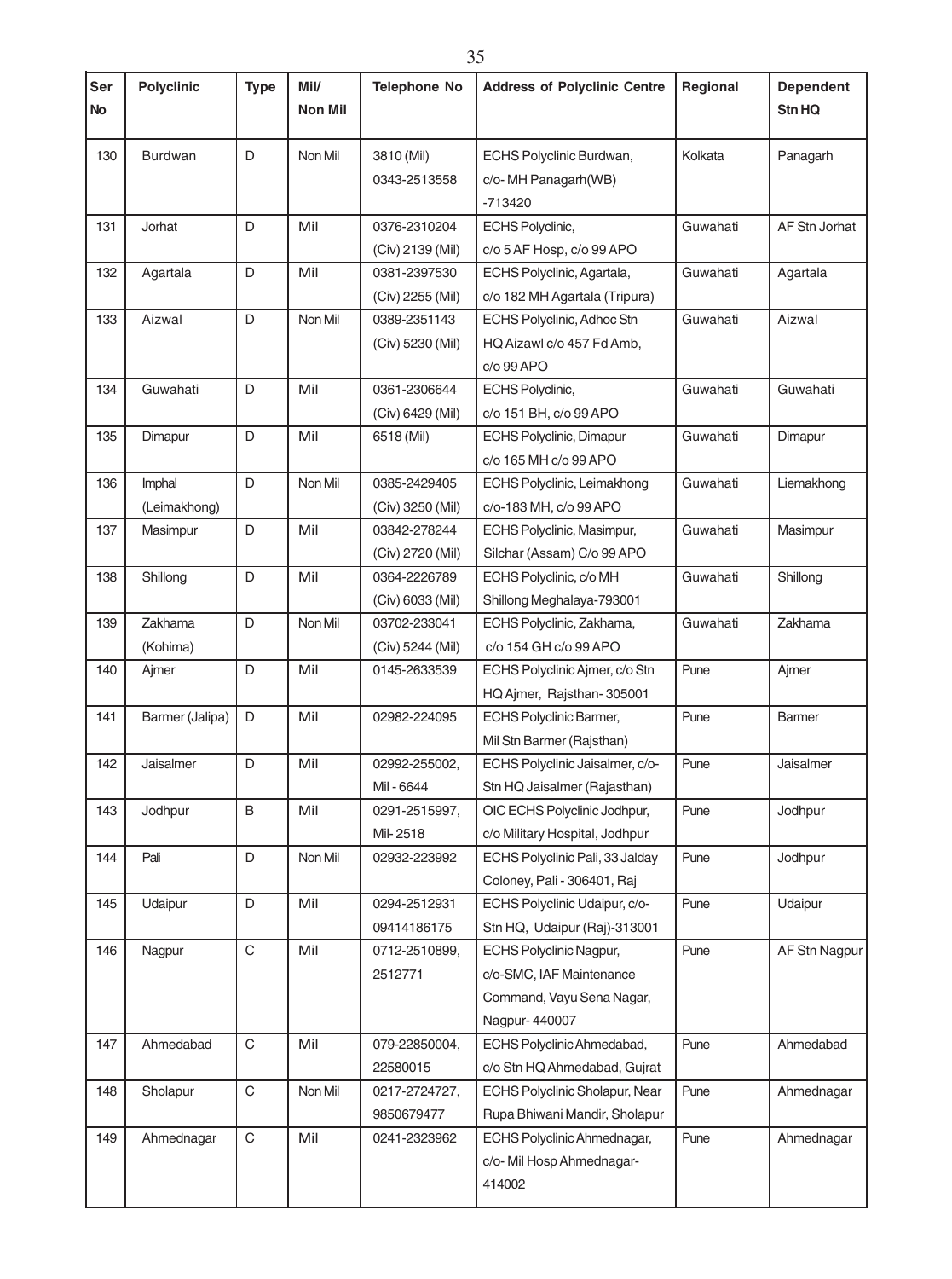| Ser<br><b>No</b> | <b>Polyclinic</b>   | <b>Type</b> | Mil/<br>Non Mil | <b>Telephone No</b>                           | <b>Address of Polyclinic Centre</b>                                                                                     | Regional           | <b>Dependent</b><br><b>Stn HQ</b> |
|------------------|---------------------|-------------|-----------------|-----------------------------------------------|-------------------------------------------------------------------------------------------------------------------------|--------------------|-----------------------------------|
| 150              | Osmanabad           | D           | Non Mil         | 02472-223564                                  | Pune<br>ECHS Polyclinic Osmanabad,<br>c/o Near Stadium Opp Gore<br>Complex, Osmanabad                                   |                    | Ahmednagar                        |
| 151              | Latur               | D           | Non Mil         | 02382-227575                                  | ECHS Polyclinic Latur, Infront of<br>MIT Medical College, Ambe<br>Yogai Road, Latur- 413512                             | Pune               |                                   |
| 152              | Aurangabad          | D           | Mil             | 0240-2373105,<br>Mil 6779                     | ECHS Polyclinic Aurangabad,<br>Stn HQ Aurangabad,<br>Aurangabad-431002                                                  | Pune<br>Aurangabad |                                   |
| 153              | <b>Bhopal</b>       | D           | Mil             | 0755-3959922,<br>Mil 2520/2533                | <b>ECHS Polylinic Bhopal,</b><br>c/o Stn HQ Bhopal, Sultania Inf<br>lines, Bhopal - 462001                              | Pune               | <b>Bhopal</b>                     |
| 154              | <b>Buldana</b>      | D           | Non Mil         | 07262-247980<br>2024/2014 (Mil)               | ECHS Polyclinic Buldana,<br>c/o Stn HQ, Buldana                                                                         | Pune               | <b>Bhusawal</b>                   |
| 155              | Jalgaon             | D           | Non Mil         | 0257-2260167                                  | ECHS Polyclinic Jalgaon,<br>Plot No. 11, Patilwadi Maya Devi<br>Nagar, Jalgaon-425001                                   | Pune               | <b>Bhusawal</b>                   |
| 156              | Devlali             | D           | Mil             | 0253-2495286<br>Mil-6779                      | ECHS Polyclinic Devlali, Bldg No-<br>136, c/o MH Devlali, Nasik-422402                                                  | Pune               | Devlali                           |
| 157              | <b>Bhind</b>        | D           | Non Mil         | 07534-236864,<br>9893012322                   | ECHS Polyclinic Bhind, 'A' Block,<br>Shastri Nagar, Gwalior Road<br>Bhind - 467001 (MP)                                 | Pune               | Gwalior                           |
| 158              | Gwalior             | D           | Mil             | 0751-2352018,<br>2459287                      | ECHS Polyclinic Gwalior, C/o MH<br>Gwalior-Morar, Gwalior (MP)                                                          | Pune               | Gwalior                           |
| 159              | Morena              | D           | Non Mil         | 07532-2227509                                 | ECHS polyclinic Morena, DSWO<br>Complex, Rly Road, Near<br>Collector Office, Morena                                     | Pune               | Gwalior                           |
| 160              | Mumbai<br>(Navy)    | B           | Mil             | 022-22163632,<br>22151666<br><b>Extn 3733</b> | ECHS Polyclinic Mumbai, c/o<br>INHS Asvini, Colaba, Mumbai<br>$-400023$                                                 | Pune               | INS Angre,<br>Mumbai              |
| 161              | Mumbai<br>(Upnagar) | D           | Mil             | 022-25782144,<br>25782316<br><b>Extn 303</b>  | ECHS Polyclinic Mumbai<br>(Upnagar), C/O Naval Hospiital<br>Powai, Kanjur marg (W),<br>Mumbai - 400076                  | Pune               | CABS,<br>Mankhurd,<br>Mumbai      |
| 162              | Jamnagar            | D           | Mil             | 0288-2663694,<br>2663794                      | ECHS Polyclinic Jamnagar,<br>c/o MH Jamnagar-361005                                                                     | Pune               | Jamnagar                          |
| 163              | Jhansi              | D           | Mil             | 6244, 2211                                    | ECHS Polyclinic Jhansi,<br>c/o Stn HQ Jhansi                                                                            | Pune               | Jhansi                            |
| 164              | Orai                | D           | Non Mil         | 05162-259218<br>09450069229                   | ECHS Polyclinic Orai,<br>c/o Zila Sainik Kalyan Evam<br>Punarvas, Near Zila Parishad,<br>Orai Dist- Jalaun-285 001 (UP) | Pune               | Jhansi                            |
| 165              | Satara              | $\mathsf C$ | Non Mil         | 02162-237287,<br>09890468304                  | ECHS Polyclinic, 21 Army Offrs<br>Housing Society, Sadar Bazar,<br>Satara-415001                                        | Pune               | Adhoc Stn HQ<br>Kolhapur          |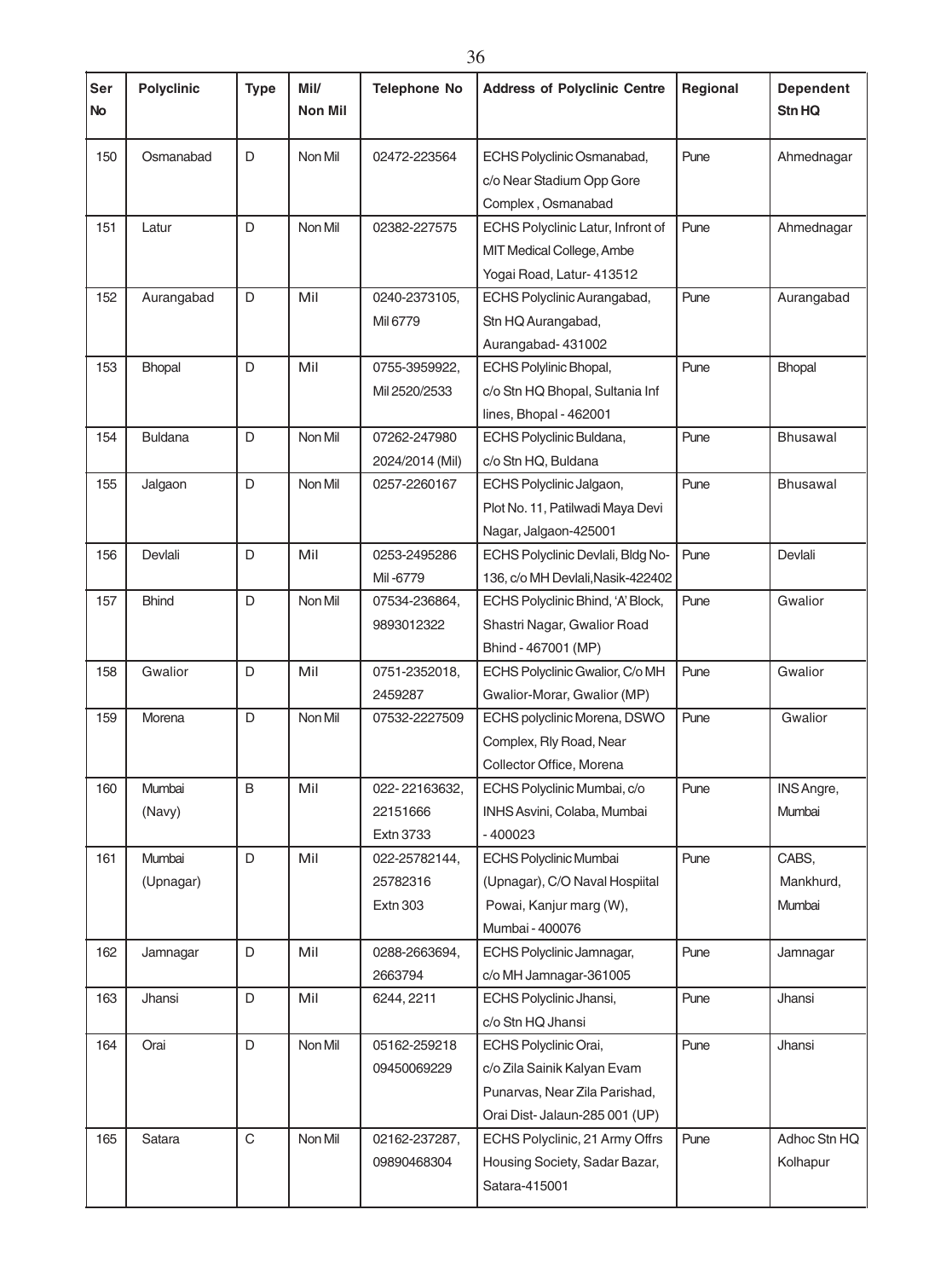| Ser<br><b>No</b> | <b>Polyclinic</b> | <b>Type</b> | Mil/<br><b>Non Mil</b> | <b>Telephone No</b>                   | <b>Address of Polyclinic Centre</b><br>Regional                                                                                                      |         | <b>Dependent</b><br>Stn HQ  |
|------------------|-------------------|-------------|------------------------|---------------------------------------|------------------------------------------------------------------------------------------------------------------------------------------------------|---------|-----------------------------|
| 166              | Kolhapur          | B           | Non Mil                | 0231-2606773,<br>2606550              | ECHS Polyclinic, c/o MI Room,<br>Pune<br>109 Inf Bn (TA) Kolhapur<br>(Maharastra)                                                                    |         | Adhoc Stn HQ<br>Kolhapur    |
| 167              | Miraj (Sangli)    | B           | Non Mil                | 02332-229252                          | ECHS Polyclinic, Poprtem Block<br>Wanless Hosp Medical Centre<br>Miraj (Sangli)                                                                      | Pune    | Adhoc Stn HQ<br>Kolhapur    |
| 168              | Chiplun           | C           | Non Mil                | 9421100236,<br>02355-250631           | Pune<br><b>ECHS Polyclinic Chiplun, Boys</b><br>Militray Hostal, Bumtali, Opp Civil<br>Court Chiplun, Mumbai Goa<br>Highway, Chiplun - 415605        |         | Adhoc Stn HQ<br>Kolhapur    |
| 169              | Sindudurg         | C           | Non Mil                | 02362-228073                          | ECHS Polyclinic Sindhudurg,<br>Sports Complex Sindhudurg<br>nagari, Sindhudurg- 416812                                                               | Pune    | Panaji                      |
| 170              | Thane (Nerul)     | $\mathsf C$ | Non Mil                | 9322739478,<br>022-32511861           | <b>ECHS Polyclinic Nerul, Govind</b><br>Shanti, Plot No-B/76, Opp<br>Seawood Darave Rly Stn,<br>Sector-23B, Nerul, Dist-Thane,<br>Navi Mumbai-400706 | Pune    | Stn Cell Mumbai<br>Sub Area |
| 171              | Mahad             | D           | Non Mil                | 9321672805<br>0251-2672805            | ECHS Polyclinic Mahad, 1st<br>Floor, Yashawant Hosp, Opp ST<br>Stand, Nave Nagar, Mahad, Dist-<br>Raigad (Maharastra)-402305                         | Pune    | Stn Cell Mumbai<br>Sub Area |
| 172              | Panaji            | D           | Mil                    | 0832-2420829,<br>2226246,<br>Mil-6551 | ECHS Polyclinic, c/o MH Panaji<br>(Goa)                                                                                                              | Pune    | Panaji                      |
| 173              | Akola             | D           | Non Mil                | 0724-2455244                          | ECHS Polyclinic, Bldg No-989,<br>Moreshwar Colony, Khedkar<br>Nagar Akola-444004                                                                     | Pune    | Pulgaon                     |
| 174              | Amravati          | D           | Non Mil                | 0721-2664607                          | ECHS Polyclinic, Ex-Servicemen<br>Rest House, Opp ITI, Morshi<br>Road, Amravati                                                                      | Pune    | Pulgaon                     |
| 175              | Pune              | B           | Mil                    | 020-26306292<br>022-26823240          | ECHS Polyclinic Pune, ECHS<br>Road, Pune-01                                                                                                          | Pune    | Pune                        |
| 176              | Saugor            | D           | Mil                    | 07582-240554,<br>Mil-2161/2171        | ECHS Polyclinic Saugar, c/o MH<br>Saugor, Stn HQ, Saugar (MP)<br>-470001                                                                             | Pune    | Sagar                       |
| 177              | Vadodra           | D           | Mil                    | 0265-2781762,<br>2787620<br>Mil-2182  | ECHS Polyclinic Vadodra,<br>c/o- MH Vadodra, Vadodara<br>$-390008$                                                                                   | Pune    | Vadodra                     |
| 178              | Vellore           | A           | Non Mil                | 0416-2211650                          | ECHS Polyclinic Type A, New<br>No. 27, Old No. 05 Balaji Road,<br>Krishna Nagar, Vellore- 632 001                                                    | Chennai | Chennai                     |
| 179              | Chennai           | B           | Mil                    | 044-22314274                          | C/o MH Chennai, Defence<br>Coloney Road, Ekkattuthangal,<br>Chennai - 600 032                                                                        | Chennai | Chennai                     |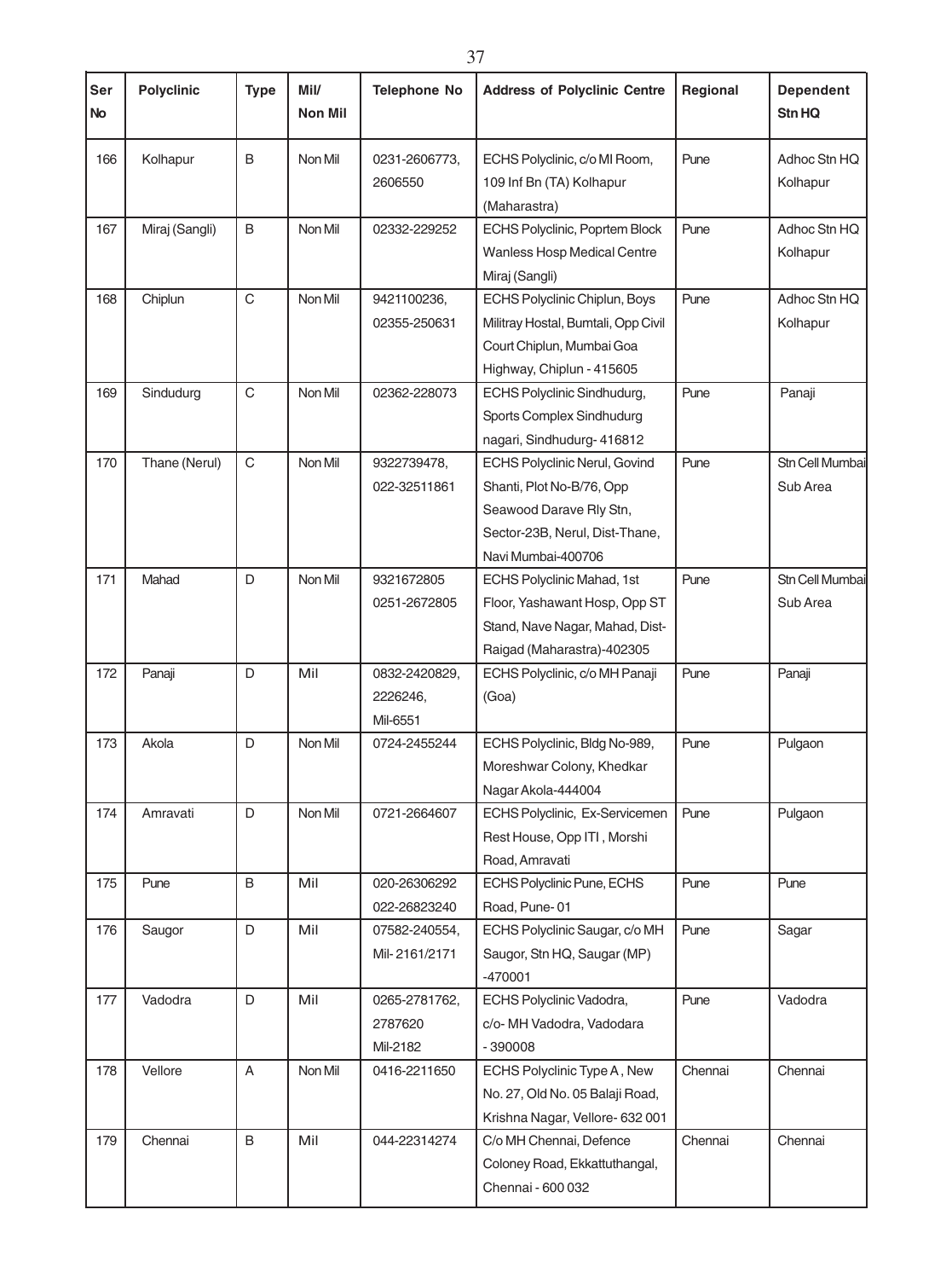| Ser       | <b>Polyclinic</b> | <b>Type</b> | Mil/           | <b>Telephone No</b> | <b>Address of Polyclinic Centre</b> | Regional | <b>Dependent</b> |
|-----------|-------------------|-------------|----------------|---------------------|-------------------------------------|----------|------------------|
| <b>No</b> |                   |             | <b>Non Mil</b> |                     |                                     |          | Stn HQ           |
|           |                   |             |                |                     |                                     |          |                  |
| 180       | Avadi             | $\mathsf C$ | Mil            | 044-26840270        | OIC ECHS Polyclinic, c/o MH         | Chennai  | Chennai          |
|           |                   |             |                |                     | Avadi, HVF Road Avadi               |          |                  |
| 181       | Kanchipuram       | $\mathsf C$ | Non Mil        | 044-27290251        | ECHS Polyclinic Type C, No.         | Chennai  | Chennai          |
|           |                   |             |                |                     | 10/1/Sub Subramamiyan (GC)          |          |                  |
|           |                   |             |                |                     | House, Timmarajanpettai, Post-      |          |                  |
|           |                   |             |                |                     | Kanchipuram (Tk & Distt),           |          |                  |
|           |                   |             |                |                     | TN-630601                           |          |                  |
| 182       | Cuddalore         | D           | Non Mil        | 04142-294747        | ECHS Polyclinic, No-76,             | Chennai  | Chennai          |
|           |                   |             |                |                     | Seetharam Nagar, Pudupalayam        |          |                  |
|           |                   |             |                |                     | Cuddalore (TN)-607001               |          |                  |
| 183       | Villupuram        | D           | Non Mil        | 04146-226015        | ECHS Polyclinic, No-35&36           | Chennai  | Chennai          |
|           |                   |             |                |                     | Arumugam Layout KK Road,            |          |                  |
|           |                   |             |                |                     | Villupuram (TN)                     |          |                  |
| 184       | Coimbatore        | $\mathsf C$ | Mil            | 0422-2220233        | ECHS Polyclinic Coimbatore,         | Chennai  | Air Force Stn    |
|           |                   |             |                |                     | c/o 6 AF Hosp, Red Fields 407       |          | Coimbatore       |
|           |                   |             |                |                     | AF Stn Coimbatore-18                |          |                  |
| 185       | Krishnagiri       | $\mathsf C$ | Non Mil        | 04343-291110        | ECHS Polyclinic, 1/307, Mahalaxmi   | Chennai  | Coimbatore       |
|           |                   |             |                |                     | Nagar, Opp: Murugan Tample,         |          |                  |
|           |                   |             |                |                     | Chennai Salai, Krishnagiri -        |          |                  |
|           |                   |             |                |                     | 635001                              |          |                  |
| 186       | Salem             | $\mathsf C$ | Non Mil        | 0427-2414707        | ECHS Polyclinic, 10/12              | Chennai  | Coimbatore       |
|           |                   |             |                |                     | Chinniyapallai Road, Maravaneri,    |          |                  |
|           |                   |             |                |                     | Salem - 636007                      |          |                  |
| 187       | Port Blair        | D           | Mil            | 03192-              | ECHS Polyclinic, c/o Navy           | Chennai  | INS Jarawa,      |
|           |                   |             |                | 225259, 232012      | Office Port Blair - 744102          |          | Jarawa           |
| 188       | Srivilliputtur    | $\mathsf C$ | Non Mil        | 04563-263534        | <b>ECHS Polyclinic, Municipal</b>   | Chennai  | Tiruchirapalli   |
|           |                   |             |                |                     | Office Raod, Virudhunagar-Dist,     |          |                  |
|           |                   |             |                |                     | Srivilliputtur - 636125             |          |                  |
| 189       | Dindigul          | D           | Non Mil        | 05451-2460341       | ECHS Polyclinic, 4/552,             | Chennai  | Tiruchirapalli   |
|           |                   |             |                |                     | Thirumalaikeni Nagar, Dr A Kalam    |          |                  |
|           |                   |             |                |                     | Road, PO-Sennamanaickenpatti,       |          |                  |
|           |                   |             |                |                     | Dindugul                            |          |                  |
| 190       | Madurai           | $\mathbf C$ | Non Mil        | 0452-2640410        | ECHS Polyclinic, Plot No-47, Kalai  | Chennai  | Tiruchirapalli   |
|           |                   |             |                |                     | Nagar 2nd Main Road, Old            |          |                  |
|           |                   |             |                |                     | Natham Road, Mudurai                |          |                  |
|           |                   |             |                |                     | $-625017$                           |          |                  |
| 191       | Tiruchirapalli    | $\mathsf C$ | Non Mil        | 0431-2459945        | ECHS Polyclinic, Bldg No-159,       | Chennai  | Tiruchirapalli   |
|           |                   |             |                |                     | Madhavan Salai, KK Nagar,           |          |                  |
|           |                   |             |                |                     | Tiruchirapalli-21                   |          |                  |
| 192       | Nagapattinam      | D           | Non Mil        | 04365-220907        | ECHS Polyclinic, No-28, Perumal     | Chennai  | Tiruchirapalli   |
|           |                   |             |                |                     | West Street, Nagapattinam           |          |                  |
|           |                   |             |                |                     | $-611001$                           |          |                  |
| 193       | Tanjavur          | D           | Non Mil        | 04362-275340        | ECHS Polyclinic, Near Reliance      | Chennai  | Tiruchirapalli   |
|           |                   |             |                |                     | Petroleum Bunk, Old Vallam Road     |          |                  |
|           |                   |             |                |                     | Thanjavur-613007                    |          |                  |
|           |                   |             |                |                     |                                     |          |                  |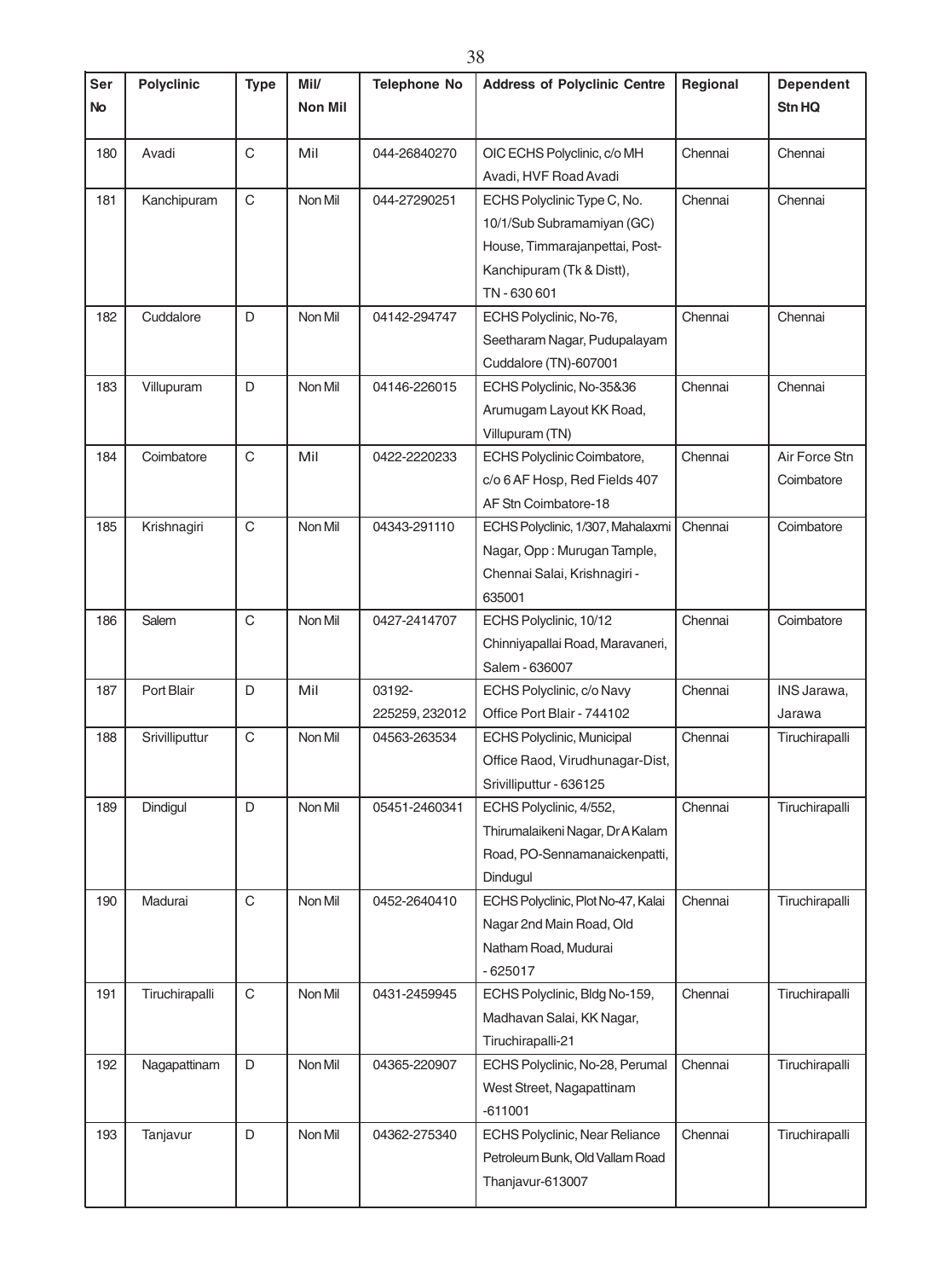| Ser<br><b>No</b> | <b>Polyclinic</b>        | <b>Type</b> | Mil/<br>Non Mil | <b>Telephone No</b>                   | <b>Address of Polyclinic Centre</b>                                                                                   | Regional  | <b>Dependent</b><br>Stn HQ         |
|------------------|--------------------------|-------------|-----------------|---------------------------------------|-----------------------------------------------------------------------------------------------------------------------|-----------|------------------------------------|
| 194              | Theni                    | D           | Non Mil         | 04546-265405                          | ECHS Polyclinic, No-6-1-40 B1,<br>Old Hotel Hilda Bldg, New<br>Water Tank, Palanichettipatty,<br>Theni-625531         | Chennai   | Tiruchirapalli                     |
| 195              | Tirunalveli              | C           | Non Mil         | 0462-2584864                          | ECHS Polyclinic, 194/2 Jawan<br>Chennai<br>Bhawan, 1st Floor<br>Palayamkottai, Tiruchendur Road<br>Tirunelveli-627002 |           | Trivandrum                         |
| 196              | Nagarcoil                | D           | Non Mil         | 04652-223050                          | ECHS Polyclinic, House No-531,<br>MS Road, Vetturnimadam,<br>Nagercoil-629003                                         | Chennai   | Trivandrum                         |
| 197              | Tuticorin                | D           | Non Mil         | 0461-2390317                          | ECHS Polyclinic, D, Door No 14,<br>4th Street Chidamber Nagar<br>Tuticorin-628008                                     | Chennai   | Trivandrum                         |
| 198              | Wellington               | D           | Mil             | 0423-2200801                          | ECHS Polyclinic Willington PO,<br>The Nilgiris-Dist, TN                                                               | Chennai   | Wellington                         |
| 199              | Thiruvannamalai          | $\mathsf C$ | Non Mil         | 04175-221163                          | ECHS Polyclinic, New No-53,<br>(Old No-15), 10th Street Gandhi<br>nagar Thiruvannamalai-606602                        | Chennai   | Chennai                            |
| 200              | Bangalore<br>(Urban)     | A           | Mil             | 080-25578902                          | ECHS Polyclinic, c/o CH, AF<br>Airport Road, Bangalore-560007                                                         | Hyderabad | <b>IAM Banglore</b>                |
| 201              | Yelahanka<br>(Bangalore) | D           | Mil             | 080-28478088                          | ECHS Polyclinic, AF Stn<br>Yelhanka, Banglore - 560063                                                                | Hyderabad | AF Stn<br>Yelahanka<br>(Bangalore) |
| 202              | Madekeri                 | C           | Non Mil         | 08272-229406                          | ECHS Polyclinic, Near Private<br>Hyderabad<br>Bus Stand, Madikeri, Kodagu -<br>571201                                 |           | Bangalore                          |
| 203              | Mangalore                | D           | Non Mil         | 0824-2417549                          | ECHS Polyclinic, Opp Bhagini<br>Samaj Ave-Maria Centre Near<br>Jeppu Market Mangalore-01                              | Hyderabad | Bangalore                          |
| 204              | Mysore                   | D           | Non Mil         | 0821-2412678                          | ECHS Polyclinic, H.No 169 IInd<br>Main, Yadav Giri, Mysore-570020                                                     | Hyderabad | 2 AFSB<br>Mysore                   |
| 205              | Belgaum                  | B           | Mil             | 9342530388<br>0831-2425765            | ECHS Polyclinic, Near MH<br>Belgaum (Karnataka)<br>$-590009$                                                          | Hyderabad | Belgaum                            |
| 206              | Bijapur                  | D           | Non Mil         | 08352-262383                          | ECHS Polyclinic Bijapur, Bijapur<br>$-586103$                                                                         | Hyderabad | Belgaum                            |
| 207              | Dharwad                  | D           | Non Mil         | 0836-2463102                          | ECHS Polyclininc, 158 Rajaji<br>Nagar, Sattur, Dharwad -580009                                                        | Hyderabad | Belgaum                            |
| 208              | Vishakapatnam            | C           | Mil             | 0891-<br>2746213 Mil-<br>2578000/2953 | ECHS Polyclinic, c/o INHS<br>Kalyani, Gandhigram PO,<br>Visakhapatanam-530005                                         | Hyderabad | INS Circars,<br>Visakhapatnam      |
| 209              | Karwar                   | D           | Mil             | 08382-263613                          | ECHS Polyclinic Karwar, c/o<br>INHS Patanjali Naval Base,<br>Karwar-581301                                            | Hyderabad | Sea Bird Project<br>Karwar         |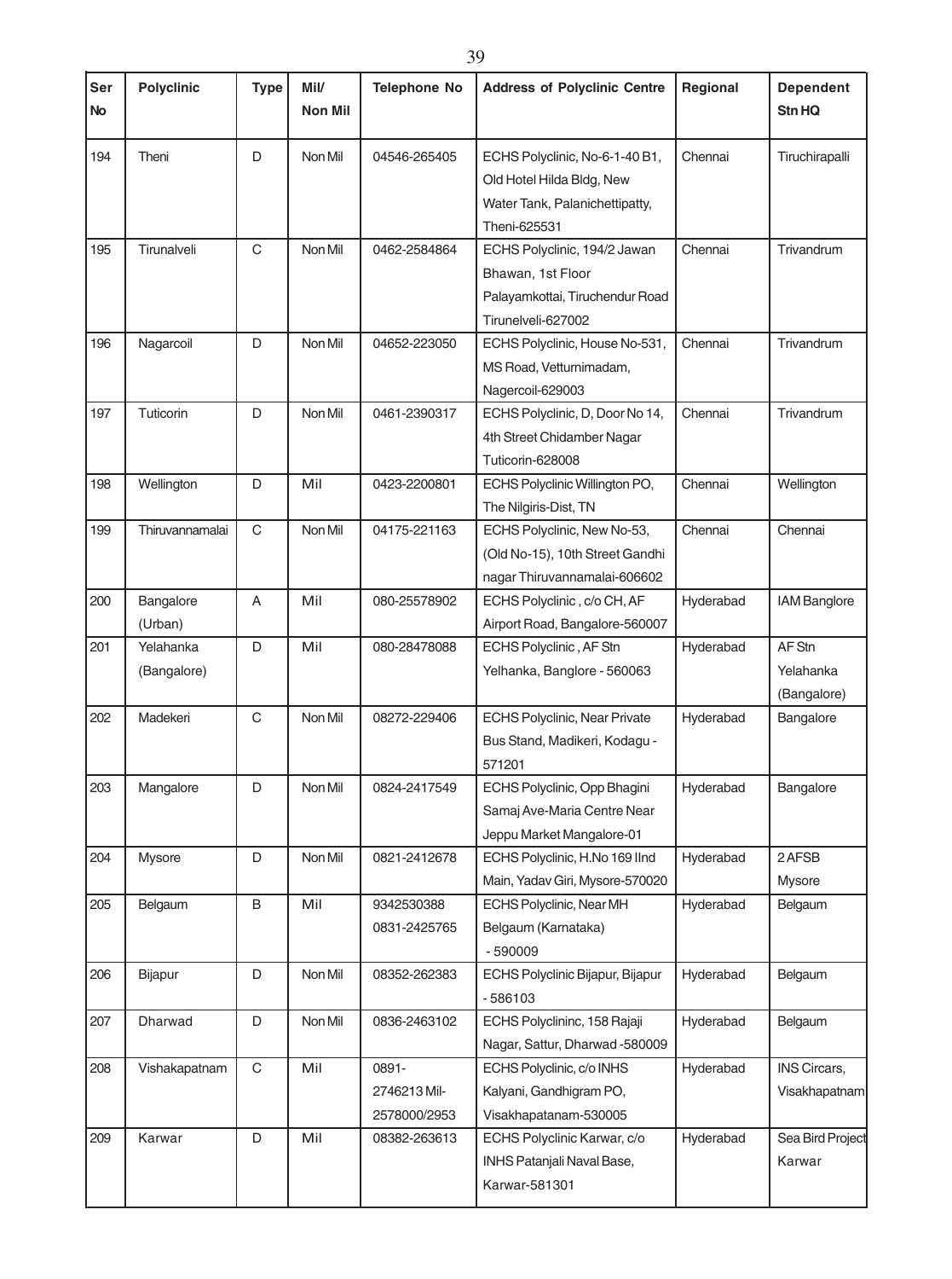| Ser<br><b>No</b> | <b>Polyclinic</b> | <b>Type</b> | Mil/<br><b>Non Mil</b> | <b>Telephone No</b> | <b>Address of Polyclinic Centre</b> | Regional  | <b>Dependent</b><br>Stn HQ |
|------------------|-------------------|-------------|------------------------|---------------------|-------------------------------------|-----------|----------------------------|
|                  |                   |             |                        |                     |                                     |           |                            |
| 210              | Guntur            | $\mathsf C$ | Non Mil                | 0863-2266139        | <b>ECHS Polyclinic Guntur,</b>      | Hyderabad | Secunderabad               |
|                  |                   |             |                        |                     | Plot No A-11 SVN Colony, 4th        |           |                            |
|                  |                   |             |                        |                     | Line, Guntur-522006                 |           |                            |
| 211              | Secunderabad      | B           | Mil                    | 040-27795837        | <b>ECHS Polyclinic</b>              | Hyderabad | Secunderabad               |
|                  |                   |             |                        |                     | Secunderabad, J-79 Meadows,         |           |                            |
|                  |                   |             |                        |                     | Trimulghery, Secunderabad-15        |           |                            |
| 212              | Chittur           | $\mathsf C$ | Non Mil                | 08572-234578        | <b>ECHS Polyclinic Chittur,</b>     | Hyderabad | Secunderabad               |
|                  |                   |             |                        |                     | 19-564 Opp Anand Theatre            |           |                            |
|                  |                   |             |                        |                     | Vinayakpuram, Yellore Road          |           |                            |
|                  |                   |             |                        |                     | Chittoor (AP)                       |           |                            |
| 213              | Giddalur          | $\mathsf C$ | Non Mil                | 08405-241700        | <b>ECHS Polyclinic Giddalur,</b>    | Hyderabad | Secunderabad               |
|                  |                   |             |                        | &9989791163         | c/o 8-17-173, Mubarak Manzil        |           |                            |
|                  |                   |             |                        |                     | Near Tele Exchange, Giddalur        |           |                            |
|                  |                   |             |                        |                     | Distt-Prakasham-523357              |           |                            |
| 214              | Golconda          | C           | Mil                    | 23512196            | ECHS Polyclinic, c/o MH             | Hyderabad | Secunderabad               |
|                  |                   |             |                        |                     | Golconda, Hyderabad                 |           |                            |
| 215              | Kakinada          | D           | Non Mil                | 0884-2372477        | ECHS Polyclinic Kakinada, House     | Hyderabad | Secunderabad               |
|                  |                   |             |                        |                     | No-10-4-32A, Seshagiri Rao          |           |                            |
|                  |                   |             |                        |                     | Street Ramarao pata, Kakinada       |           |                            |
| 216              | Vijayawada        | D           | Non Mil                | 0866-2540147        | ECHS Polyclinic, Mahanadu Road      | Hyderabad | Secunderabad               |
|                  |                   |             |                        |                     | Sreenivasa Nagar Polytechnic        |           |                            |
|                  |                   |             |                        |                     | (PO), Vijayawada-520008             |           |                            |
| 217              | Palakkad          | B           | Non Mil                | 0491-2572023        | ECHS Polyclinic Palakkad, 31        | Kochi     | Coimbatore                 |
|                  |                   |             |                        |                     | Chandra Nagar, Palakkad (Dist)      |           |                            |
|                  |                   |             |                        |                     | $-678007$                           |           |                            |
| 218              | Kochi             | B           | Mil                    | 0484-2666664,       | ECHS Polyclinic Kochi, C/O INHS     | Kochi     | INS Vendurthy,             |
|                  |                   |             |                        | 2661063             | Sanjivini, Naval Base, Kochi-       |           | Kochi                      |
|                  |                   |             |                        |                     | 682004                              |           |                            |
| 219              | Kannur            | B           | Mil                    | 0497-2711429        | ECHS Polyclinic Kannur, MH          | Kochi     | Kannur                     |
|                  |                   |             |                        |                     | Road, C/O MH Kannur, Kerala -       |           |                            |
|                  |                   |             |                        |                     | 670001                              |           |                            |
| 220              | Kozikode          | C           | Non Mil                | 0495-2384437        | ECHS Polyclinic Kozhikode, C/o      | Kochi     | Kannur                     |
|                  |                   |             |                        |                     | MH Cannarore, Cannarore, Kerla,     |           |                            |
|                  |                   |             |                        |                     | Pin-673001                          |           |                            |
| 221              | Perintalmanna     | $\mathsf C$ | Non Mil                | 04933-224980        | ECHS Polyclinic Perinthalmanna,     | Kochi     | Kannur                     |
|                  |                   |             |                        |                     | House No. 10/1521 Mohan Villa,      |           |                            |
|                  |                   |             |                        |                     | Puthur Street, Perinthalmanna -     |           |                            |
|                  |                   |             |                        |                     | 679322                              |           |                            |
| 222              | Alleppy           | D           | Non Mil                | 0477-3200111        | ECHS Polyclinic Alleppy, Bldg No.   | Kochi     | Kochi                      |
|                  |                   |             |                        |                     | 10/843A, Thathampally-Post,         |           |                            |
|                  |                   |             |                        |                     | Alleppey Distt.                     |           |                            |
| 223              | Thrissur          | B           | Non Mil                | 0487-2422831        | ECHS Polyclinic Trissur, No.        | Kochi     | Kochi                      |
|                  |                   |             |                        |                     | IX/453 Bethel Asharam Road,         |           |                            |
|                  |                   |             |                        |                     | Mission Quarters, Trissur -         |           |                            |
|                  |                   |             |                        |                     | 680001                              |           |                            |
|                  |                   |             |                        |                     |                                     |           |                            |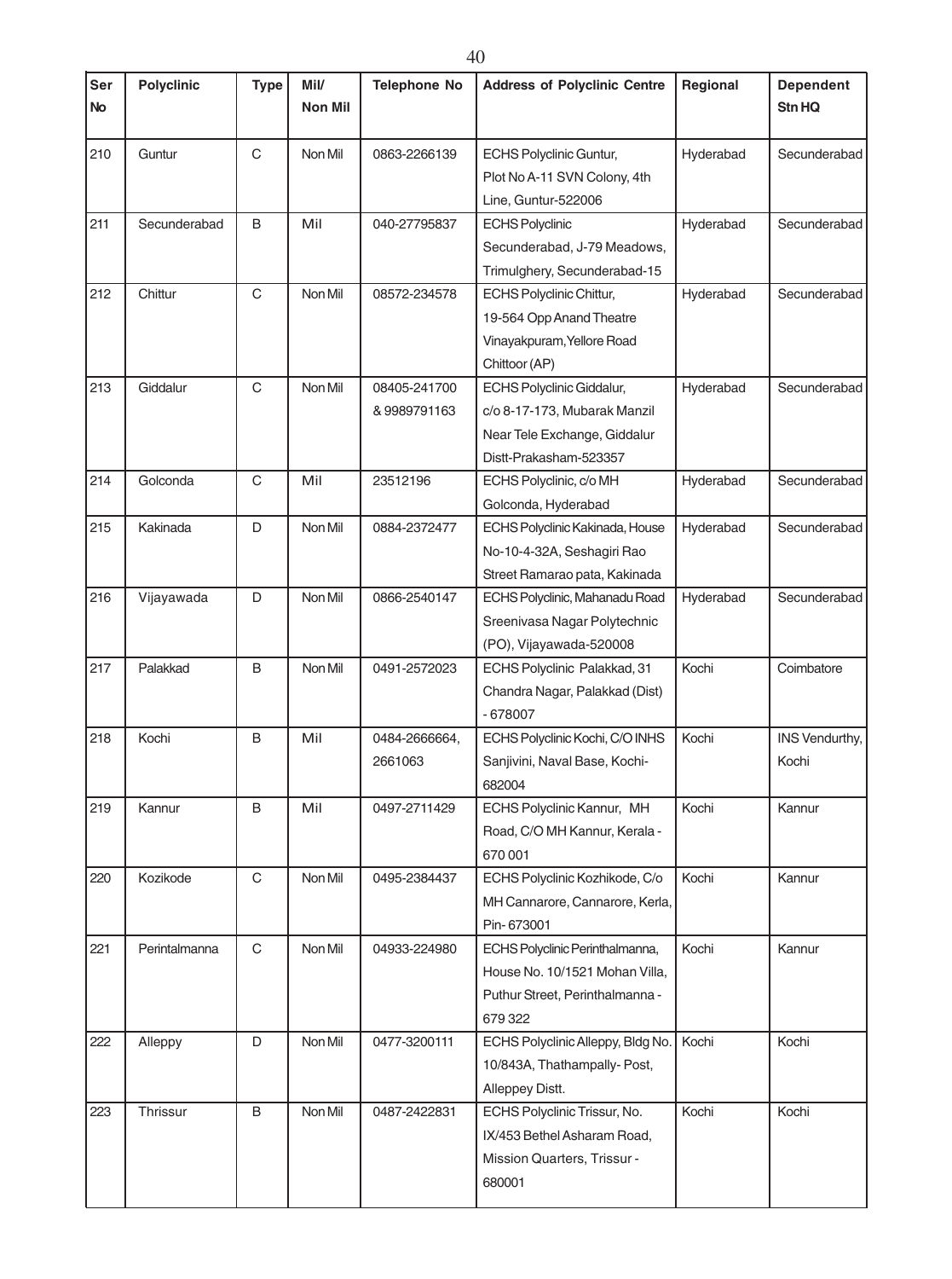| Ser<br>No | <b>Polyclinic</b> | <b>Type</b> | Mil/<br>Non Mil | <b>Telephone No</b> | <b>Address of Polyclinic Centre</b> | Regional | <b>Dependent</b><br><b>Stn HQ</b> |
|-----------|-------------------|-------------|-----------------|---------------------|-------------------------------------|----------|-----------------------------------|
| 224       | Kottayam          | C           | Non Mil         | 0481-2577271        | ECHS Polyclinic Kottayam,           | Kochi    | Kochi                             |
|           |                   |             |                 |                     | Valayil Bldg (No. 688),             |          |                                   |
|           |                   |             |                 |                     | Anathanam Jn, Manganam Post,        |          |                                   |
|           |                   |             |                 |                     | Kottayam Dist                       |          |                                   |
| 225       | Trivandrum        | A           | Mil             | 0471-2358950        | ECHS Polyclinic Trivandrum,         | Kochi    | Trivandrum                        |
|           |                   |             |                 |                     | Opposite MH Pangode,                |          |                                   |
|           |                   |             |                 |                     | Trivandrum-695006                   |          |                                   |
| 226       | Pathanamthitta    | B           | Non Mil         | 0468-2271441,       | ECHS Polyclinic Pathanamitta,       | Kochi    | Trivandrum                        |
|           |                   |             |                 | 2237834             | Building No Anjali Auditorium,      |          |                                   |
|           |                   |             |                 |                     | Omallur, Pathanamthitta,            |          |                                   |
|           |                   |             |                 |                     | Kerala - 689647                     |          |                                   |
| 227       | Quilon            | B           | Non Mil         | 0474-2767178        | ECHS Polyclinic Quilon, VJ Hosp     | Kochi    | Trivandrum                        |
|           |                   |             |                 |                     | Bldg, Jonakapuram, Quilon-          |          |                                   |
|           |                   |             |                 |                     | 691-013                             |          |                                   |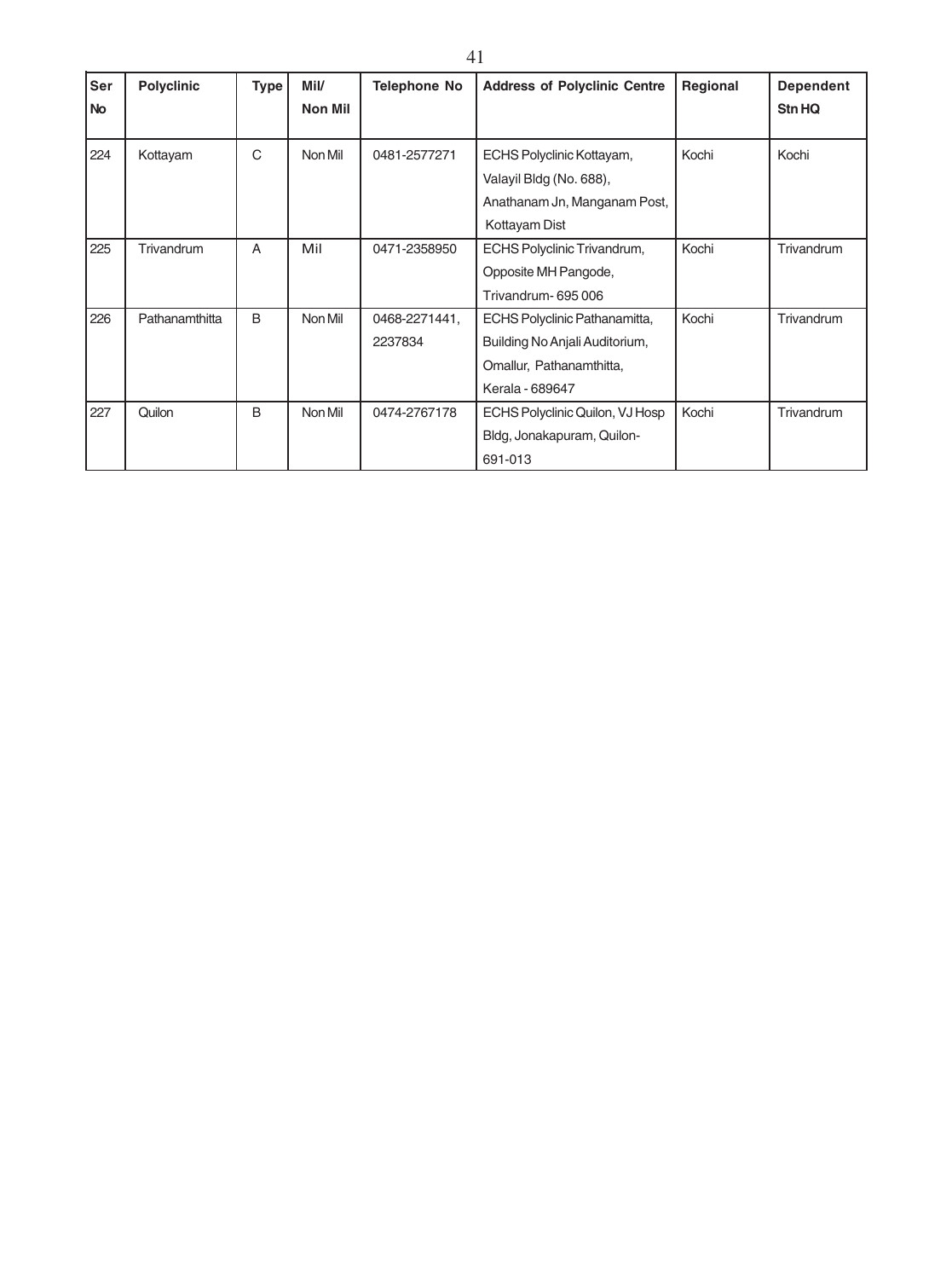**Appendix 'D'** { Refers Para 7 (Chapter 1 of ECHS Brief }

## **AUTH OF MANPOWER IN POLYCLINICS (TYPEWISE)**

| S.             | <b>DETAILS</b>            |     | TYPE 'A' & 'B' |                | TYPE 'C' & 'D' |
|----------------|---------------------------|-----|----------------|----------------|----------------|
| No.            |                           | MIL | <b>NON-MIL</b> | MIL            | <b>NON-MIL</b> |
| $\vert$ 1      | <b>MEDICAL OFFICER</b>    | 02  | 02             | 01             | 02             |
| $\vert$ 2      | <b>MEDICAL SPECIALIST</b> | 01  | 02             | $\blacksquare$ | 01             |
| 3              | <b>DENTAL OFFICERS</b>    | 01  | 02             | 01             | 01             |
| 4              | <b>OIC (NON MEDICAL)</b>  | 01  | 01             | 01             | 01             |
| $\overline{5}$ | <b>GYNOCOLOGIST</b>       |     | 01             |                |                |
| $\vert$ 6      | <b>NURSING ASST/NURSE</b> | 03  | 03             | 01             | 02             |
| $\overline{7}$ | <b>LAB ASST</b>           | 02  | 02             | 01             | 01             |
| $\boxed{8}$    | <b>DENTAL HYGIENIST</b>   | 01  | 01             | $\blacksquare$ |                |
| 9              | <b>RECEPTIONIST</b>       | ۰   | 01             | ۰              | -              |
| 10             | <b>DRIVER</b>             | 01  | 03             | 01             | 01             |
| 11             | <b>PEON</b>               | 01  | 01             | 01             | 01             |
| 12             | <b>SAFAIWALA</b>          | 01  | 01             | 01             | 01             |
| 13             | <b>FEMALE ATTENDANT</b>   | 01  | 01             | 01             | 01             |
|                | <b>TOTAL</b>              | 15  | 21             | 09             | 12             |
|                |                           |     |                |                | 19             |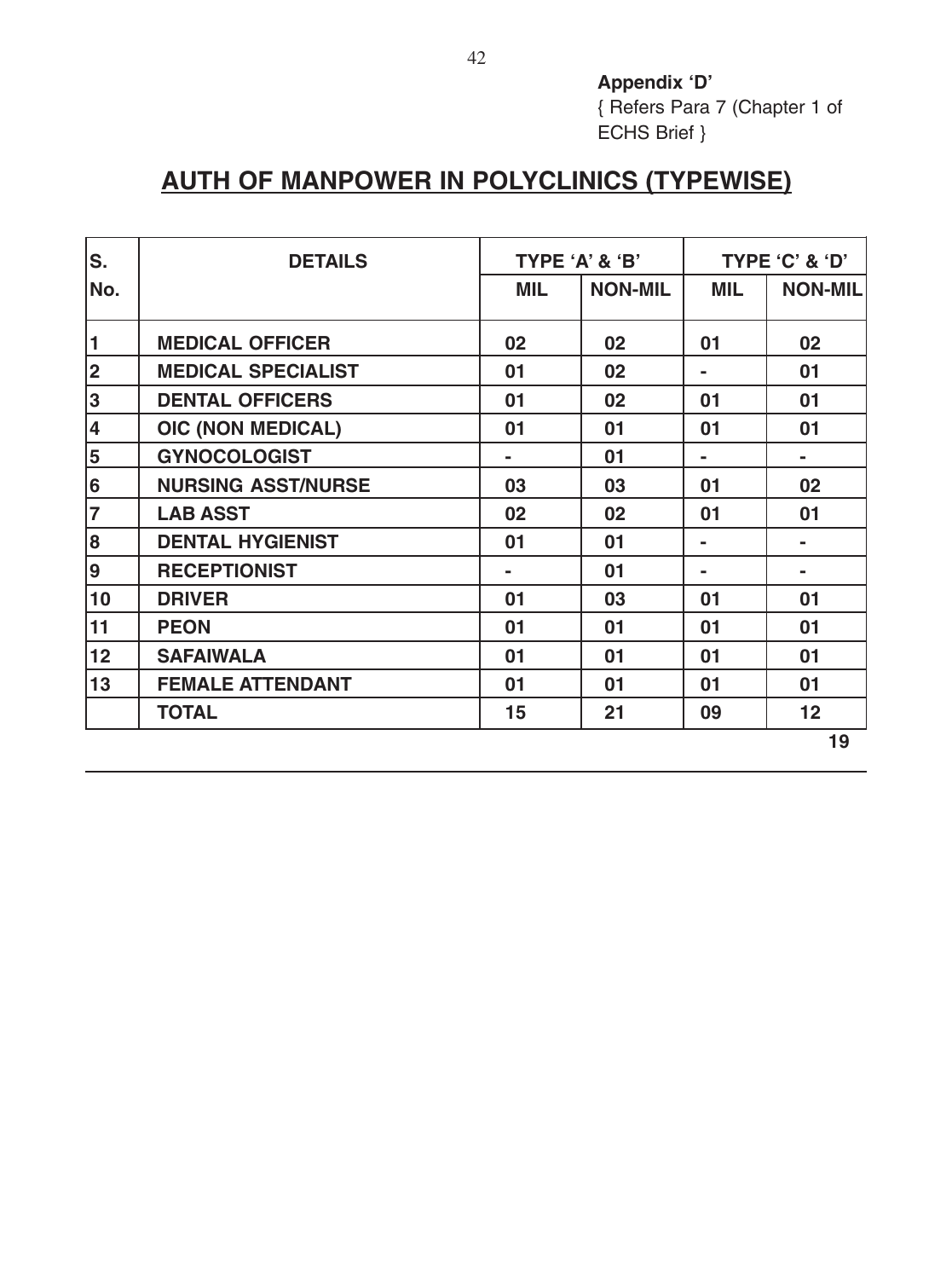**Appendix 'E'** { Refers Para 13 (Chapter 2 of ECHS Brief} { Refers Para 14(c)(iv) (ac) (Chapter 2 of ECHS Brief}

## **SAMPLE OF AFFIDAVIT AFFIDAVIT ON Rs. 10/- NON JUDICIAL STAMP PAPER and TO BE ATTESTED BY MAGISTRATE / NOTARY PUBLIC) DECLARATION**

## **AFFIDAVIT**

|            | ___________________ widow of Late ________________________, resident of                 |                     |                                                         |                                                                                                                 |
|------------|-----------------------------------------------------------------------------------------|---------------------|---------------------------------------------------------|-----------------------------------------------------------------------------------------------------------------|
|            |                                                                                         |                     |                                                         |                                                                                                                 |
|            |                                                                                         |                     | - do hereby solemnly affirm and declare as under that:- |                                                                                                                 |
| (i)        |                                                                                         |                     |                                                         |                                                                                                                 |
| (ii)       | My husband/ ESM parent expired on : ____________.                                       |                     |                                                         |                                                                                                                 |
| (iii)      | The following child(ren) whose photograph(s) is affixed                                 |                     |                                                         |                                                                                                                 |
|            | against their name was born to the deceased ESM pensioner on dates noted against each:- |                     |                                                         |                                                                                                                 |
| <b>Ser</b> | Name                                                                                    | Date of Birth       |                                                         | Photograph                                                                                                      |
|            |                                                                                         |                     |                                                         |                                                                                                                 |
|            |                                                                                         |                     |                                                         |                                                                                                                 |
| (iv)       | The child(ren) mentioned above is wholly dependent and is not employed.                 |                     |                                                         |                                                                                                                 |
| (v)        |                                                                                         |                     |                                                         | My husband could not get name(s) of our above named child (ren) recorded in his service                         |
|            | records prior to his death.                                                             |                     |                                                         |                                                                                                                 |
| (vi)       | Ihave not suppressed or concealed any information.                                      |                     |                                                         |                                                                                                                 |
| (vii)      |                                                                                         |                     |                                                         | lunderstand that in case any information submitted with regard to birth of children and their                   |
|            |                                                                                         |                     |                                                         | being dependent, is found to be false or incorrect at any stage, my ECHS membership is liable to                |
|            | cancelled without any notice.                                                           |                     |                                                         |                                                                                                                 |
|            |                                                                                         |                     |                                                         |                                                                                                                 |
|            |                                                                                         |                     |                                                         | (Signature of Deponent)                                                                                         |
|            |                                                                                         |                     |                                                         |                                                                                                                 |
|            |                                                                                         | <b>VERIFICATION</b> |                                                         |                                                                                                                 |
|            |                                                                                         |                     |                                                         |                                                                                                                 |
|            |                                                                                         |                     |                                                         | I, the deponent above named, do hereby solemnly declare and verify that the contents of the above affidavit are |
|            |                                                                                         |                     |                                                         | true to the best of my knowledge and belief, and nothing material has been concealed or suppressed therefrom.   |

(Signature of Deponent)

| <b>Witnesses</b> |  |
|------------------|--|
|                  |  |
| Name             |  |
|                  |  |
|                  |  |
|                  |  |

| Name     | Public |
|----------|--------|
| Address: |        |

\_\_\_\_\_\_\_\_\_\_\_\_\_\_\_\_\_\_\_\_\_\_\_\_\_\_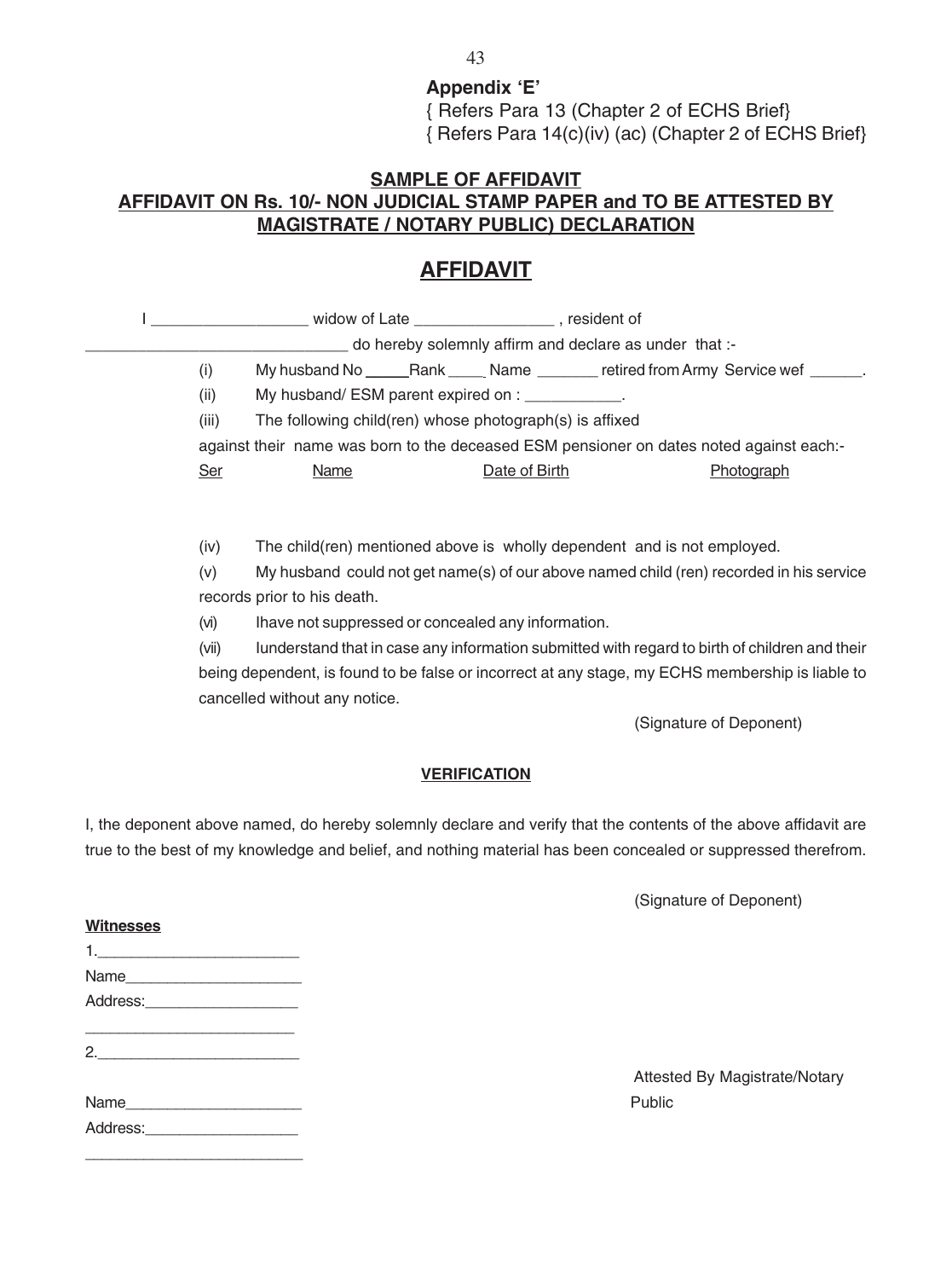**Appendix 'F'** {Refers Para 14 (e) (Chapter 2 of ECHS Brief}

## **CERTIFICATE OF DISABILITY**

## (For ECHS Membership Only to be submitted alongwith ECHS Application Form by AFV) "THIS CERTIFICATE IS NOT VALID FOR MEDICO-LEGAL PURPOSE'

| File/Ref No                  |      | Name of Hospital                       |                              |
|------------------------------|------|----------------------------------------|------------------------------|
| This is to certify that Shri |      |                                        | Aged (years) Son/Daughter of |
| N <sub>0</sub>               | Rank | (Retd) Name                            | is a case                    |
| of                           |      | (Diagnosis with onset of disability at | years of age.                |

Affix attested photographs of individual

He is physically/mentally handicapped/challenged and the disability is of a permanent nature. It is also certified that the individual is unable to be gainfully employed/or can have only restricted employability status due to his disability and cannot earn his livelihood. His percentage of disability is \_\_\_\_\_\_\_\_\_%.

Clinical Notes (if any)

Affix attested photographs of individual

(Signature/Thumb impression of individual)

(Signature and Stamp of Classified Specialist) or concerned Specialist at Govt Hospital

\_\_\_\_\_\_\_\_\_\_\_\_\_\_\_\_\_\_\_\_\_\_\_\_\_\_\_\_\_\_\_\_\_\_\_\_

(Signature and Stamp of Senior/Addl Advisor of Speciality/Allied Speciality or concerned HoD of Govt Hospital

\_\_\_\_\_\_\_\_\_\_\_\_\_\_\_\_\_\_\_\_\_\_\_\_\_\_\_\_\_\_\_\_\_\_\_

#### **COUNTERSIGNED**

Commandant of Service Hospital or Chief Medical Officer/Civil Surgeon Date : Govt Hospital+

Place :

Note :

|    | To be filled at Govt Hospital/Service Hospital by concerned specialist.                                    |
|----|------------------------------------------------------------------------------------------------------------|
|    | Signature of Senior Adivisor/HOD Govt Hospital required.                                                   |
|    | Photograph to be attested by specialist certifying the disability.                                         |
| 4. | In the event of Senior Advisor/Addl Advisor or concerned/allied specially not being available locally, the |

recommendation of concerned Allied/Senior Advisor Zone may be obtained.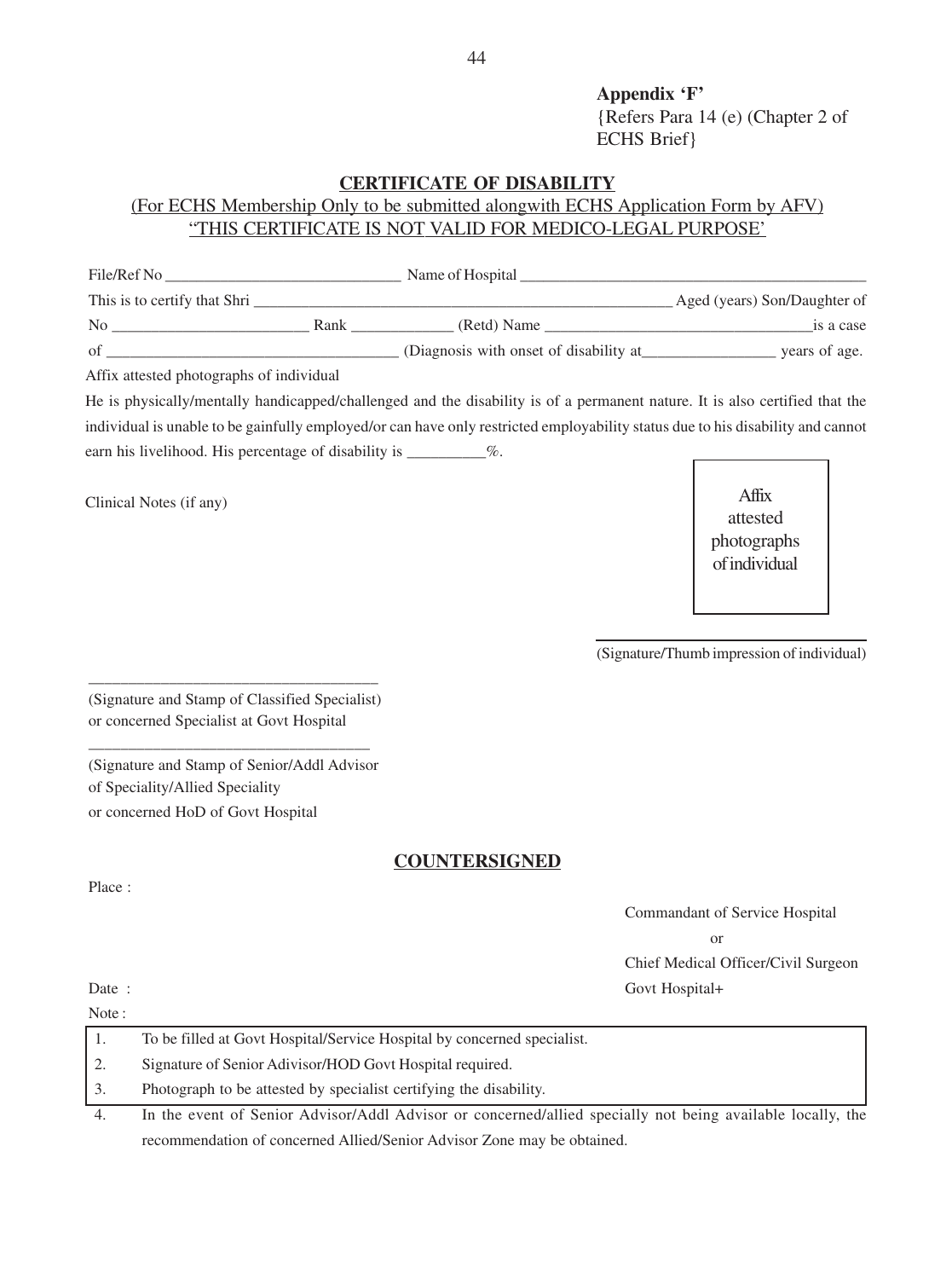## **Appendix 'G'**

## {Refers Para 1 (b) (v) (Chapter 3 of ECHS Brief)} **SAMPLE OFAFFIDAVIT AFFIDAVIT ON Rs. 10/- NON JUDICIAL STAMP PAPER and TO BE ATTESTED BY MAGISTRATE / NOTARY PUBLIC DECLARATION**

| I, Service No.                                                    | Rank the control of the control of the control of the control of the control of the control of the control of the control of the control of the control of the control of the control of the control of the control of the con |  |  |  |
|-------------------------------------------------------------------|--------------------------------------------------------------------------------------------------------------------------------------------------------------------------------------------------------------------------------|--|--|--|
| Name                                                              |                                                                                                                                                                                                                                |  |  |  |
|                                                                   |                                                                                                                                                                                                                                |  |  |  |
| That I am/will be drawing pension vide PCDA Pension Payment Order |                                                                                                                                                                                                                                |  |  |  |
| No.                                                               | $dated$ _________________.                                                                                                                                                                                                     |  |  |  |
|                                                                   | That I have the following legal dependant(s) whose photograph(s) is/are affixed below on this Affidavit:-                                                                                                                      |  |  |  |

Name Relationship Age Date of Birth Part II Order No / CRD/SD / POR No

Signed photo of Dependant(s) giving name,

Relationship and Identification mark.

**(Photograph(s) to be pasted and signed across by the Applicant).**

- 3. (a) That the combined monthly income (from all sources including income accruing from house/other immovable property/fixed deposit.etc) of my dependent father and/or dependent mother is less than **Rs 2550/-.** (b) That it is hereby certified that my parents (father/mother or both) do not draw any pension from Central Govt./State Govt./PSUs/any Private Organisation and are physically residing with me.
- 4. That my child/children is/are dependant on me and is/are NOT earning more than Rs 2550/- per month, & that my daughter(s) is/are NOT married.
- 5. I shall inform the ECHS immediately of his/her/their employment(earning more than Rs 2550/-PM).

6. That in case of any change in the status of my dependants (due to death, marriage, employment), I will inform my Station Headquarters, ECHS Cell at the earliest and will stop use of ECHS facilities. I will refund, in full, the cost of any treatment that my dependent may have received after he/she became ineligible. I shall be liable for civil/criminal action should I fail to do so.

- 7. (a) That I am NOT a member of any other medical scheme funded by Central Govt, PSU or any other Govt Undertaking.
	- (b) That my spouse is NOT a member of CGHS or any other Govt Scheme.

8. I understand that in case I have submitted any incorrect information, or if my ECHS Membership card is misused or used by any unauthorised person, my membership will be cancelled without any notice or further hearing. In addition, I will forfeit my contribution and I will pay the entire cost of expenditure incurred on such unauthorised person(s). I will also be liable for legal action by the ECHS Organisation. I will also immediately report the loss of my ECHS membership card to the nearest Station Headquarters.

9. That in case of any misuse of Smart Card(s) or tampering with bills or attempt to defraud, once I become a member, I will forfeit my membership automatically.

10. I undertake that in case of any misbehaviour, on my part with Polyclinic staff, my membership may be suspended/ cancelled/terminated.

11. I understand that the contribution I am making is a one time token amount and is not refundable even if I do not make use of any ECHS facility or opt out of ECHS Scheme.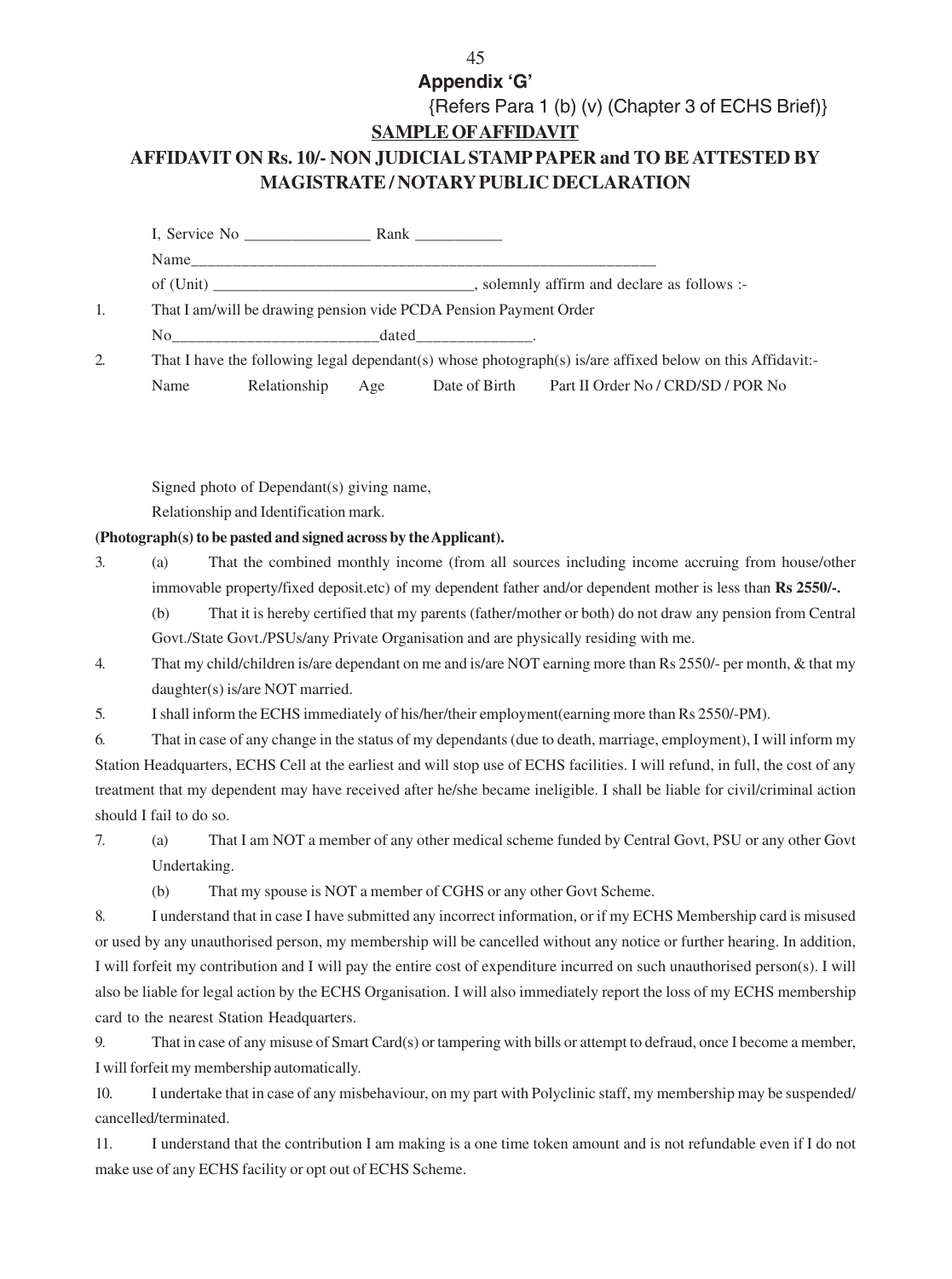## **VERIFICATION**

I, the deponent above named, do hereby solemnly declare and verify that the contents of the above affidavit are true to the best of my knowledge and belief, and nothing material has been concealed or supressed therefrom. Verified at (Place)......................on this (Date)................ day of (Month)....................... (Year) .........................

Signature of Deponent

## **ATTESTATION**

#### **WITNESS**

Signature of Witness No. 1 Signature of Witness No. 2 (Name in Block Capitals) (Name in Block Capitals) (Full Postal Address) (Full Postal Address)

**ATTESTED BY MAGISTRATE/NOTARY PUBLIC**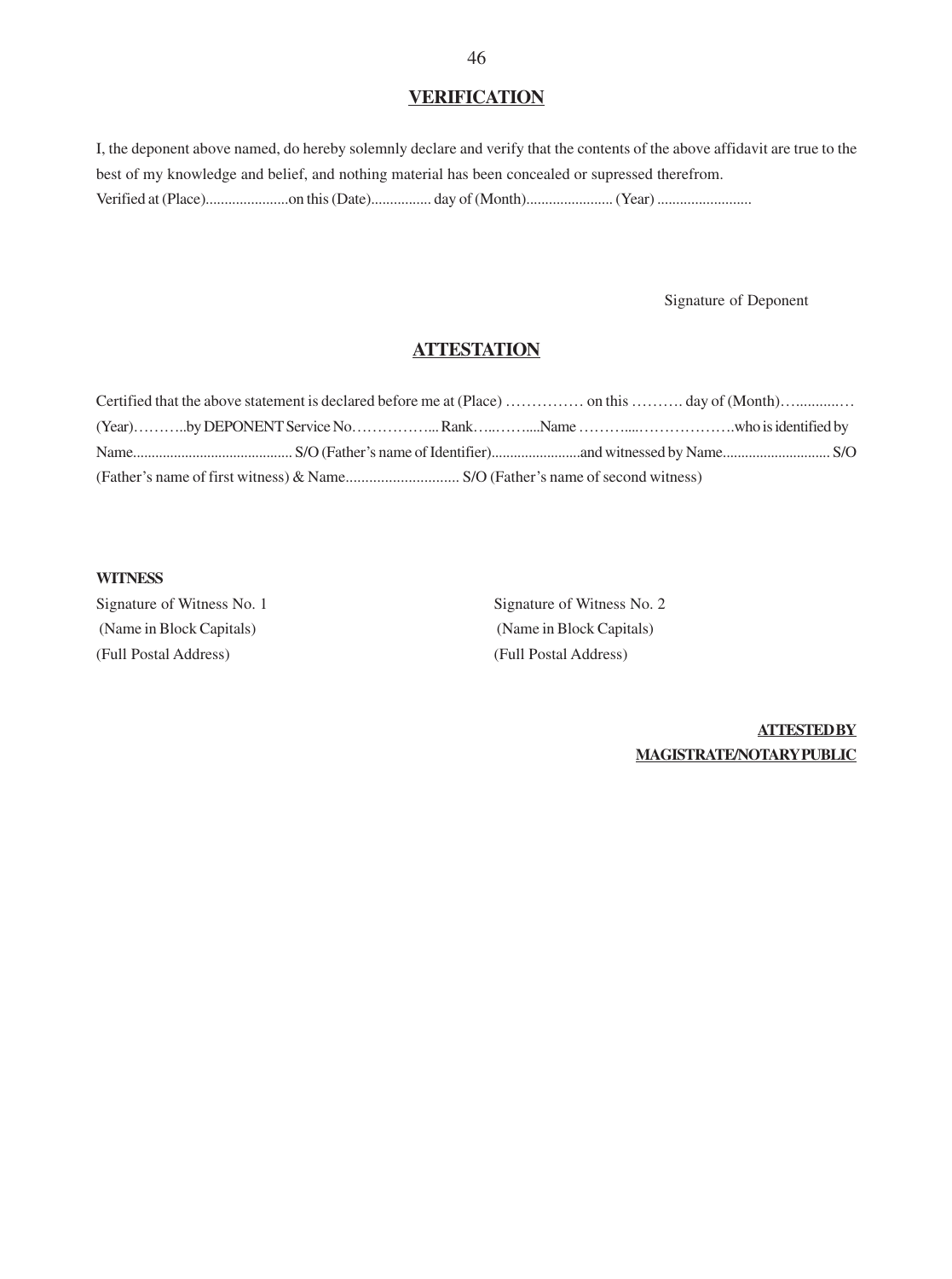**Appendix 'H'** {Refers Para 7 (Chapter 5 of ECHS Brief)

Tele: 25684946 Central Organisation ECHS Adjutant General's Branch Integrated HQ of MoD (Army) Maude Lines Delhi Cantt – 110 010

B/49750/AG/ECHS/Est/5 20 Mar 2007

HQ MOD (N)/DGMS (N) Air HQs (VB)/DPS HQ Southern Command (A) HQ Eastern Command (A) HQ Western Command (A) HQ Central Command (A) HQ Northern Command (A) HQ South Western Command (A)

## **ADVISORY COMMITTEE : ECHS POLYCLINICS**.

1. Refer Central Org ECHS Letter No B/49760/AG/ECHS (R) dated 12 Jul 2007.

2. The Advisory Committee were appointed with the primary aim to take feed back of the users (Armd Forces Veteran) in the functioning of ECHS to enhance clientele satisfaction. It has been observed that system of obtaining feed back from the Advisory Committee has been adhoc and very informal. Regular meetings are not held and there is no recording of suggestions. At places the committee have either not been appointed or their mtgs have not been conducted for long. This is neither providing satisfaction to the users nor to the users not keeping them updated about the activities of ECHS.

3. In future the regular meetings of Advisory Committee will be orgnanized at recpective Stn HQs as under:-

(a) **Frequency of meeting.** Min once in quarter Meeting could combined for more than one Polyclinic if they are located closely.